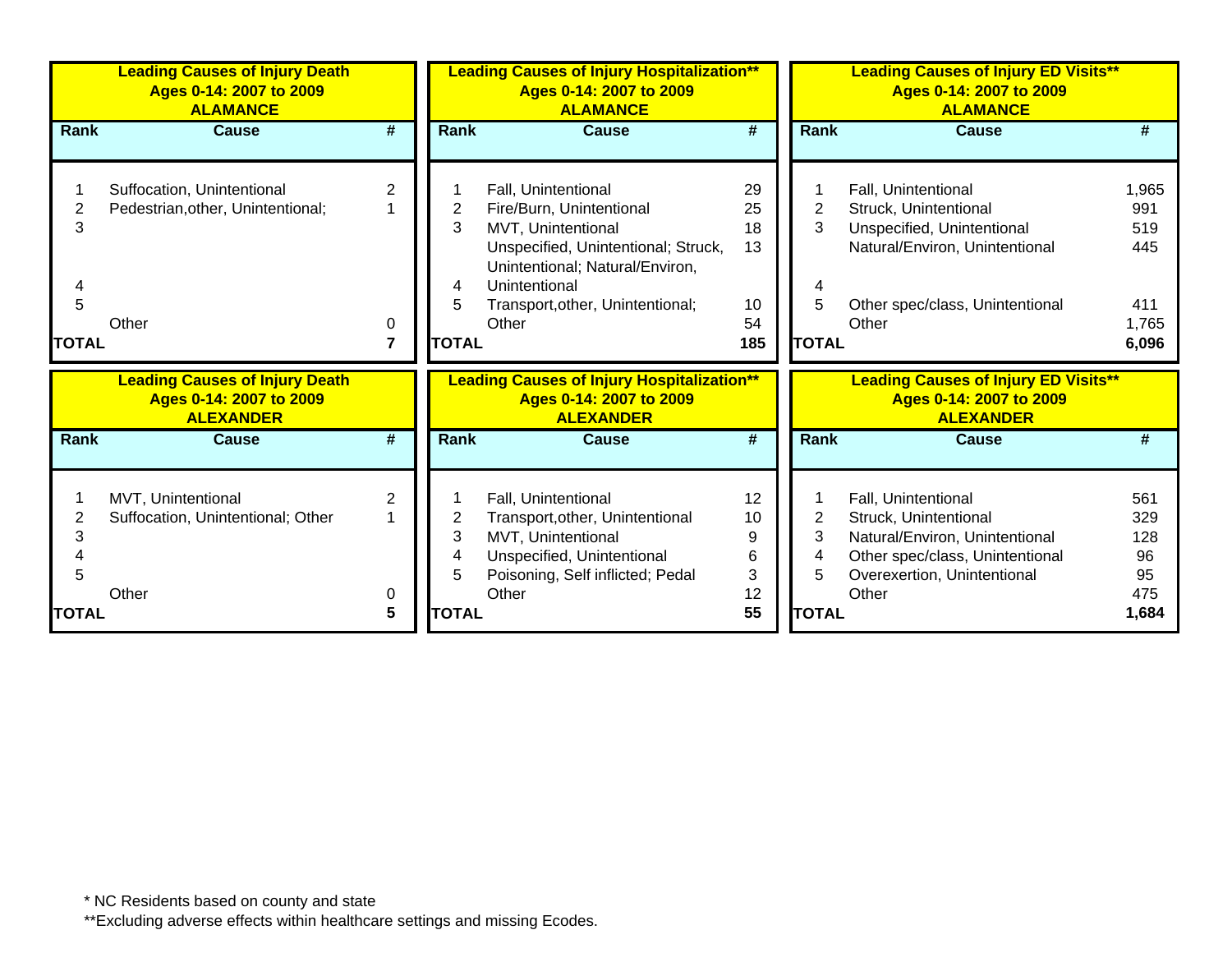| <b>Leading Causes of Injury Death</b><br>Ages 0-14: 2007 to 2009<br><b>ALLEGHANY</b> |                                          |                               | Ages 0-14: 2007 to 2009<br><b>ALLEGHANY</b>                                                                                                                                                                                                                                                                                        | <b>ALLEGHANY</b>                                                                                                                                                                     |                                                                                                        |                                                                                                                                                    |                                                                                                                                                           |
|--------------------------------------------------------------------------------------|------------------------------------------|-------------------------------|------------------------------------------------------------------------------------------------------------------------------------------------------------------------------------------------------------------------------------------------------------------------------------------------------------------------------------|--------------------------------------------------------------------------------------------------------------------------------------------------------------------------------------|--------------------------------------------------------------------------------------------------------|----------------------------------------------------------------------------------------------------------------------------------------------------|-----------------------------------------------------------------------------------------------------------------------------------------------------------|
| <b>Cause</b>                                                                         | $\overline{\boldsymbol{H}}$              |                               | <b>Cause</b>                                                                                                                                                                                                                                                                                                                       | $\overline{\boldsymbol{t}}$                                                                                                                                                          |                                                                                                        | <b>Cause</b>                                                                                                                                       | #                                                                                                                                                         |
| MVT, Unintentional                                                                   | $\mathbf{1}$                             | $\overline{2}$<br>3           | Fall, Unintentional<br>Poisoning, Unintentional; Other<br>Unspecified, Unintentional;<br>Transport, other, Unintentional;<br>Suffocation, Unintentional;<br>Suffocation, Self inflicted;<br>Poisoning, Undetermined; Pedal<br>cyclist, other, Unintentional;<br>Overexertion, Unintentional; Other<br>spec/notclass, Unintentional | 9<br>$\ensuremath{\mathsf{3}}$<br>$\overline{2}$<br>$\mathbf{1}$                                                                                                                     | $\overline{2}$<br>3                                                                                    | Fall, Unintentional<br>Struck, Unintentional<br>Unspecified, Unintentional<br>Natural/Environ, Unintentional                                       | 502<br>260<br>112<br>110                                                                                                                                  |
|                                                                                      |                                          | 4                             |                                                                                                                                                                                                                                                                                                                                    |                                                                                                                                                                                      |                                                                                                        |                                                                                                                                                    | 91                                                                                                                                                        |
| Other                                                                                | 0                                        |                               | Other                                                                                                                                                                                                                                                                                                                              | 0                                                                                                                                                                                    |                                                                                                        | Other                                                                                                                                              | 355                                                                                                                                                       |
|                                                                                      | 1                                        |                               |                                                                                                                                                                                                                                                                                                                                    | 26                                                                                                                                                                                   |                                                                                                        |                                                                                                                                                    | 1,430                                                                                                                                                     |
| <b>Leading Causes of Injury Death</b><br>Ages 0-14: 2007 to 2009<br><b>ANSON</b>     |                                          |                               | Ages 0-14: 2007 to 2009<br><b>ANSON</b>                                                                                                                                                                                                                                                                                            |                                                                                                                                                                                      |                                                                                                        | <b>Leading Causes of Injury ED Visits**</b><br>Ages 0-14: 2007 to 2009<br><b>ANSON</b>                                                             |                                                                                                                                                           |
| <b>Cause</b>                                                                         | #                                        |                               | <b>Cause</b>                                                                                                                                                                                                                                                                                                                       | #                                                                                                                                                                                    |                                                                                                        | <b>Cause</b>                                                                                                                                       | #                                                                                                                                                         |
| MVT, Unintentional<br>Pedestrian, other, Unintentional;<br>Other                     | $\overline{2}$<br>$\mathbf{1}$<br>0<br>5 | $\overline{2}$<br>3<br>4<br>5 | Poisoning, Unintentional<br>Other spec/class, Unintentional;<br>Other                                                                                                                                                                                                                                                              | 5<br>3<br>$\overline{2}$<br>1<br>0<br>23                                                                                                                                             | 2<br>3<br>4<br>5                                                                                       | Fall, Unintentional<br>Struck, Unintentional<br>Unspecified, Unintentional<br>Natural/Environ, Unintentional<br>Cut/pierce, Unintentional<br>Other | 75<br>35<br>27<br>25<br>22<br>66<br>250                                                                                                                   |
|                                                                                      |                                          |                               | Rank<br>5<br>Rank                                                                                                                                                                                                                                                                                                                  | Natural/Environ, Unintentional<br><b>TOTAL</b><br>Unspecified, Unintentional<br>MVT, Unintentional; Fall,<br>Fire/Burn, Unintentional<br>Firearm, Assault; Drowning,<br><b>TOTAL</b> | <b>Leading Causes of Injury Hospitalization**</b><br><b>Leading Causes of Injury Hospitalization**</b> | 5                                                                                                                                                  | <b>Leading Causes of Injury ED Visits**</b><br>Ages 0-14: 2007 to 2009<br>Rank<br>Other spec/class, Unintentional<br><b>TOTAL</b><br>Rank<br><b>TOTAL</b> |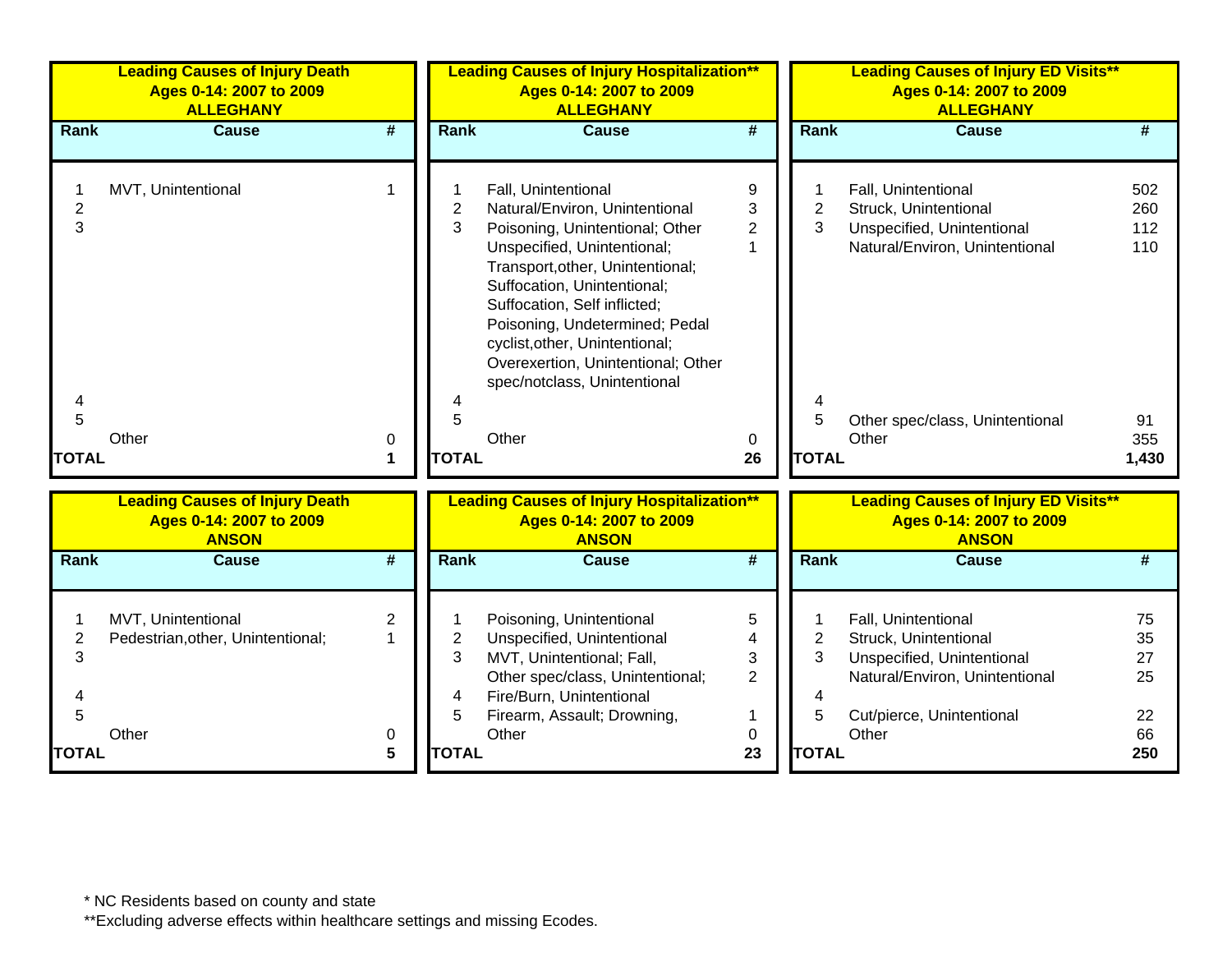|                                           | <b>Leading Causes of Injury Death</b><br><b>ASHE</b>  | <b>Leading Causes of Injury Hospitalization**</b><br>Ages 0-14: 2007 to 2009<br><b>ASHE</b> |                             |                                                                                                                                                                                                                                         |                                     |                                  | <b>Leading Causes of Injury ED Visits**</b><br>Ages 0-14: 2007 to 2009<br><b>ASHE</b>                                                                   |                                            |
|-------------------------------------------|-------------------------------------------------------|---------------------------------------------------------------------------------------------|-----------------------------|-----------------------------------------------------------------------------------------------------------------------------------------------------------------------------------------------------------------------------------------|-------------------------------------|----------------------------------|---------------------------------------------------------------------------------------------------------------------------------------------------------|--------------------------------------------|
| Rank                                      | <b>Cause</b>                                          | #                                                                                           | Rank                        | <b>Cause</b>                                                                                                                                                                                                                            | $\overline{\boldsymbol{t}}$         | Rank                             | <b>Cause</b>                                                                                                                                            | #                                          |
| 2<br>3<br>4<br>5<br>Other<br><b>TOTAL</b> |                                                       | $\Omega$<br>$\Omega$<br>0<br>0<br>0<br>0                                                    | 2<br>3<br>5<br><b>TOTAL</b> | MVT, Unintentional<br>Poisoning, Unintentional; Pedal<br>cyclist, other, Unintentional<br>Unspecified, Unintentional;<br>Other                                                                                                          | 3<br>$\overline{2}$<br>1<br>0<br>12 | 2<br>3<br>4<br>5<br><b>TOTAL</b> | Fall, Unintentional<br>Struck, Unintentional<br>Natural/Environ, Unintentional<br>Cut/pierce, Unintentional<br>Other spec/class, Unintentional<br>Other | 220<br>113<br>43<br>37<br>36<br>159<br>608 |
|                                           | <b>Leading Causes of Injury Death</b><br><b>AVERY</b> |                                                                                             |                             | <b>Leading Causes of Injury Hospitalization**</b><br>Ages 0-14: 2007 to 2009<br><b>AVERY</b>                                                                                                                                            |                                     |                                  | <b>Leading Causes of Injury ED Visits**</b><br>Ages 0-14: 2007 to 2009<br><b>AVERY</b>                                                                  |                                            |
| Rank                                      | <b>Cause</b>                                          | #                                                                                           | Rank                        | <b>Cause</b>                                                                                                                                                                                                                            | #                                   | Rank                             | <b>Cause</b>                                                                                                                                            |                                            |
| 2                                         |                                                       | $\Omega$<br>$\Omega$<br>$\Omega$                                                            | $\overline{2}$              | Fall, Unintentional<br>Pedal cyclist, other, Unintentional;<br>Transport, other, Unintentional;<br>Suffocation, Unintentional;<br>Poisoning, Self inflicted; Other<br>spec/notclass, Unintentional;<br>Other spec/class, Unintentional; | 4<br>$\overline{2}$                 | 2                                | Fall, Unintentional<br>Struck, Unintentional<br>Overexertion, Unintentional                                                                             | 281<br>154<br>74                           |
| 3<br>4<br>5<br>Other<br><b>TOTAL</b>      |                                                       | 0<br>0<br>0<br>0                                                                            | 3<br>5<br><b>TOTAL</b>      | MVT, Unintentional<br>Other                                                                                                                                                                                                             | 0<br>18                             | 3<br>4<br>5<br><b>TOTAL</b>      | Cut/pierce, Unintentional<br>Natural/Environ, Unintentional<br>Other                                                                                    | 71<br>54<br>210<br>844                     |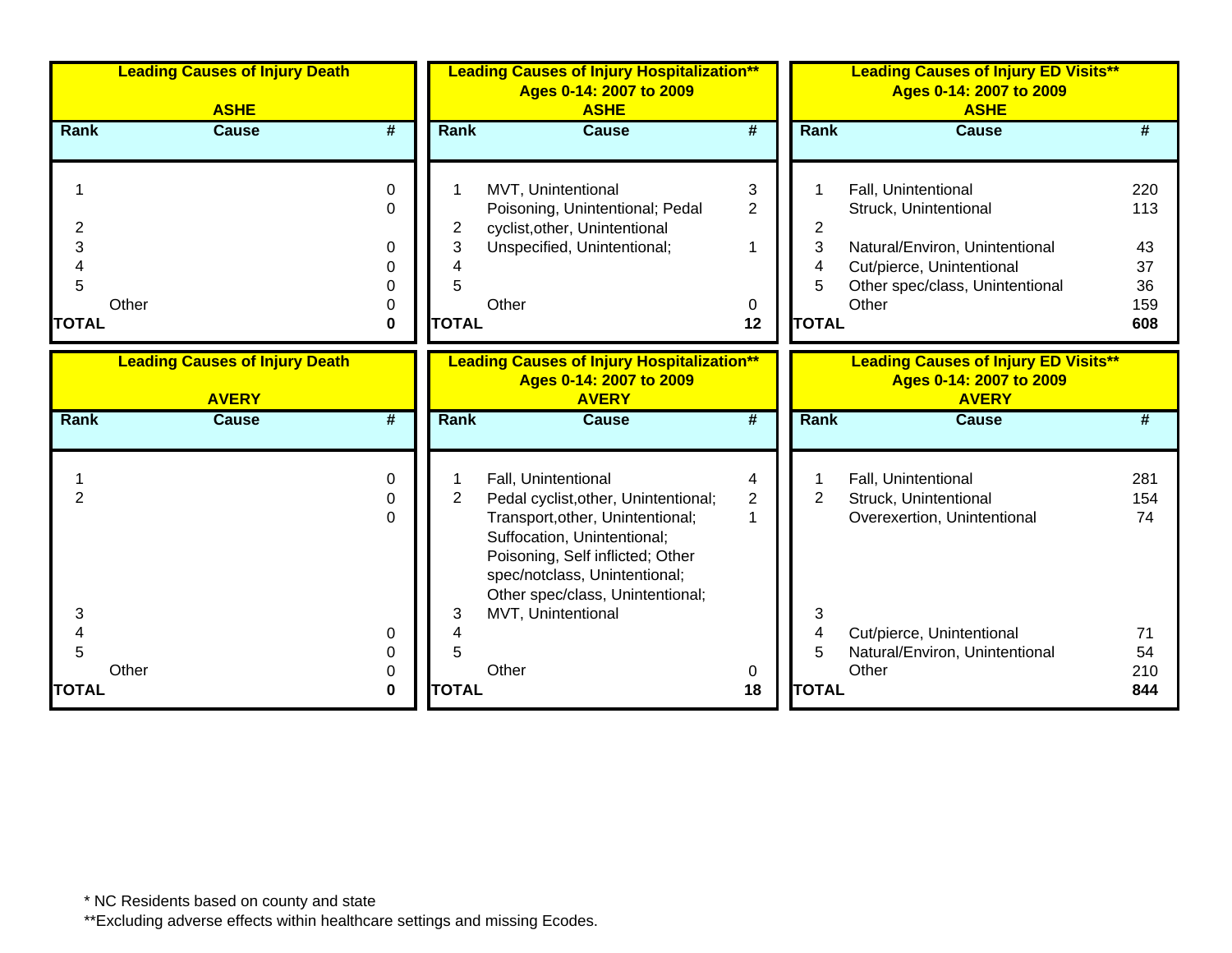|                   | <b>Leading Causes of Injury Death</b><br><b>BEAUFORT</b>                          |                              |                       | <b>Leading Causes of Injury Hospitalization**</b><br>Ages 0-14: 2007 to 2009<br><b>BEAUFORT</b>                                                                                                                                                                                                                                                                                                                                                                   |                                    |                   | <b>Leading Causes of Injury ED Visits**</b><br>Ages 0-14: 2007 to 2009<br><b>BEAUFORT</b>                                                 |                                   |  |  |
|-------------------|-----------------------------------------------------------------------------------|------------------------------|-----------------------|-------------------------------------------------------------------------------------------------------------------------------------------------------------------------------------------------------------------------------------------------------------------------------------------------------------------------------------------------------------------------------------------------------------------------------------------------------------------|------------------------------------|-------------------|-------------------------------------------------------------------------------------------------------------------------------------------|-----------------------------------|--|--|
| Rank              | <b>Cause</b>                                                                      | #                            | <b>Rank</b>           | <b>Cause</b>                                                                                                                                                                                                                                                                                                                                                                                                                                                      | #                                  | <b>Rank</b>       | <b>Cause</b>                                                                                                                              | #                                 |  |  |
| 2<br>3<br>4       |                                                                                   | 0<br>0<br>0<br>0<br>$\Omega$ | 1<br>2<br>3<br>4      | Fire/Burn, Unintentional; Fall,<br>Unintentional<br>Transport, other, Unintentional;<br>MVT, Unintentional<br>Unspecified, Unintentional<br>Poisoning, Unintentional<br>Unspecified, Self inflicted;<br>Unspecified, Assault; Suffocation,<br>Unintentional; Struck,<br>Unintentional; Pedal cyclist, other,<br>Unintentional; Other<br>spec/notclass, Unintentional;<br>Other spec/class, Unintentional;<br>Natural/Environ, Unintentional;<br>Drowning, Uninten | 9<br>6<br>3<br>$\overline{2}$      | 2<br>3<br>4       | Fall, Unintentional<br>Struck, Unintentional<br>Natural/Environ, Unintentional<br>Unspecified, Unintentional<br>Cut/pierce, Unintentional | 1,008<br>586<br>242<br>234<br>218 |  |  |
| 5<br><b>TOTAL</b> | Other                                                                             | 0<br>0                       | 5<br><b>TOTAL</b>     | Other                                                                                                                                                                                                                                                                                                                                                                                                                                                             | 0<br>45                            | 5<br><b>TOTAL</b> | Other                                                                                                                                     | 989<br>3,277                      |  |  |
|                   | <b>Leading Causes of Injury Death</b><br>Ages 0-14: 2007 to 2009<br><b>BERTIE</b> |                              |                       | <b>Leading Causes of Injury Hospitalization**</b><br>Ages 0-14: 2007 to 2009<br><b>BERTIE</b>                                                                                                                                                                                                                                                                                                                                                                     |                                    |                   | <b>Leading Causes of Injury ED Visits**</b><br>Ages 0-14: 2007 to 2009<br><b>BERTIE</b>                                                   |                                   |  |  |
| Rank              | <b>Cause</b>                                                                      | #                            | Rank                  | <b>Cause</b>                                                                                                                                                                                                                                                                                                                                                                                                                                                      | #                                  | Rank              | <b>Cause</b>                                                                                                                              | #                                 |  |  |
| 2<br>3<br>4<br>5  | MVT, Unintentional<br>Suffocation, Unintentional; Other                           | $\mathbf{2}$<br>1            | 1<br>2<br>3<br>4<br>5 | Unspecified, Unintentional<br>Poisoning, Unintentional<br>MVT, Unintentional; Fall,<br>Unintentional<br>Natural/Environ, Unintentional<br>Transport, other, Unintentional;<br>Struck, Unintentional;<br>Pedestrian, other, Unintentional;<br>Other spec/class, Unintentional                                                                                                                                                                                      | 6<br>5<br>4<br>3<br>$\overline{2}$ | 2<br>3<br>4<br>5  | Fall, Unintentional<br>Struck, Unintentional<br>MVT, Unintentional<br>Other spec/class, Unintentional<br>Cut/pierce, Unintentional        | 248<br>130<br>78<br>72<br>60      |  |  |
| <b>TOTAL</b>      | Other                                                                             | 0<br>4                       | <b>TOTAL</b>          | Other                                                                                                                                                                                                                                                                                                                                                                                                                                                             | 1<br>31                            | <b>TOTAL</b>      | Other                                                                                                                                     | 227<br>815                        |  |  |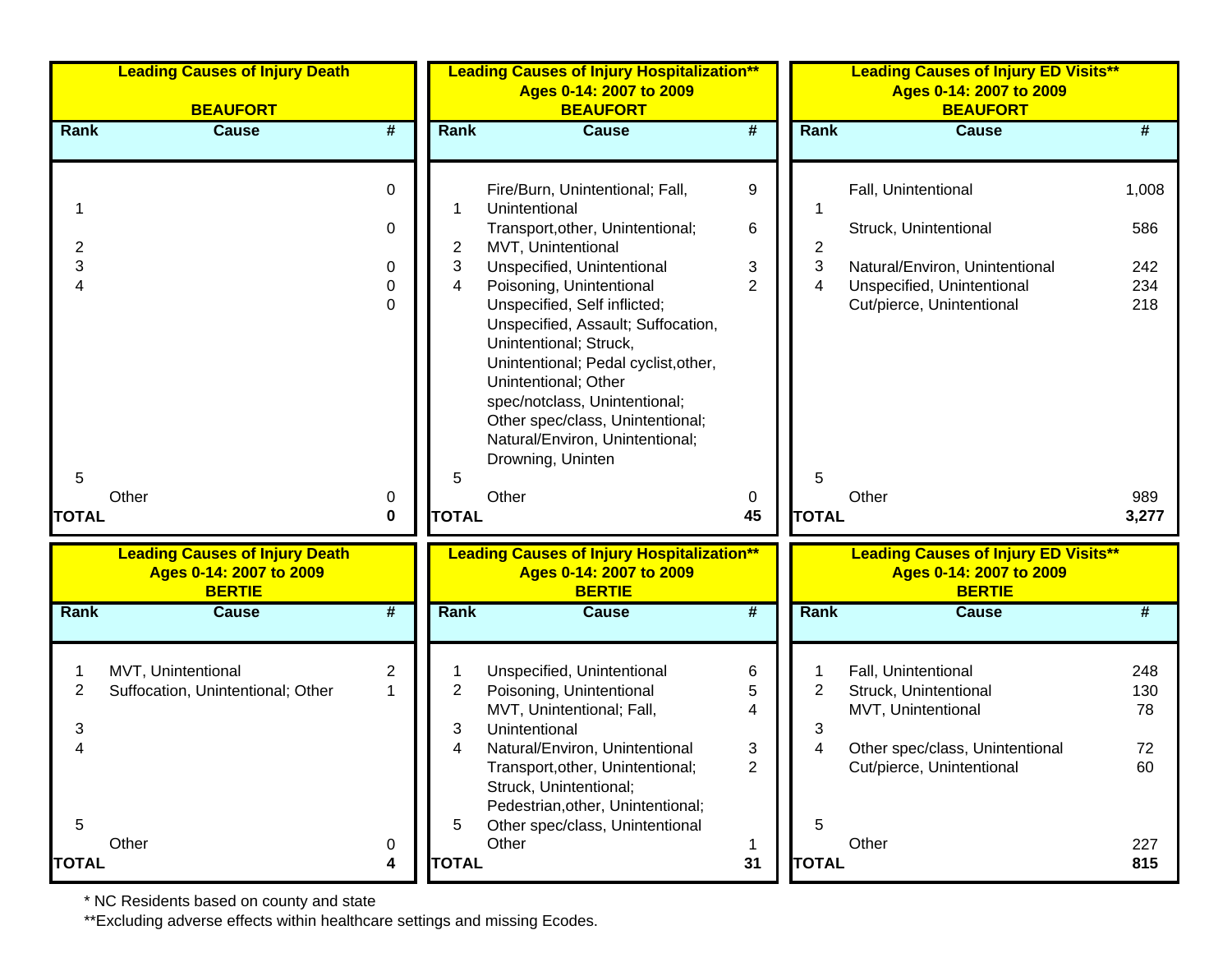|                             | <b>Leading Causes of Injury Death</b><br>Ages 0-14: 2007 to 2009<br><b>BLADEN</b>                |                             | <b>Leading Causes of Injury Hospitalization**</b><br>Ages 0-14: 2007 to 2009<br><b>BLADEN</b> |                                                                                                                                                                                      |                                                    | <b>Leading Causes of Injury ED Visits**</b><br>Ages 0-14: 2007 to 2009<br><b>BLADEN</b> |                                                                                                                                                                |                                                 |  |
|-----------------------------|--------------------------------------------------------------------------------------------------|-----------------------------|-----------------------------------------------------------------------------------------------|--------------------------------------------------------------------------------------------------------------------------------------------------------------------------------------|----------------------------------------------------|-----------------------------------------------------------------------------------------|----------------------------------------------------------------------------------------------------------------------------------------------------------------|-------------------------------------------------|--|
| <b>Rank</b>                 | <b>Cause</b>                                                                                     | #                           | Rank                                                                                          | <b>Cause</b>                                                                                                                                                                         | #                                                  | <b>Rank</b>                                                                             | <b>Cause</b>                                                                                                                                                   |                                                 |  |
| 2<br>3<br>5<br><b>TOTAL</b> | Drowning, Unintentional<br>Other                                                                 | 0                           | 2<br>3<br>4<br>5<br><b>TOTAL</b>                                                              | Unspecified, Unintentional<br>Fall, Unintentional<br>Other spec/class, Unintentional<br>Transport, other, Unintentional;<br>MVT, Unintentional; Fire/Burn,<br>Unintentional<br>Other | 17<br>12<br>$\overline{7}$<br>5<br>4<br>8<br>62    | 2<br>3<br>5<br><b>TOTAL</b>                                                             | Fall, Unintentional<br>Struck, Unintentional<br>Unspecified, Unintentional<br>Natural/Environ, Unintentional; MVT,<br>Other spec/class, Unintentional<br>Other | 490<br>290<br>189<br>145<br>115<br>381<br>1,755 |  |
|                             |                                                                                                  |                             |                                                                                               |                                                                                                                                                                                      |                                                    |                                                                                         |                                                                                                                                                                |                                                 |  |
|                             | <b>Leading Causes of Injury Death</b><br>Ages 0-14: 2007 to 2009<br><b>BRUNSWICK</b>             |                             |                                                                                               | <b>Leading Causes of Injury Hospitalization**</b><br>Ages 0-14: 2007 to 2009<br><b>BRUNSWICK</b>                                                                                     |                                                    |                                                                                         | <b>Leading Causes of Injury ED Visits**</b><br>Ages 0-14: 2007 to 2009<br><b>BRUNSWICK</b>                                                                     |                                                 |  |
| Rank                        | <b>Cause</b>                                                                                     | $\overline{\boldsymbol{t}}$ | <b>Rank</b>                                                                                   | <b>Cause</b>                                                                                                                                                                         | #                                                  | <b>Rank</b>                                                                             | <b>Cause</b>                                                                                                                                                   |                                                 |  |
| 2<br>3<br>4<br>5            | MVT, Unintentional<br>Fire/Burn, Unintentional<br>Firearm, Assault; Fall, Unintentional<br>Other | 5<br>$\overline{2}$<br>0    | 2<br>3<br>4<br>5<br><b>TOTAL</b>                                                              | Fall, Unintentional<br>MVT, Unintentional<br>Fire/Burn, Unintentional<br>Poisoning, Unintentional<br>Other spec/class, Unintentional;<br>Natural/Environ, Unintentional<br>Other     | 19<br>14<br>11<br>9<br>$\overline{7}$<br>36<br>103 | 2<br>3<br>4<br>5<br><b>TOTAL</b>                                                        | Fall, Unintentional<br>Struck, Unintentional<br>Overexertion, Unintentional<br>Natural/Environ, Unintentional<br>Other spec/class, Unintentional<br>Other      | 1,137<br>709<br>313<br>274<br>222<br>883        |  |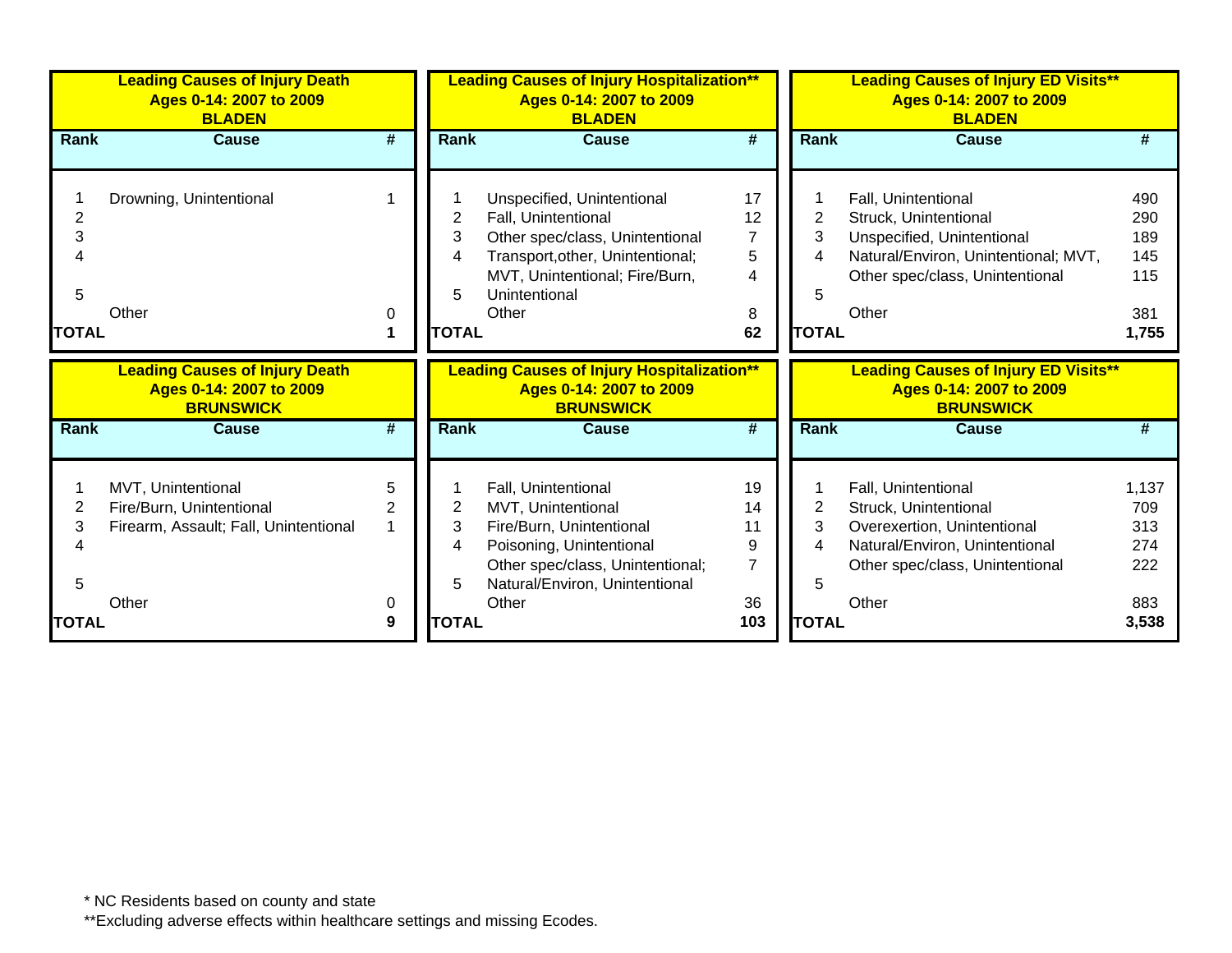|                             | <b>Leading Causes of Injury Death</b><br>Ages 0-14: 2007 to 2009<br><b>BUNCOMBE</b>   |                                     | <b>Leading Causes of Injury Hospitalization**</b><br>Ages 0-14: 2007 to 2009<br><b>BUNCOMBE</b><br>#<br><b>Cause</b> |                                                                                                                                                                                                                                                |                                       | <b>Leading Causes of Injury ED Visits**</b><br>Ages 0-14: 2007 to 2009<br><b>BUNCOMBE</b> |                                                                                                                                                      |                                                 |  |
|-----------------------------|---------------------------------------------------------------------------------------|-------------------------------------|----------------------------------------------------------------------------------------------------------------------|------------------------------------------------------------------------------------------------------------------------------------------------------------------------------------------------------------------------------------------------|---------------------------------------|-------------------------------------------------------------------------------------------|------------------------------------------------------------------------------------------------------------------------------------------------------|-------------------------------------------------|--|
| Rank                        | <b>Cause</b>                                                                          | #                                   | <b>Rank</b>                                                                                                          |                                                                                                                                                                                                                                                |                                       | <b>Rank</b>                                                                               | Cause                                                                                                                                                | #                                               |  |
| 2<br>3<br>5<br><b>TOTAL</b> | MVT, Unintentional<br>Drowning, Unintentional<br>Suffocation, Unintentional;<br>Other | 4<br>0<br>9                         | 2<br>3<br>4<br>5<br><b>TOTAL</b>                                                                                     | Fall, Unintentional<br>Struck, Unintentional<br>MVT, Unintentional<br>Natural/Environ, Unintentional<br>Poisoning, Self inflicted<br>Other                                                                                                     | 33<br>14<br>13<br>9<br>8<br>57<br>134 | 2<br>3<br>4<br>5<br><b>TOTAL</b>                                                          | Fall, Unintentional<br>Struck, Unintentional<br>Natural/Environ, Unintentional<br>Pedal cyclist, other, Unintentional<br>MVT, Unintentional<br>Other | 578<br>296<br>148<br>116<br>111<br>552<br>1,801 |  |
|                             | <b>Leading Causes of Injury Death</b><br>Ages 0-14: 2007 to 2009<br><b>BURKE</b>      |                                     |                                                                                                                      | <b>Leading Causes of Injury Hospitalization**</b><br>Ages 0-14: 2007 to 2009<br><b>BURKE</b>                                                                                                                                                   |                                       |                                                                                           | <b>Leading Causes of Injury ED Visits**</b><br>Ages 0-14: 2007 to 2009<br><b>BURKE</b>                                                               |                                                 |  |
| <b>Rank</b>                 | <b>Cause</b>                                                                          | $\overline{\boldsymbol{H}}$         | <b>Rank</b>                                                                                                          | <b>Cause</b>                                                                                                                                                                                                                                   | $\overline{\boldsymbol{t}}$           | Rank                                                                                      | <b>Cause</b>                                                                                                                                         | #                                               |  |
| 2<br>3<br>4<br>5            | Suffocation, Unintentional; MVT,<br>Poisoning, Undetermined; Firearm,<br>Other        | $\overline{2}$<br>$\mathbf{1}$<br>0 | 2<br>3<br>4<br>5                                                                                                     | Fall, Unintentional<br>Transport, other, Unintentional<br>Other spec/class, Unintentional;<br>MVT, Unintentional<br>Struck, Unintentional; Fire/Burn,<br>Unintentional<br>Poisoning, Unintentional;<br>Natural/Environ, Unintentional<br>Other | 17<br>6<br>5<br>4<br>3<br>11          | 2<br>3<br>4<br>5                                                                          | Fall, Unintentional<br>Struck, Unintentional<br>Cut/pierce, Unintentional<br>Unspecified, Unintentional<br>Natural/Environ, Unintentional<br>Other   | 1,730<br>994<br>386<br>385<br>359<br>1,544      |  |
| <b>ITOTAL</b>               |                                                                                       | 6                                   | <b>TOTAL</b>                                                                                                         |                                                                                                                                                                                                                                                | 58                                    | <b>TOTAL</b>                                                                              |                                                                                                                                                      | 5,398                                           |  |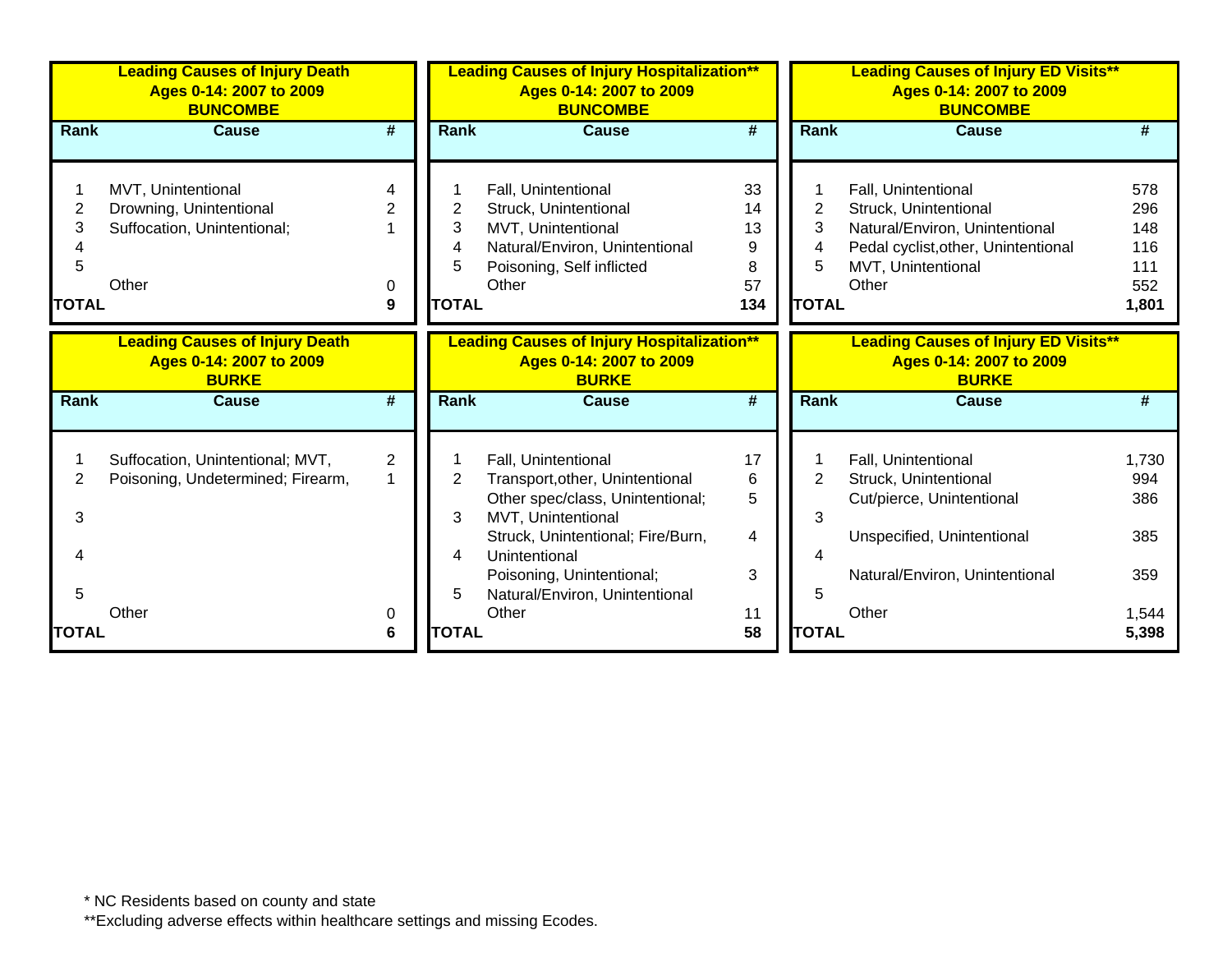|                             | <b>Leading Causes of Injury Death</b><br>Ages 0-14: 2007 to 2009<br><b>CABARRUS</b>     |                                | <b>Leading Causes of Injury Hospitalization**</b><br>Ages 0-14: 2007 to 2009<br><b>CABARRUS</b> |                                                                                                                                                                                      |                                          | <b>Leading Causes of Injury ED Visits**</b><br>Ages 0-14: 2007 to 2009<br><b>CABARRUS</b> |                                                                                                                                                         |                                                       |  |
|-----------------------------|-----------------------------------------------------------------------------------------|--------------------------------|-------------------------------------------------------------------------------------------------|--------------------------------------------------------------------------------------------------------------------------------------------------------------------------------------|------------------------------------------|-------------------------------------------------------------------------------------------|---------------------------------------------------------------------------------------------------------------------------------------------------------|-------------------------------------------------------|--|
| <b>Rank</b>                 | <b>Cause</b>                                                                            | #                              | <b>Rank</b>                                                                                     | <b>Cause</b>                                                                                                                                                                         | $\overline{\#}$                          | Rank                                                                                      | <b>Cause</b>                                                                                                                                            |                                                       |  |
| 2<br>3<br>5<br><b>TOTAL</b> | MVT, Unintentional<br>Suffocation, Unintentional<br>Suffocation, Undetermined;<br>Other | Δ<br>$\overline{2}$<br>0<br>14 | 2<br>3<br>4<br>5<br><b>TOTAL</b>                                                                | Fall, Unintentional<br>MVT, Unintentional<br>Poisoning, Unintentional<br>Other spec/class, Unintentional<br>Natural/Environ, Unintentional<br>Other                                  | 74<br>35<br>24<br>19<br>17<br>106<br>275 | 3<br>4<br>5<br><b>TOTAL</b>                                                               | Fall, Unintentional<br>Struck, Unintentional<br>Natural/Environ, Unintentional<br>Other spec/class, Unintentional<br>Cut/pierce, Unintentional<br>Other | 2,776<br>1,715<br>607<br>528<br>449<br>2,266<br>8,341 |  |
|                             | <b>Leading Causes of Injury Death</b><br>Ages 0-14: 2007 to 2009<br><b>CALDWELL</b>     |                                |                                                                                                 | <b>Leading Causes of Injury Hospitalization**</b><br>Ages 0-14: 2007 to 2009<br><b>CALDWELL</b>                                                                                      |                                          |                                                                                           | <b>Leading Causes of Injury ED Visits**</b><br>Ages 0-14: 2007 to 2009<br><b>CALDWELL</b>                                                               |                                                       |  |
| <b>Rank</b>                 | <b>Cause</b>                                                                            | #                              | <b>Rank</b>                                                                                     | <b>Cause</b>                                                                                                                                                                         | #                                        | <b>Rank</b>                                                                               | <b>Cause</b>                                                                                                                                            | #                                                     |  |
| 2<br>3<br>4<br>5            | MVT, Unintentional                                                                      |                                | 2<br>3<br>4<br>5                                                                                | Fall, Unintentional<br>MVT, Unintentional<br>Other spec/class, Unintentional<br>Transport, other, Unintentional;<br>Poisoning, Self inflicted<br>Pedal cyclist, other, Unintentional | 20<br>9<br>6<br>5<br>4                   | 2<br>3<br>5                                                                               | Fall, Unintentional<br>Struck, Unintentional<br>Cut/pierce, Unintentional<br>Natural/Environ, Unintentional<br>MVT, Unintentional                       | 1,333<br>727<br>299<br>269<br>228                     |  |
| <b>TOTAL</b>                | Other                                                                                   | 0                              | <b>TOTAL</b>                                                                                    | Other                                                                                                                                                                                | 20<br>69                                 | <b>TOTAL</b>                                                                              | Other                                                                                                                                                   | 1,048<br>3,904                                        |  |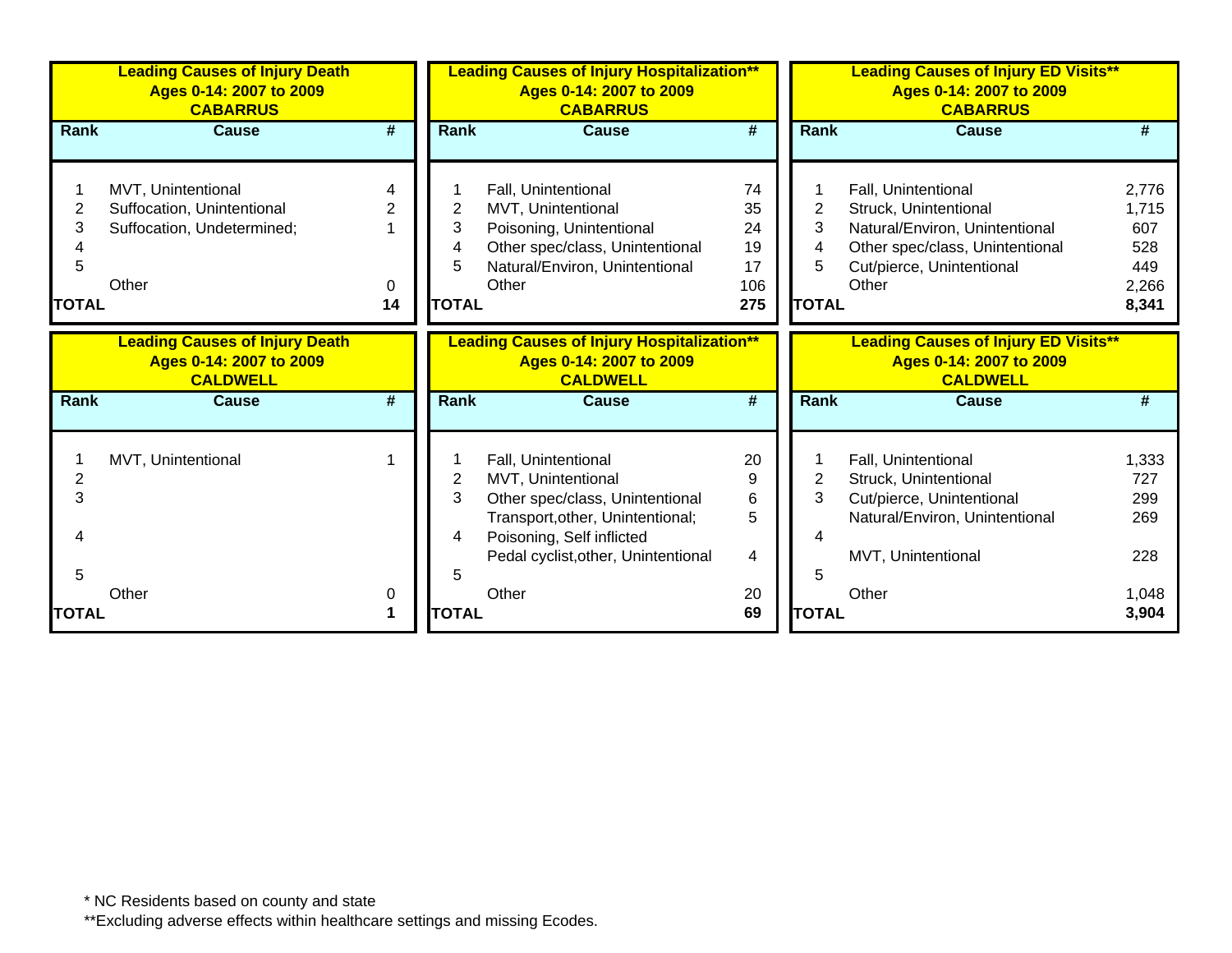| <b>Leading Causes of Injury Death</b><br>Ages 0-14: 2007 to 2009<br><b>CAMDEN</b>   |   | <b>Leading Causes of Injury Hospitalization**</b><br>Ages 0-14: 2007 to 2009<br><b>CAMDEN</b><br>#<br>Cause |                                                                                                             |              | <b>Leading Causes of Injury ED Visits**</b><br>Ages 0-14: 2007 to 2009<br><b>CAMDEN</b> |                                                                                                                                                                       |                                                                                     |  |
|-------------------------------------------------------------------------------------|---|-------------------------------------------------------------------------------------------------------------|-------------------------------------------------------------------------------------------------------------|--------------|-----------------------------------------------------------------------------------------|-----------------------------------------------------------------------------------------------------------------------------------------------------------------------|-------------------------------------------------------------------------------------|--|
| Cause                                                                               | # | <b>Rank</b>                                                                                                 |                                                                                                             |              |                                                                                         | Cause                                                                                                                                                                 |                                                                                     |  |
| MVT, Unintentional<br>Other                                                         |   |                                                                                                             | Suffocation, Unintentional; Fall,<br>Unintentional                                                          |              | 2<br>3<br>4<br>5                                                                        | Struck, Unintentional<br>Transport, other, Unintentional; MVT,<br>Natural/Environ, Unintentional<br>Pedal cyclist, other, Unintentional<br>Unspecified, Unintentional | 11<br>10<br>6<br>5                                                                  |  |
|                                                                                     |   | <b>TOTAL</b>                                                                                                |                                                                                                             | $\mathbf{2}$ |                                                                                         |                                                                                                                                                                       | 62                                                                                  |  |
| <b>Leading Causes of Injury Death</b><br>Ages 0-14: 2007 to 2009<br><b>CARTERET</b> |   |                                                                                                             | Ages 0-14: 2007 to 2009<br><b>CARTERET</b>                                                                  |              |                                                                                         | Ages 0-14: 2007 to 2009<br><b>CARTERET</b>                                                                                                                            |                                                                                     |  |
| <b>Cause</b>                                                                        | # | Rank                                                                                                        | <b>Cause</b>                                                                                                | #            |                                                                                         | <b>Cause</b>                                                                                                                                                          |                                                                                     |  |
| Other land transport, Unintentional;                                                |   | 2<br>3                                                                                                      | Poisoning, Unintentional<br>Fall, Unintentional<br>Struck, Unintentional<br>Transport, other, Unintentional | 9<br>8<br>6  | 3                                                                                       | Fall, Unintentional<br>Struck, Unintentional<br>Natural/Environ, Unintentional<br>Cut/pierce, Unintentional                                                           | 883<br>610<br>246<br>219                                                            |  |
|                                                                                     |   | 0                                                                                                           |                                                                                                             | Other        | 0<br><b>Leading Causes of Injury Hospitalization**</b>                                  | <b>Rank</b>                                                                                                                                                           | <b>Rank</b><br>Other<br><b>TOTAL</b><br><b>Leading Causes of Injury ED Visits**</b> |  |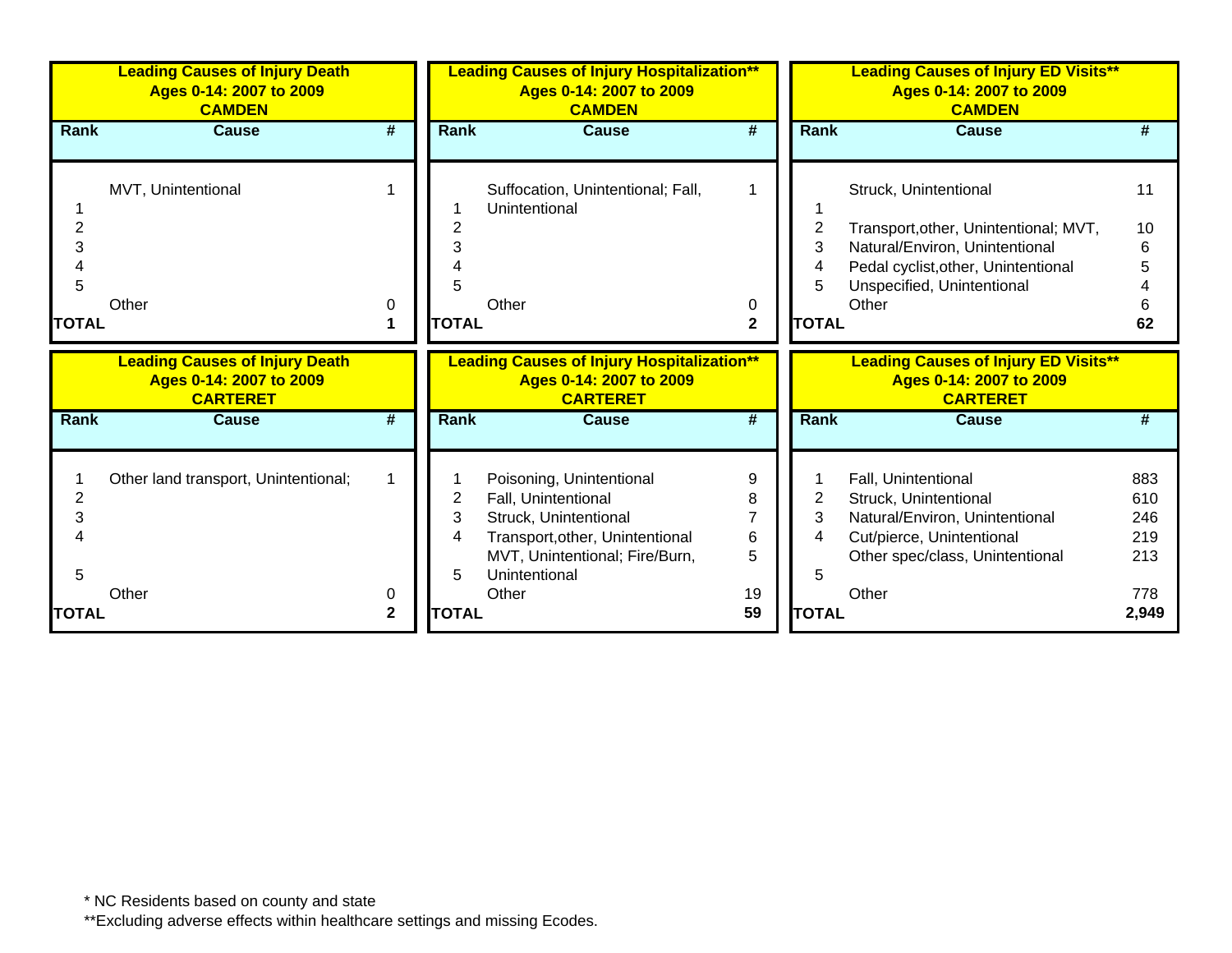|                                  | <b>Leading Causes of Injury Death</b><br><b>CASWELL</b>           |                                        |                                  | <b>Leading Causes of Injury Hospitalization**</b><br>Ages 0-14: 2007 to 2009<br><b>CASWELL</b>                                                                                                                                                                   |                                        |                                               | <b>Leading Causes of Injury ED Visits**</b><br>Ages 0-14: 2007 to 2009<br><b>CASWELL</b>                                                                     |                                                       |
|----------------------------------|-------------------------------------------------------------------|----------------------------------------|----------------------------------|------------------------------------------------------------------------------------------------------------------------------------------------------------------------------------------------------------------------------------------------------------------|----------------------------------------|-----------------------------------------------|--------------------------------------------------------------------------------------------------------------------------------------------------------------|-------------------------------------------------------|
| <b>Rank</b>                      | <b>Cause</b>                                                      | #                                      | <b>Rank</b>                      | <b>Cause</b>                                                                                                                                                                                                                                                     | $\overline{\#}$                        | <b>Rank</b>                                   | <b>Cause</b>                                                                                                                                                 | #                                                     |
| 2<br>3<br>4<br>5<br><b>TOTAL</b> | Other                                                             | 0<br>$\Omega$<br>0<br>0<br>0<br>0<br>0 | 2<br>3<br>4<br>5<br><b>TOTAL</b> | Fall, Unintentional<br>Transport, other, Unintentional;<br>Struck, Unintentional;<br>Overexertion, Unintentional; Other<br>spec/notclass, Self inflicted; Other<br>spec/class, Unintentional;<br>Fire/Burn, Unintentional;<br>Cut/pierce, Unintentional<br>Other | $\overline{\mathbf{c}}$<br>1<br>0<br>9 | 2<br>3<br>4<br>5<br><b>TOTAL</b>              | Fall, Unintentional<br>Struck, Unintentional<br>Natural/Environ, Unintentional;<br>Overexertion, Unintentional; Other<br>Unspecified, Unintentional<br>Other | 175<br>92<br>36<br>30<br>23<br>77<br>499              |
|                                  | <b>Leading Causes of Injury Death</b>                             |                                        |                                  | <b>Leading Causes of Injury Hospitalization**</b>                                                                                                                                                                                                                |                                        |                                               | <b>Leading Causes of Injury ED Visits**</b>                                                                                                                  |                                                       |
|                                  | Ages 0-14: 2007 to 2009<br><b>CATAWBA</b>                         |                                        |                                  | Ages 0-14: 2007 to 2009<br><b>CATAWBA</b>                                                                                                                                                                                                                        |                                        |                                               | Ages 0-14: 2007 to 2009<br><b>CATAWBA</b>                                                                                                                    |                                                       |
| Rank                             | <b>Cause</b>                                                      | #                                      | Rank                             | <b>Cause</b>                                                                                                                                                                                                                                                     | #                                      | Rank                                          | <b>Cause</b>                                                                                                                                                 | #                                                     |
| 2<br>3<br>4<br>5<br><b>TOTAL</b> | MVT, Unintentional<br>Suffocation, Self inflicted; Other<br>Other | 3<br>0<br>6                            | 2<br>3<br>4<br>5<br><b>TOTAL</b> | Fall, Unintentional<br>Other spec/class, Unintentional<br>MVT, Unintentional<br>Unspecified, Unintentional<br>Poisoning, Unintentional<br>Other                                                                                                                  | 28<br>18<br>12<br>10<br>8<br>53<br>129 | $\overline{2}$<br>3<br>4<br>5<br><b>TOTAL</b> | Fall, Unintentional<br>Struck, Unintentional<br>Cut/pierce, Unintentional<br>Other spec/class, Unintentional<br>Natural/Environ, Unintentional<br>Other      | 2,551<br>1,359<br>495<br>435<br>421<br>2,028<br>7,289 |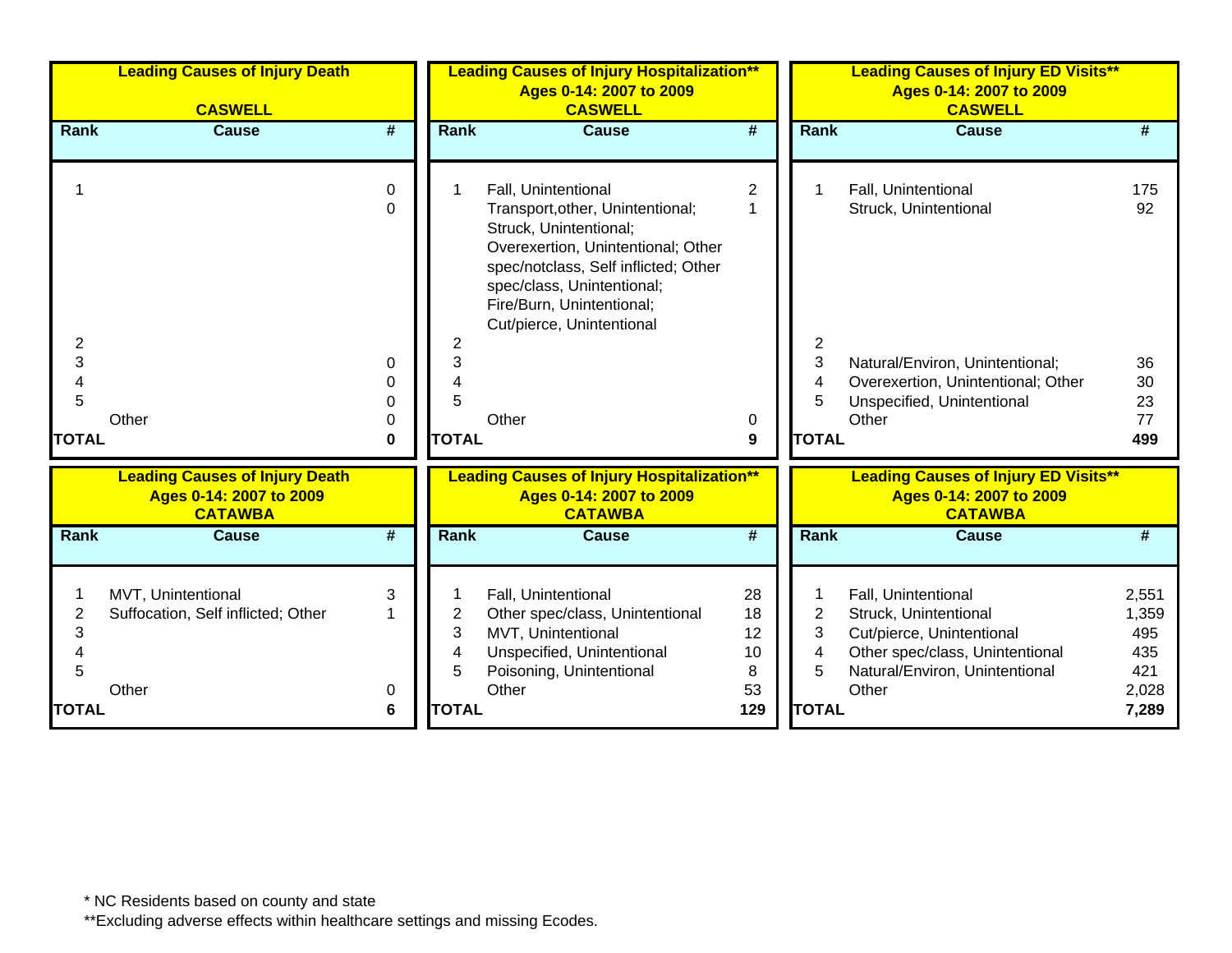|                                               | <b>Leading Causes of Injury Death</b><br>Ages 0-14: 2007 to 2009<br><b>CHATHAM</b>  |                             |                                               | <b>Leading Causes of Injury Hospitalization**</b><br>Ages 0-14: 2007 to 2009<br><b>CHATHAM</b>                                                                                                                                                                                             |                                    |                                               | <b>Leading Causes of Injury ED Visits**</b><br>Ages 0-14: 2007 to 2009<br><b>CHATHAM</b>                                                                |                                                 |
|-----------------------------------------------|-------------------------------------------------------------------------------------|-----------------------------|-----------------------------------------------|--------------------------------------------------------------------------------------------------------------------------------------------------------------------------------------------------------------------------------------------------------------------------------------------|------------------------------------|-----------------------------------------------|---------------------------------------------------------------------------------------------------------------------------------------------------------|-------------------------------------------------|
| Rank                                          | <b>Cause</b>                                                                        | $\overline{\boldsymbol{H}}$ | Rank                                          | <b>Cause</b>                                                                                                                                                                                                                                                                               | $\overline{\boldsymbol{t}}$        | Rank                                          | <b>Cause</b>                                                                                                                                            |                                                 |
| $\overline{2}$<br>3<br>4<br>5<br><b>TOTAL</b> | Fire/Burn, Unintentional<br>MVT, Unintentional; Drowning,<br>Other                  | $\overline{2}$<br>0<br>4    | $\overline{2}$<br>3<br>4<br>5<br><b>TOTAL</b> | Fall, Unintentional<br>MVT, Unintentional<br>Transport, other, Unintentional<br>Struck, Unintentional; Pedal<br>cyclist, other, Unintentional<br>Poisoning, Unintentional; Other<br>Other                                                                                                  | 12<br>11<br>5<br>4<br>3<br>8<br>50 | $\overline{2}$<br>3<br>4<br>5<br><b>TOTAL</b> | Fall, Unintentional<br>Struck, Unintentional<br>Other spec/class, Unintentional<br>Cut/pierce, Unintentional<br>Natural/Environ, Unintentional<br>Other | 605<br>324<br>161<br>159<br>155<br>380<br>1,784 |
|                                               | <b>Leading Causes of Injury Death</b><br>Ages 0-14: 2007 to 2009<br><b>CHEROKEE</b> |                             |                                               | <b>Leading Causes of Injury Hospitalization**</b><br>Ages 0-14: 2007 to 2009<br><b>CHEROKEE</b>                                                                                                                                                                                            |                                    |                                               | <b>Leading Causes of Injury ED Visits**</b><br>Ages 0-14: 2007 to 2009<br><b>CHEROKEE</b>                                                               |                                                 |
| Rank                                          | <b>Cause</b>                                                                        | $\overline{\boldsymbol{t}}$ | <b>Rank</b>                                   | <b>Cause</b>                                                                                                                                                                                                                                                                               | $\overline{\boldsymbol{t}}$        | Rank                                          | <b>Cause</b>                                                                                                                                            | #                                               |
| $\overline{2}$                                | MVT, Unintentional                                                                  | 1                           | $\overline{2}$                                | Fall, Unintentional<br>Suffocation, Unintentional; Other<br>spec/class, Unintentional;<br>Cut/pierce, Self inflicted<br>Unspecified, Undetermined; Pedal<br>cyclist, other, Unintentional; Other<br>spec/notclass, Unintentional;<br>Natural/Environ, Unintentional;<br>MVT, Unintentional | 4<br>$\overline{2}$<br>1           | $\overline{2}$                                | Fall, Unintentional<br>Struck, Unintentional<br>Unspecified, Unintentional                                                                              | 101<br>56<br>24                                 |
| 3<br>4<br>5<br><b>TOTAL</b>                   | Other                                                                               | 0<br>1                      | 3<br>4<br>5<br><b>TOTAL</b>                   | Other                                                                                                                                                                                                                                                                                      | 0<br>15                            | 3<br>4<br>5<br><b>TOTAL</b>                   | MVT, Unintentional<br>Natural/Environ, Unintentional<br>Other                                                                                           | 20<br>17<br>81<br>299                           |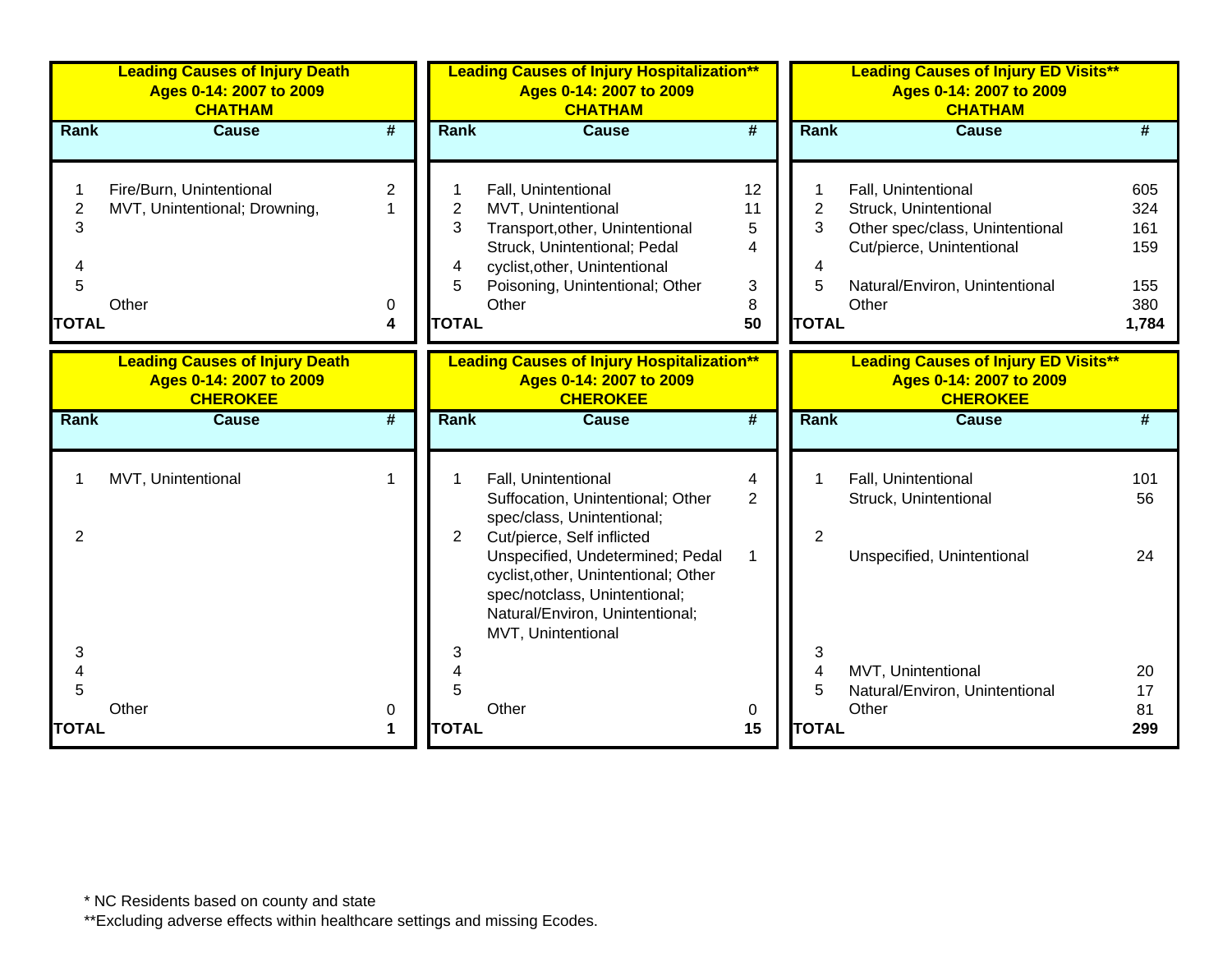|                                  | <b>Leading Causes of Injury Death</b><br>Ages 0-14: 2007 to 2009<br><b>CHOWAN</b> |                   |                             | <b>Leading Causes of Injury Hospitalization**</b><br>Ages 0-14: 2007 to 2009<br><b>CHOWAN</b>                                     |             |                                  | <b>Leading Causes of Injury ED Visits**</b><br>Ages 0-14: 2007 to 2009<br><b>CHOWAN</b>                                                                  |                                            |
|----------------------------------|-----------------------------------------------------------------------------------|-------------------|-----------------------------|-----------------------------------------------------------------------------------------------------------------------------------|-------------|----------------------------------|----------------------------------------------------------------------------------------------------------------------------------------------------------|--------------------------------------------|
| Rank                             | <b>Cause</b>                                                                      | #                 | <b>Rank</b>                 | <b>Cause</b>                                                                                                                      | #           | Rank                             | <b>Cause</b>                                                                                                                                             | #                                          |
| 2<br>3<br>4<br>5<br><b>TOTAL</b> | Suffocation, Unintentional; MVT,<br>Other                                         | 0<br>$\mathbf{2}$ | 2<br>3<br>5<br><b>TOTAL</b> | MVT, Unintentional<br>Transport, other, Unintentional;<br>Pedal cyclist, other, Unintentional<br>Other                            | 3<br>0<br>5 | 2<br>3<br>4<br>5<br><b>TOTAL</b> | Fall, Unintentional<br>Struck, Unintentional<br>Other spec/class, Unintentional<br>Unspecified, Unintentional<br>Natural/Environ, Unintentional<br>Other | 213<br>118<br>56<br>53<br>45<br>169<br>654 |
|                                  | <b>Leading Causes of Injury Death</b><br><b>CLAY</b>                              |                   |                             | <b>Leading Causes of Injury Hospitalization**</b><br>Ages 0-14: 2007 to 2009<br><b>CLAY</b>                                       |             |                                  | <b>Leading Causes of Injury ED Visits**</b><br>Ages 0-14: 2007 to 2009<br><b>CLAY</b>                                                                    |                                            |
| Rank                             | <b>Cause</b>                                                                      | #                 | Rank                        | <b>Cause</b>                                                                                                                      | #           | Rank                             | <b>Cause</b>                                                                                                                                             | #                                          |
|                                  |                                                                                   | $\Omega$          |                             | Suffocation, Unintentional;<br>Poisoning, Unintentional;<br>Poisoning, Self inflicted; MVT,<br>Unintentional; Fall, Unintentional |             |                                  | Fall, Unintentional                                                                                                                                      | 34                                         |
| $\overline{2}$                   |                                                                                   | $\Omega$          | $\overline{2}$              |                                                                                                                                   |             | $\overline{2}$                   | Struck, Unintentional                                                                                                                                    | 14                                         |
| 3                                |                                                                                   | 0                 | 3                           |                                                                                                                                   |             | 3                                | Unspecified, Unintentional                                                                                                                               |                                            |
|                                  |                                                                                   | 0                 |                             |                                                                                                                                   |             | 4                                | MVT, Unintentional; Fire/Burn,                                                                                                                           | 6                                          |
|                                  |                                                                                   | 0                 |                             |                                                                                                                                   |             |                                  | Transport, other, Unintentional;                                                                                                                         | 4                                          |
| 5                                |                                                                                   |                   | 5                           |                                                                                                                                   |             | 5                                | Natural/Environ, Unintentional                                                                                                                           |                                            |
| <b>TOTAL</b>                     | Other                                                                             | 0<br>$\bf{0}$     | <b>TOTAL</b>                | Other                                                                                                                             | 0<br>5      | <b>TOTAL</b>                     | Other                                                                                                                                                    | 12 <sub>2</sub><br>87                      |
|                                  |                                                                                   |                   |                             |                                                                                                                                   |             |                                  |                                                                                                                                                          |                                            |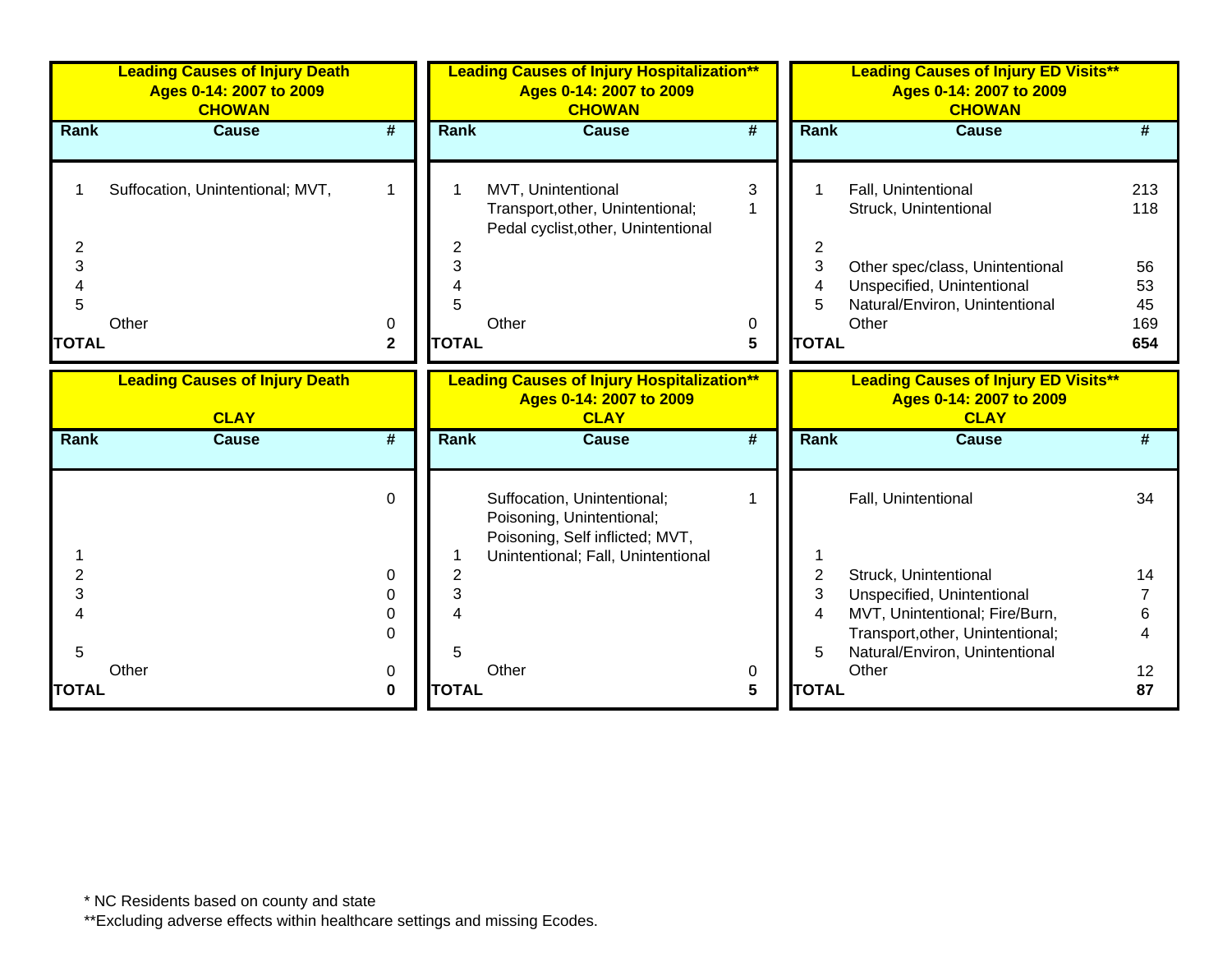|                          | <b>Leading Causes of Injury Death</b><br>Ages 0-14: 2007 to 2009<br><b>CLEVELAND</b>       |                     |                   | <b>Leading Causes of Injury Hospitalization**</b><br>Ages 0-14: 2007 to 2009<br><b>CLEVELAND</b>                                                                                                                     |                                                  |                   | <b>Leading Causes of Injury ED Visits**</b><br>Ages 0-14: 2007 to 2009<br><b>CLEVELAND</b>                                                     |                                     |
|--------------------------|--------------------------------------------------------------------------------------------|---------------------|-------------------|----------------------------------------------------------------------------------------------------------------------------------------------------------------------------------------------------------------------|--------------------------------------------------|-------------------|------------------------------------------------------------------------------------------------------------------------------------------------|-------------------------------------|
| <b>Rank</b>              | <b>Cause</b>                                                                               | #                   | <b>Rank</b>       | <b>Cause</b>                                                                                                                                                                                                         | #                                                | <b>Rank</b>       | <b>Cause</b>                                                                                                                                   | #                                   |
| $\overline{2}$<br>3<br>4 | Suffocation, Unintentional<br>MVT, Unintentional<br>Transport, other, Unintentional; Other | 3<br>$\overline{2}$ | 2<br>3<br>4       | Fall, Unintentional<br>Natural/Environ, Unintentional;<br>MVT, Unintentional<br>Struck, Unintentional; Other<br>Transport, other, Unintentional;<br>Pedal cyclist, other, Unintentional;<br>Fire/Burn, Unintentional | 23<br>8<br>$\,6$<br>5<br>$\overline{\mathbf{A}}$ | 2<br>3<br>4       | Fall, Unintentional<br>Struck, Unintentional<br>Cut/pierce, Unintentional<br>Natural/Environ, Unintentional<br>Other spec/class, Unintentional | 1,953<br>1,221<br>488<br>476<br>418 |
| 5<br><b>TOTAL</b>        | Other                                                                                      | 0<br>9              | 5<br><b>TOTAL</b> | Other                                                                                                                                                                                                                | 18<br>87                                         | 5<br><b>TOTAL</b> | Other                                                                                                                                          | 1,920<br>6,476                      |
|                          |                                                                                            |                     |                   |                                                                                                                                                                                                                      |                                                  |                   |                                                                                                                                                |                                     |
|                          | <b>Leading Causes of Injury Death</b><br>Ages 0-14: 2007 to 2009<br><b>COLUMBUS</b>        |                     |                   | <b>Leading Causes of Injury Hospitalization**</b><br>Ages 0-14: 2007 to 2009<br><b>COLUMBUS</b>                                                                                                                      |                                                  |                   | <b>Leading Causes of Injury ED Visits**</b><br>Ages 0-14: 2007 to 2009<br><b>COLUMBUS</b>                                                      |                                     |
| Rank                     | <b>Cause</b>                                                                               | #                   | Rank              | <b>Cause</b>                                                                                                                                                                                                         | #                                                | <b>Rank</b>       | <b>Cause</b>                                                                                                                                   |                                     |
| 2<br>3<br>4              | MVT, Unintentional<br>Fire/Burn, Unintentional<br>Unspecified, Undetermined;               | 6<br>2              | 2<br>3<br>4       | MVT, Unintentional<br>Poisoning, Unintentional<br>Unspecified, Unintentional;<br>Transport, other, Unintentional;<br>Struck, Unintentional; Other<br>spec/class, Unintentional<br>Other spec/notclass, Unintentional | 16<br>10<br>$\overline{7}$<br>5<br>4             | 2<br>3            | Fall, Unintentional<br>Struck, Unintentional<br>Natural/Environ, Unintentional<br>Overexertion, Unintentional<br>Cut/pierce, Unintentional     | 1,041<br>711<br>356<br>293<br>249   |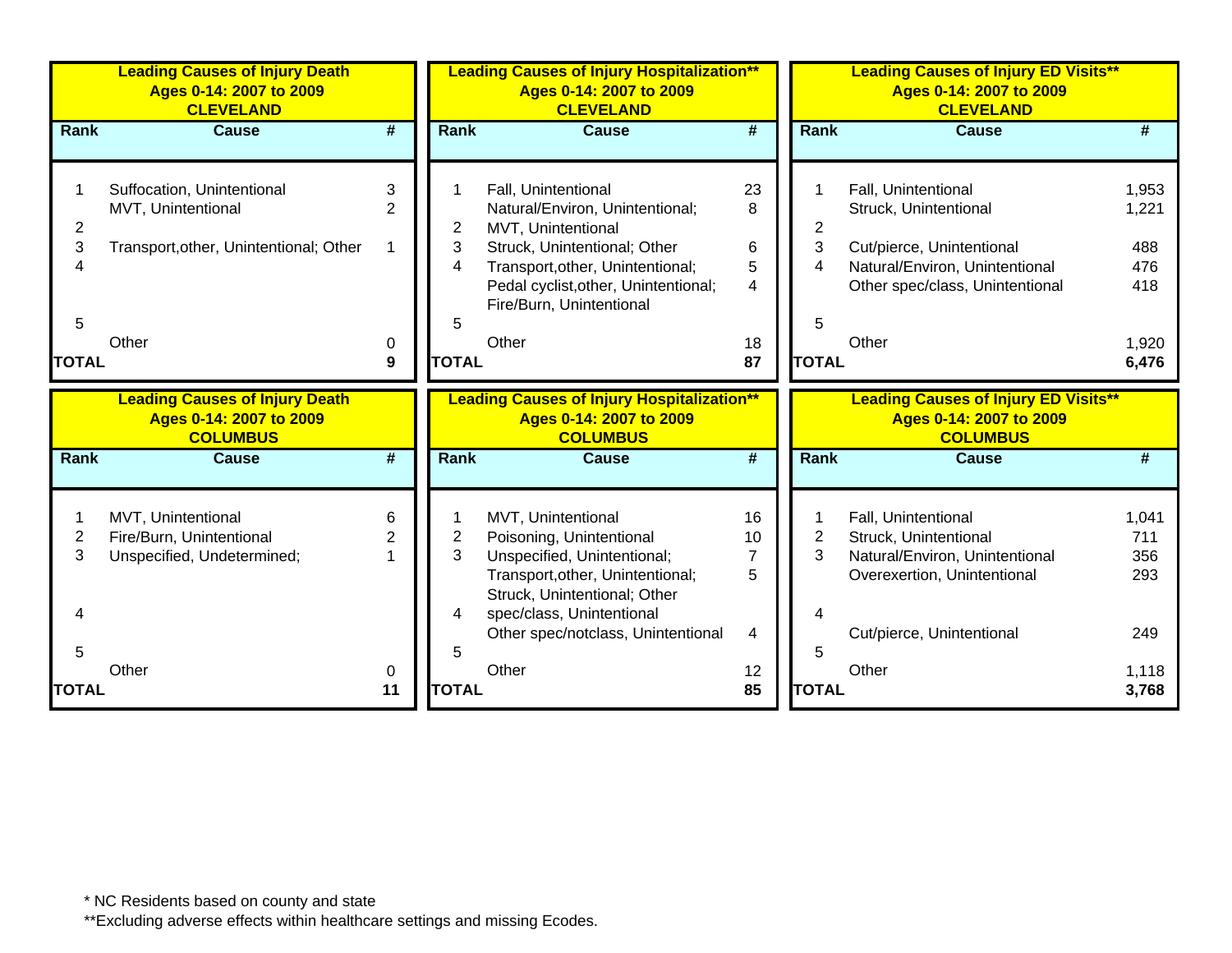|                             | <b>Leading Causes of Injury Death</b><br>Ages 0-14: 2007 to 2009<br><b>CRAVEN</b>                                                                                                                     |                                    |                                  | <b>Leading Causes of Injury Hospitalization**</b><br><b>Leading Causes of Injury ED Visits**</b><br>Ages 0-14: 2007 to 2009<br>Ages 0-14: 2007 to 2009<br><b>CRAVEN</b><br><b>CRAVEN</b> |                                        |                                  |                                                                                                                                                            |                                                       |
|-----------------------------|-------------------------------------------------------------------------------------------------------------------------------------------------------------------------------------------------------|------------------------------------|----------------------------------|------------------------------------------------------------------------------------------------------------------------------------------------------------------------------------------|----------------------------------------|----------------------------------|------------------------------------------------------------------------------------------------------------------------------------------------------------|-------------------------------------------------------|
| <b>Rank</b>                 | Cause                                                                                                                                                                                                 | #                                  | <b>Rank</b>                      | Cause                                                                                                                                                                                    | #                                      | <b>Rank</b>                      | Cause                                                                                                                                                      | #                                                     |
| 2<br>3<br>5<br><b>TOTAL</b> | Suffocation, Unintentional; Drowning,<br>Unspecified, Assault; Suffocation,<br>Other                                                                                                                  | $\overline{2}$<br>0<br>9           | 2<br>3<br>4<br>5<br><b>TOTAL</b> | Fall, Unintentional<br>MVT, Unintentional<br>Other spec/class, Unintentional<br>Fire/Burn, Unintentional<br>Poisoning, Unintentional;<br>Natural/Environ, Unintentional<br>Other         | 23<br>17<br>13<br>11<br>9<br>41<br>123 | 2<br>3<br>4<br>5<br><b>TOTAL</b> | Fall, Unintentional<br>Struck, Unintentional<br>Natural/Environ, Unintentional<br>Other spec/class, Unintentional;<br>Overexertion, Unintentional<br>Other | 1,418<br>1,063<br>482<br>348<br>335<br>1,136<br>5,130 |
|                             | <b>Leading Causes of Injury Death</b><br>Ages 0-14: 2007 to 2009<br><b>CUMBERLAND</b>                                                                                                                 |                                    |                                  | <b>Leading Causes of Injury Hospitalization**</b><br>Ages 0-14: 2007 to 2009<br><b>CUMBERLAND</b>                                                                                        |                                        |                                  | <b>Leading Causes of Injury ED Visits**</b><br>Ages 0-14: 2007 to 2009<br><b>CUMBERLAND</b>                                                                |                                                       |
| Rank                        | <b>Cause</b>                                                                                                                                                                                          | #                                  | Rank                             | <b>Cause</b>                                                                                                                                                                             | #                                      | Rank                             | <b>Cause</b>                                                                                                                                               | #                                                     |
| 2<br>3<br>4                 | MVT, Unintentional<br>Drowning, Unintentional<br>Suffocation, Unintentional<br>Unspecified, Assault; Other<br>Suffocation, Assault; Poisoning,<br>Unintentional; Fire/Burn,<br>Unintentional<br>Other | 9<br>8<br>5<br>$\overline{2}$<br>0 | 2<br>3<br>4<br>5                 | Fall, Unintentional<br>MVT, Unintentional<br>Fire/Burn, Unintentional<br>Poisoning, Unintentional<br>Unspecified, Unintentional<br>Other                                                 | 93<br>55<br>51<br>47<br>39<br>183      | 2<br>3<br>4<br>5                 | Fall, Unintentional<br>Struck, Unintentional<br>Natural/Environ, Unintentional<br>Unspecified, Unintentional<br>Other spec/class, Unintentional<br>Other   | 4,310<br>2,489<br>1,560<br>1,198<br>1,092<br>3,906    |
| <b>TOTAL</b>                |                                                                                                                                                                                                       | 29                                 | <b>TOTAL</b>                     |                                                                                                                                                                                          | 468                                    | <b>TOTAL</b>                     |                                                                                                                                                            | 14,555                                                |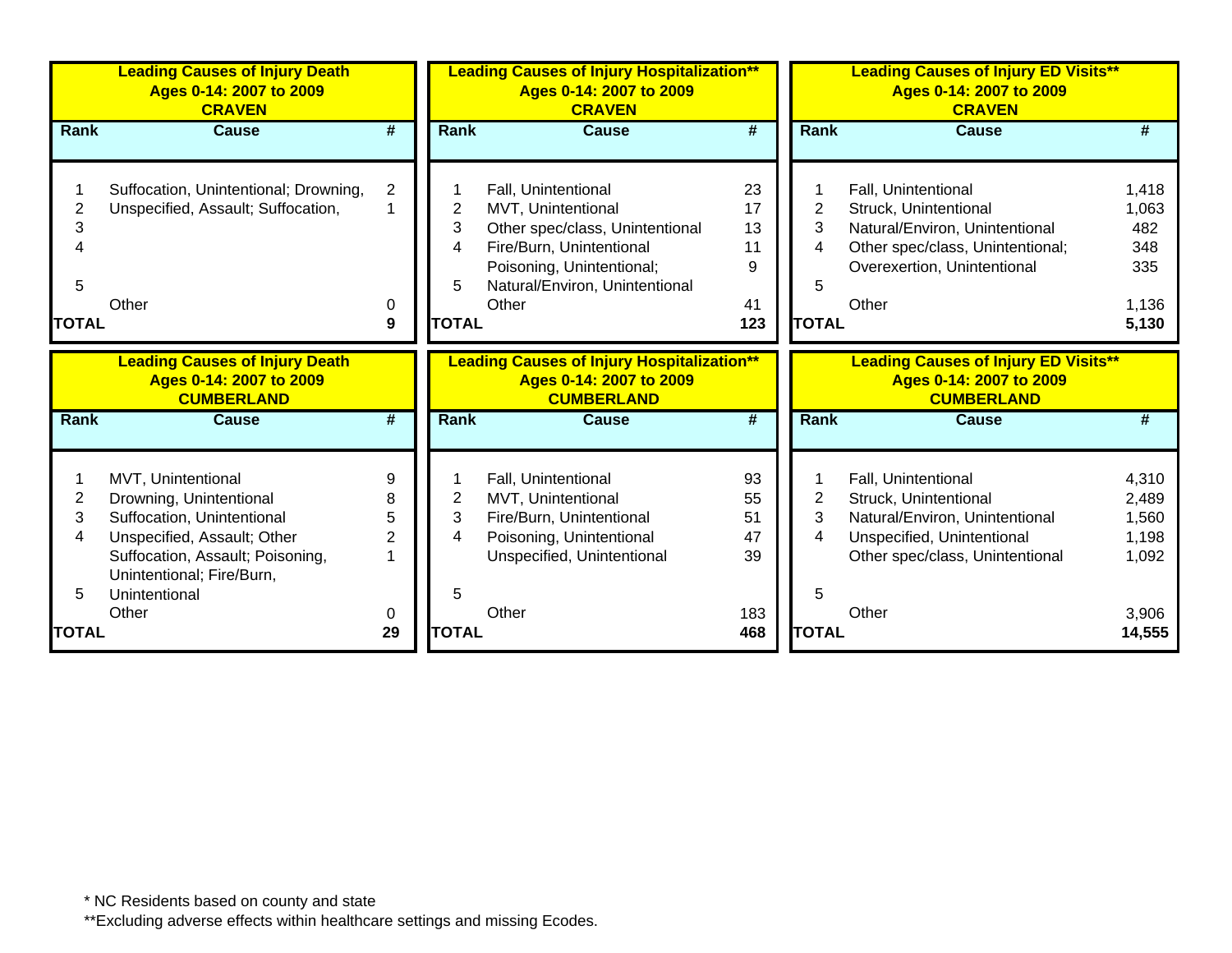|              | <b>Leading Causes of Injury Death</b><br>Ages 0-14: 2007 to 2009<br><b>CURRITUCK</b> |                     |                       | <b>Leading Causes of Injury Hospitalization**</b><br>Ages 0-14: 2007 to 2009<br><b>CURRITUCK</b>              |        | <b>Leading Causes of Injury ED Visits**</b><br>Ages 0-14: 2007 to 2009<br><b>CURRITUCK</b> |                                                                                                                                                  |                              |
|--------------|--------------------------------------------------------------------------------------|---------------------|-----------------------|---------------------------------------------------------------------------------------------------------------|--------|--------------------------------------------------------------------------------------------|--------------------------------------------------------------------------------------------------------------------------------------------------|------------------------------|
| Rank         | <b>Cause</b>                                                                         | #                   | Rank                  | <b>Cause</b>                                                                                                  | #      | <b>Rank</b>                                                                                | Cause                                                                                                                                            | #                            |
|              | Pedestrian, other, Unintentional                                                     | -1                  |                       | Unspecified, Unintentional;<br>Poisoning, Unintentional; Other<br>spec/class, Assault; Fall,<br>Unintentional |        |                                                                                            | Fall, Unintentional                                                                                                                              | 54                           |
| 2<br>3<br>5  |                                                                                      |                     |                       |                                                                                                               |        | 2<br>3<br>4<br>5                                                                           | Struck, Unintentional<br>Other spec/class, Unintentional<br>Overexertion, Unintentional;<br>Natural/Environ, Unintentional                       | 31<br>16<br>12<br>11         |
| <b>TOTAL</b> | Other                                                                                | 0                   | Other<br><b>TOTAL</b> |                                                                                                               | 0<br>4 | <b>TOTAL</b>                                                                               | Other                                                                                                                                            | 55<br>191                    |
|              | <b>Leading Causes of Injury Death</b><br>Ages 0-14: 2007 to 2009<br><b>DARE</b>      |                     |                       | <b>Leading Causes of Injury Hospitalization**</b><br>Ages 0-14: 2007 to 2009<br><b>DARE</b>                   |        |                                                                                            | <b>Leading Causes of Injury ED Visits**</b><br>Ages 0-14: 2007 to 2009<br><b>DARE</b>                                                            |                              |
| <b>Rank</b>  | <b>Cause</b>                                                                         | #                   | Rank                  | <b>Cause</b>                                                                                                  | #      | <b>Rank</b>                                                                                | <b>Cause</b>                                                                                                                                     | #                            |
| 2<br>3<br>5  | Natural/Environ, Unintentional;<br>Pedestrian, other, Unintentional;                 | $\overline{2}$<br>1 |                       | Poisoning, Self inflicted;                                                                                    |        | 2<br>3<br>4<br>5                                                                           | Fall, Unintentional<br>Struck, Unintentional<br>Natural/Environ, Unintentional<br>Overexertion, Unintentional<br>Other spec/class, Unintentional | 347<br>191<br>84<br>72<br>71 |
| <b>TOTAL</b> | Other                                                                                | 0<br>6              | Other<br><b>TOTAL</b> |                                                                                                               | 0<br>3 | <b>TOTAL</b>                                                                               | Other                                                                                                                                            | 226<br>991                   |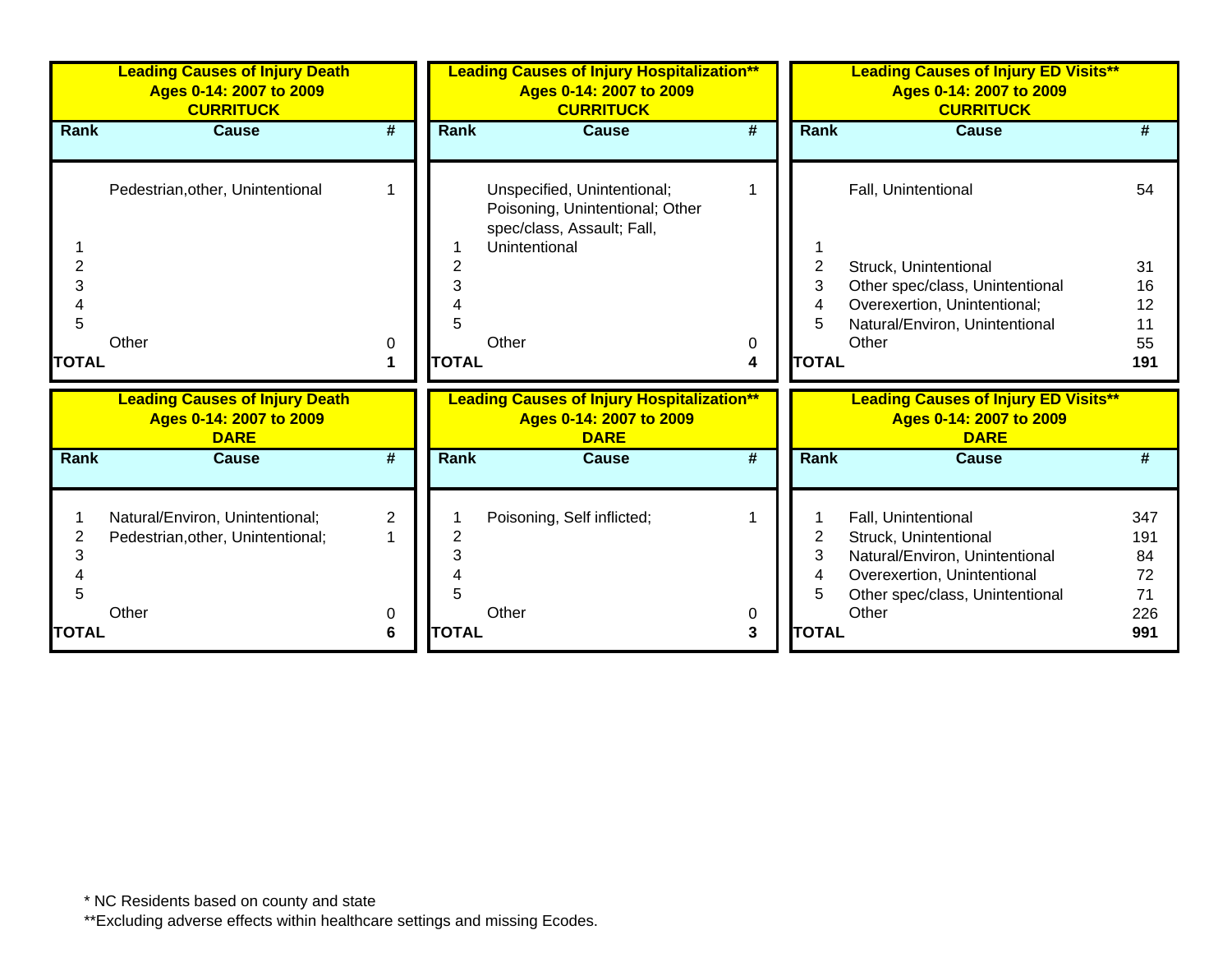|                          | <b>Leading Causes of Injury Death</b><br>Ages 0-14: 2007 to 2009<br><b>DAVIDSON</b> |                             | <b>Leading Causes of Injury Hospitalization**</b><br>Ages 0-14: 2007 to 2009<br><b>DAVIDSON</b><br><b>DAVIDSON</b> |                                                                                                                                                                                                     |                                       |                                  | <b>Leading Causes of Injury ED Visits**</b><br>Ages 0-14: 2007 to 2009                                                                                  |                                                       |
|--------------------------|-------------------------------------------------------------------------------------|-----------------------------|--------------------------------------------------------------------------------------------------------------------|-----------------------------------------------------------------------------------------------------------------------------------------------------------------------------------------------------|---------------------------------------|----------------------------------|---------------------------------------------------------------------------------------------------------------------------------------------------------|-------------------------------------------------------|
| Rank                     | <b>Cause</b>                                                                        | $\overline{\boldsymbol{H}}$ | Rank                                                                                                               | <b>Cause</b>                                                                                                                                                                                        | $\overline{\boldsymbol{t}}$           | <b>Rank</b>                      | <b>Cause</b>                                                                                                                                            |                                                       |
| 3<br>5<br><b>TOTAL</b>   | Unspecified, Assault<br>Poisoning, Unintentional; Other<br>Other                    | $\overline{2}$<br>0<br>4    | 2<br>3<br>4<br>5<br><b>TOTAL</b>                                                                                   | Fall, Unintentional<br>MVT, Unintentional<br>Fire/Burn, Unintentional<br>Poisoning, Unintentional<br>Unspecified, Unintentional<br>Other                                                            | 29<br>18<br>11<br>9<br>8<br>39<br>114 | 2<br>3<br>4<br>5<br><b>TOTAL</b> | Fall, Unintentional<br>Struck, Unintentional<br>Cut/pierce, Unintentional<br>Other spec/class, Unintentional<br>Natural/Environ, Unintentional<br>Other | 2,210<br>1,355<br>512<br>443<br>388<br>1,794<br>6,702 |
|                          | <b>Leading Causes of Injury Death</b><br>Ages 0-14: 2007 to 2009<br><b>DAVIE</b>    |                             |                                                                                                                    | <b>Leading Causes of Injury Hospitalization**</b><br>Ages 0-14: 2007 to 2009<br><b>DAVIE</b>                                                                                                        |                                       |                                  | <b>Leading Causes of Injury ED Visits**</b><br>Ages 0-14: 2007 to 2009<br><b>DAVIE</b>                                                                  |                                                       |
| Rank                     | <b>Cause</b>                                                                        | #                           | <b>Rank</b>                                                                                                        | <b>Cause</b>                                                                                                                                                                                        | #                                     | <b>Rank</b>                      | <b>Cause</b>                                                                                                                                            | #                                                     |
| $\overline{2}$<br>3<br>5 | Suffocation, Unintentional                                                          |                             | 2<br>3<br>4<br>5                                                                                                   | Fall, Unintentional<br>Transport, other, Unintentional<br>Unspecified, Unintentional<br>MVT, Unintentional<br>Suffocation, Unintentional;<br>Poisoning, Unintentional;<br>Poisoning, Self inflicted | 8<br>5<br>4<br>3<br>$\mathfrak{p}$    | 2<br>3<br>4<br>5                 | Fall, Unintentional<br>Struck, Unintentional<br>Overexertion, Unintentional<br>Unspecified, Unintentional<br>MVT, Unintentional                         | 422<br>192<br>56<br>50<br>48                          |
| <b>TOTAL</b>             | Other                                                                               | 0                           | <b>TOTAL</b>                                                                                                       | Other                                                                                                                                                                                               | 30                                    | <b>TOTAL</b>                     | Other                                                                                                                                                   | 242<br>1,010                                          |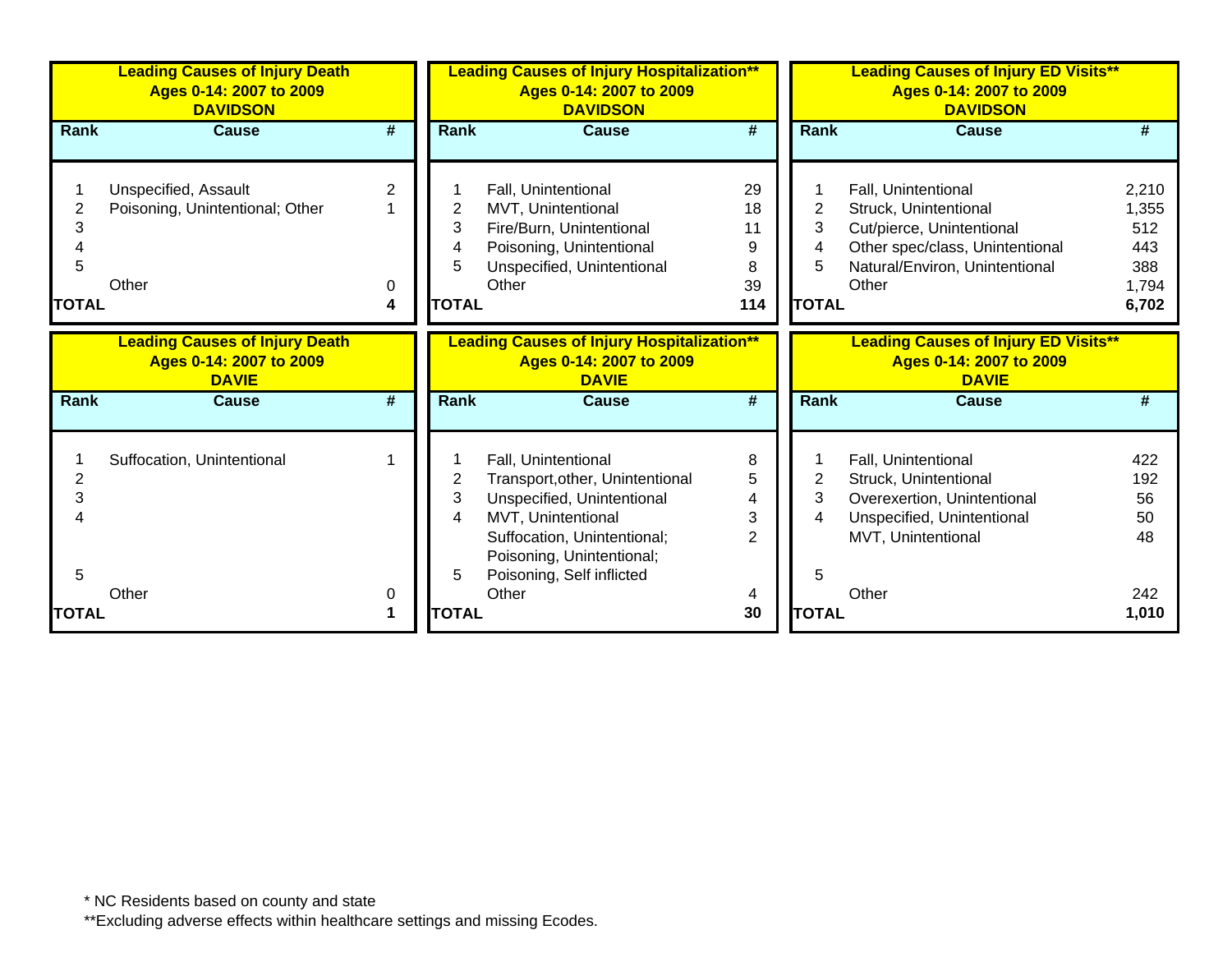|                             | <b>Leading Causes of Injury Death</b><br>Ages 0-14: 2007 to 2009<br><b>DUPLIN</b>                 |                             | <b>Leading Causes of Injury Hospitalization**</b><br>Ages 0-14: 2007 to 2009<br><b>DUPLIN</b> |                                                                                                                                                                              |                                                | <b>Leading Causes of Injury ED Visits**</b><br>Ages 0-14: 2007 to 2009<br><b>DUPLIN</b> |                                                                                                                                                         |                                                       |  |
|-----------------------------|---------------------------------------------------------------------------------------------------|-----------------------------|-----------------------------------------------------------------------------------------------|------------------------------------------------------------------------------------------------------------------------------------------------------------------------------|------------------------------------------------|-----------------------------------------------------------------------------------------|---------------------------------------------------------------------------------------------------------------------------------------------------------|-------------------------------------------------------|--|
| Rank                        | <b>Cause</b>                                                                                      | #                           | Rank                                                                                          | <b>Cause</b>                                                                                                                                                                 | #                                              | Rank                                                                                    | <b>Cause</b>                                                                                                                                            | #                                                     |  |
| 2<br>3<br>5<br><b>TOTAL</b> | MVT, Unintentional<br>Other spec/class, Assault; Other<br>Other                                   | $\mathbf{2}$<br>1<br>0<br>4 | 2<br>3<br>4<br>5<br><b>TOTAL</b>                                                              | Fall, Unintentional<br>MVT, Unintentional<br>Natural/Environ, Unintentional<br>Fire/Burn, Unintentional<br>Transport, other, Unintentional<br>Other                          | 21<br>17<br>9<br>7<br>6<br>30<br>90            | 2<br>3<br>4<br>5<br><b>TOTAL</b>                                                        | Fall, Unintentional<br>Struck, Unintentional<br>Natural/Environ, Unintentional<br>MVT, Unintentional<br>Unspecified, Unintentional<br>Other             | 662<br>368<br>220<br>199<br>165<br>657<br>2,271       |  |
|                             | <b>Leading Causes of Injury Death</b><br>Ages 0-14: 2007 to 2009<br><b>DURHAM</b>                 |                             |                                                                                               | <b>Leading Causes of Injury Hospitalization**</b><br>Ages 0-14: 2007 to 2009<br><b>DURHAM</b>                                                                                |                                                |                                                                                         | <b>Leading Causes of Injury ED Visits**</b><br>Ages 0-14: 2007 to 2009<br><b>DURHAM</b>                                                                 |                                                       |  |
| Rank                        | <b>Cause</b>                                                                                      | $\overline{\boldsymbol{t}}$ | Rank                                                                                          | <b>Cause</b>                                                                                                                                                                 | $\overline{\boldsymbol{t}}$                    | Rank                                                                                    | <b>Cause</b>                                                                                                                                            | #                                                     |  |
| 2<br>3<br>5<br><b>TOTAL</b> | Suffocation, Unintentional<br>MVT, Unintentional<br>Unspecified, Unintentional; Firearm,<br>Other | 5<br>3<br>1<br>0<br>11      | 2<br>3<br>4<br>5<br><b>TOTAL</b>                                                              | Fall, Unintentional<br>Fire/Burn, Unintentional<br>MVT, Unintentional<br>Poisoning, Unintentional<br>Unspecified, Unintentional<br>Other                                     | 51<br>38<br>34<br>20<br>15<br>89<br>247        | 2<br>3<br>4<br>5<br><b>TOTAL</b>                                                        | Fall, Unintentional<br>Struck, Unintentional<br>Cut/pierce, Unintentional<br>Other spec/class, Unintentional<br>Natural/Environ, Unintentional<br>Other | 2,358<br>1,476<br>779<br>609<br>592<br>2,387<br>8,201 |  |
|                             | <b>Leading Causes of Injury Death</b><br>Ages 0-14: 2007 to 2009<br><b>EDGECOMBE</b>              |                             |                                                                                               | <b>Leading Causes of Injury Hospitalization**</b><br>Ages 0-14: 2007 to 2009<br><b>EDGECOMBE</b>                                                                             |                                                |                                                                                         | <b>Leading Causes of Injury ED Visits**</b><br>Ages 0-14: 2007 to 2009<br><b>EDGECOMBE</b>                                                              |                                                       |  |
| Rank                        | <b>Cause</b>                                                                                      | $\overline{\boldsymbol{r}}$ | Rank                                                                                          | <b>Cause</b>                                                                                                                                                                 | $\overline{\boldsymbol{r}}$                    | Rank                                                                                    | <b>Cause</b>                                                                                                                                            | #                                                     |  |
| 3<br>4<br>5<br><b>TOTAL</b> | MVT, Unintentional<br>Struck, Assault; Fire/Burn,<br>Other                                        | 3<br>0<br>6                 | 2<br>3<br>4<br>5<br><b>TOTAL</b>                                                              | Transport, other, Unintentional<br>Poisoning, Unintentional<br>Fire/Burn, Unintentional; Fall,<br>Unintentional<br>MVT, Unintentional<br>Unspecified, Unintentional<br>Other | 8<br>$\overline{7}$<br>6<br>5<br>4<br>12<br>48 | 3<br>4<br>5<br><b>TOTAL</b>                                                             | Fall, Unintentional<br>Struck, Unintentional<br>MVT, Unintentional<br>Natural/Environ, Unintentional<br>Cut/pierce, Unintentional<br>Other              | 452<br>203<br>103<br>99<br>95<br>456<br>1,408         |  |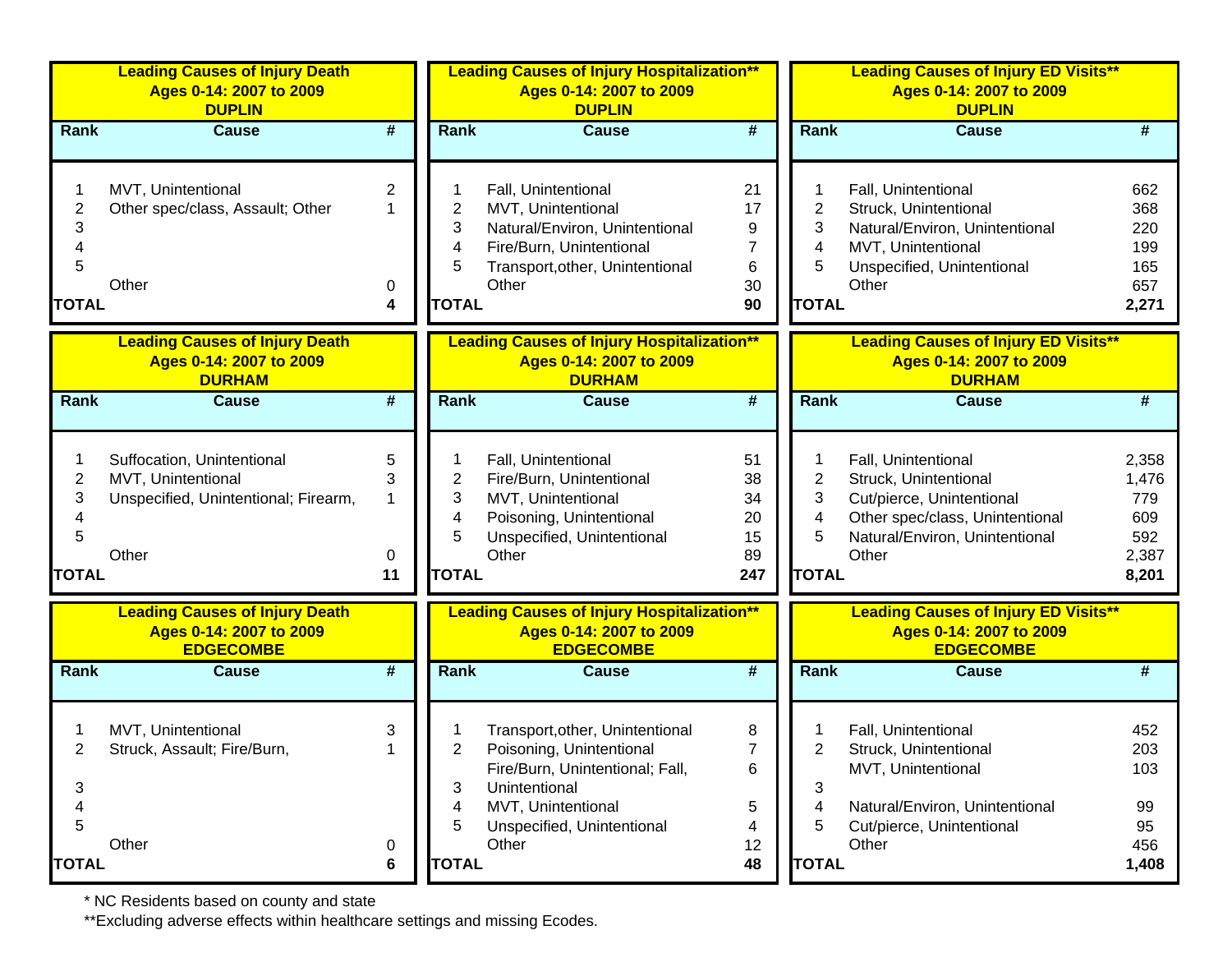|                             | <b>Leading Causes of Injury Death</b><br>Ages 0-14: 2007 to 2009<br><b>FORSYTH</b>                             |                   | <b>Leading Causes of Injury Hospitalization**</b><br>Ages 0-14: 2007 to 2009<br><b>FORSYTH</b> |                                                                                                                                                                                                     |                                          |                                  | <b>Leading Causes of Injury ED Visits**</b><br>Ages 0-14: 2007 to 2009<br><b>FORSYTH</b>                                                                |                                                            |
|-----------------------------|----------------------------------------------------------------------------------------------------------------|-------------------|------------------------------------------------------------------------------------------------|-----------------------------------------------------------------------------------------------------------------------------------------------------------------------------------------------------|------------------------------------------|----------------------------------|---------------------------------------------------------------------------------------------------------------------------------------------------------|------------------------------------------------------------|
| <b>Rank</b>                 | Cause                                                                                                          | #                 | <b>Rank</b>                                                                                    | Cause                                                                                                                                                                                               | #                                        | <b>Rank</b>                      | Cause                                                                                                                                                   | #                                                          |
| 2<br>3<br>5<br><b>TOTAL</b> | Suffocation, Unintentional<br>Pedestrian, other, Unintentional;<br>Unspecified, Assault; Suffocation,<br>Other | 4<br>2<br>0<br>20 | 2<br>3<br>4<br>5<br><b>TOTAL</b>                                                               | Fall, Unintentional<br>MVT, Unintentional<br>Other spec/class, Unintentional<br>Struck, Unintentional<br>Unspecified, Unintentional<br>Other                                                        | 77<br>49<br>22<br>21<br>18<br>135<br>322 | 2<br>3<br>4<br>5<br><b>TOTAL</b> | Fall, Unintentional<br>Struck, Unintentional<br>Other spec/class, Unintentional<br>Cut/pierce, Unintentional<br>Natural/Environ, Unintentional<br>Other | 6,333<br>3,086<br>1,138<br>1,126<br>918<br>4,805<br>17,406 |
|                             | <b>Leading Causes of Injury Death</b><br>Ages 0-14: 2007 to 2009<br><b>FRANKLIN</b>                            |                   |                                                                                                | <b>Leading Causes of Injury Hospitalization**</b><br>Ages 0-14: 2007 to 2009<br><b>FRANKLIN</b>                                                                                                     |                                          |                                  | <b>Leading Causes of Injury ED Visits**</b><br>Ages 0-14: 2007 to 2009<br><b>FRANKLIN</b>                                                               |                                                            |
| Rank                        | Cause                                                                                                          | #                 | Rank                                                                                           | <b>Cause</b>                                                                                                                                                                                        | #                                        | Rank                             | Cause                                                                                                                                                   |                                                            |
| 2<br>3<br>5                 | MVT, Unintentional                                                                                             | 4                 | 2<br>3<br>4<br>5                                                                               | Fall, Unintentional<br>MVT, Unintentional<br>Transport, other, Unintentional;<br>Poisoning, Unintentional<br>Other spec/class, Unintentional<br>Struck, Unintentional; Cut/pierce,<br>Unintentional | 14<br>8<br>6<br>5<br>4                   | 3<br>4<br>5                      | Fall, Unintentional<br>Struck, Unintentional<br>Natural/Environ, Unintentional<br>Other spec/class, Unintentional<br>Overexertion, Unintentional        | 614<br>366<br>177<br>136<br>133                            |
| <b>TOTAL</b>                | Other                                                                                                          | 0<br>4            | <b>TOTAL</b>                                                                                   | Other                                                                                                                                                                                               | 28<br>75                                 | <b>TOTAL</b>                     | Other                                                                                                                                                   | 508<br>1,934                                               |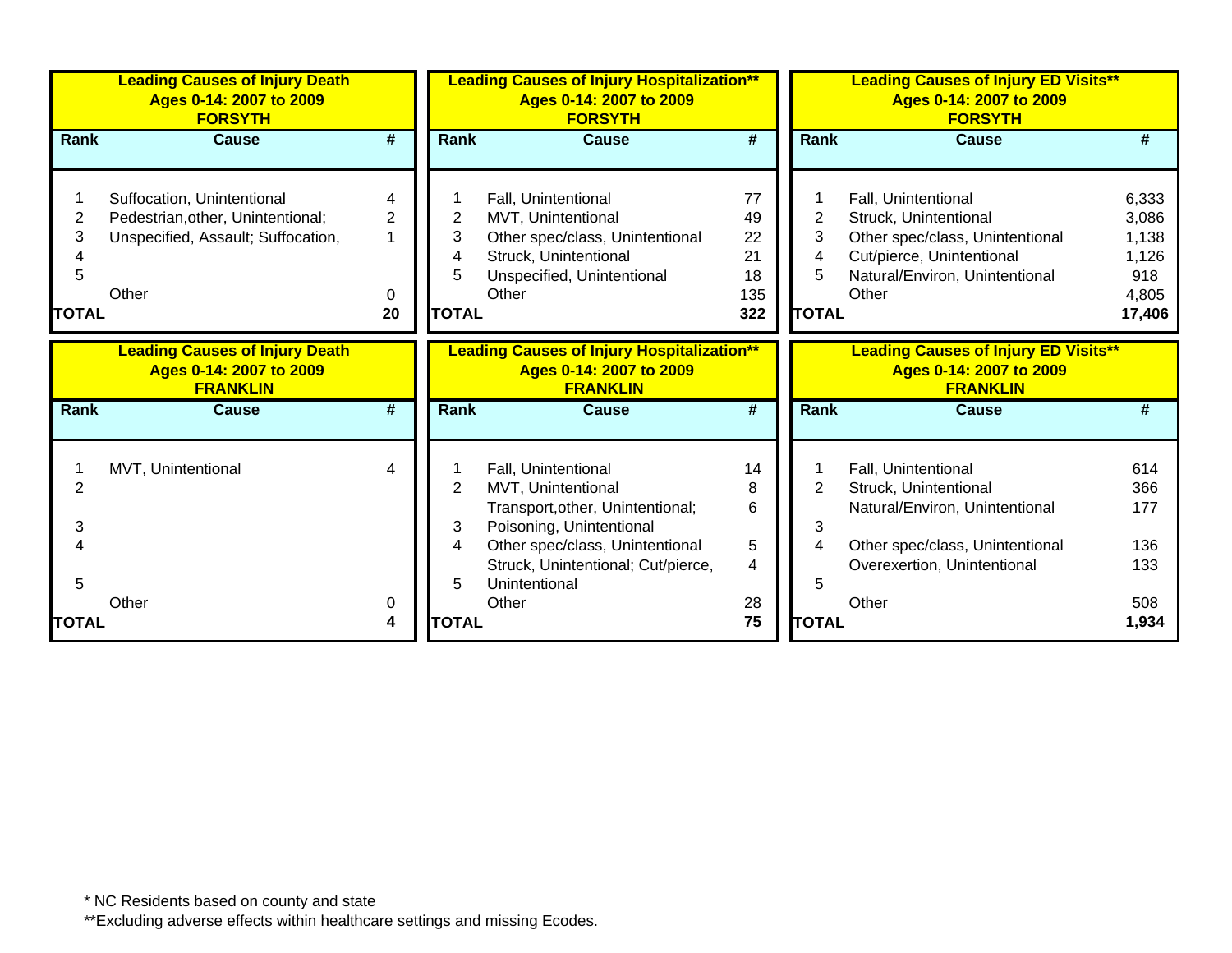|                        | <b>Leading Causes of Injury Death</b><br>Ages 0-14: 2007 to 2009<br><b>GASTON</b> |                             | <b>Leading Causes of Injury Hospitalization**</b><br>Ages 0-14: 2007 to 2009<br><b>GASTON</b> |                                                                                                                                                 |                                         | <b>Leading Causes of Injury ED Visits**</b><br>Ages 0-14: 2007 to 2009<br><b>GASTON</b> |                                                                                                                                                            |                                                     |
|------------------------|-----------------------------------------------------------------------------------|-----------------------------|-----------------------------------------------------------------------------------------------|-------------------------------------------------------------------------------------------------------------------------------------------------|-----------------------------------------|-----------------------------------------------------------------------------------------|------------------------------------------------------------------------------------------------------------------------------------------------------------|-----------------------------------------------------|
| <b>Rank</b>            | <b>Cause</b>                                                                      | #                           | <b>Rank</b>                                                                                   | <b>Cause</b>                                                                                                                                    | #                                       | Rank                                                                                    | <b>Cause</b>                                                                                                                                               | #                                                   |
| 3<br>5<br><b>TOTAL</b> | Suffocation, Unintentional<br>Poisoning, Self inflicted; Firearm,<br>Other        | 4<br>0<br>8                 | 2<br>3<br>4<br>5<br><b>TOTAL</b>                                                              | Fall, Unintentional<br>MVT, Unintentional<br>Other spec/class, Unintentional<br>Unspecified, Unintentional<br>Poisoning, Unintentional<br>Other | 40<br>20<br>13<br>12<br>11<br>97<br>193 | 2<br>3<br>4<br>5<br><b>TOTAL</b>                                                        | Fall, Unintentional<br>Struck, Unintentional<br>Natural/Environ, Unintentional<br>Cut/pierce, Unintentional<br>Other spec/class, Unintentional<br>Other    | 1,437<br>812<br>404<br>289<br>267<br>1,358<br>4,567 |
|                        | <b>Leading Causes of Injury Death</b><br>Ages 0-14: 2007 to 2009<br><b>GATES</b>  |                             |                                                                                               | <b>Leading Causes of Injury Hospitalization**</b><br>Ages 0-14: 2007 to 2009<br><b>GATES</b>                                                    |                                         |                                                                                         | <b>Leading Causes of Injury ED Visits**</b><br>Ages 0-14: 2007 to 2009<br><b>GATES</b>                                                                     |                                                     |
| Rank                   | <b>Cause</b>                                                                      | $\overline{\boldsymbol{t}}$ | Rank                                                                                          | <b>Cause</b>                                                                                                                                    | $\overline{\boldsymbol{t}}$             | Rank                                                                                    | <b>Cause</b>                                                                                                                                               | #                                                   |
| 2<br>3                 | MVT, Unintentional<br>Other                                                       | 0                           |                                                                                               | Pedal cyclist, other, Unintentional;<br>Fall, Unintentional<br>Other                                                                            | 1<br>0                                  | 2<br>3<br>4                                                                             | Fall, Unintentional<br>Struck, Unintentional<br>Overexertion, Unintentional; Other<br>Cut/pierce, Unintentional<br>Natural/Environ, Unintentional<br>Other | 47<br>25<br>14<br>12<br>10<br>33                    |
| TOTAL                  |                                                                                   | 1                           | <b>TOTAL</b>                                                                                  |                                                                                                                                                 | $\mathbf 2$                             | <b>TOTAL</b>                                                                            |                                                                                                                                                            | 155                                                 |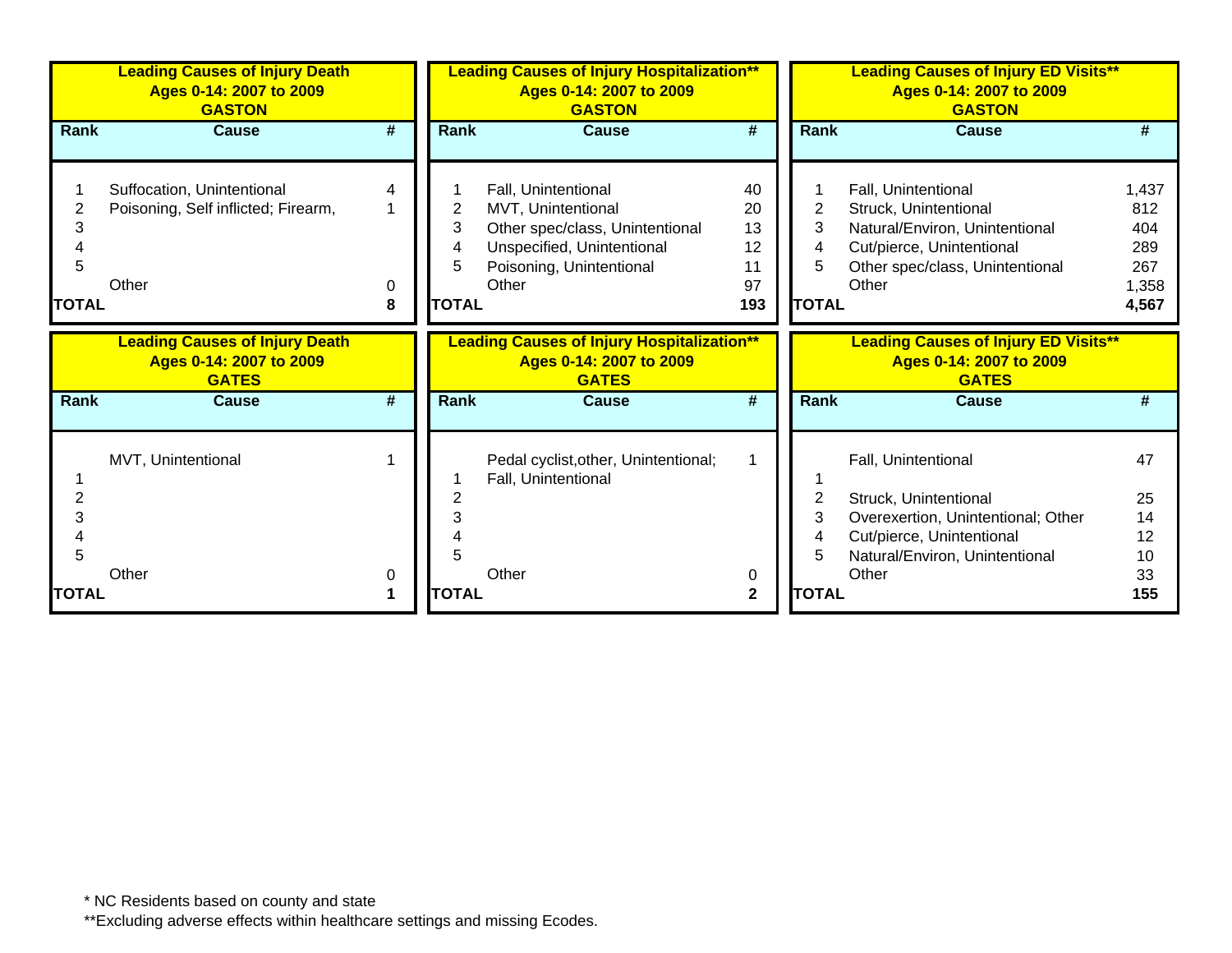|              | <b>Leading Causes of Injury Death</b><br>Ages 0-14: 2007 to 2009<br><b>GRAHAM</b> |                             |              | <b>Leading Causes of Injury Hospitalization**</b><br>Ages 0-14: 2007 to 2009<br><b>GRAHAM</b>                                                                         |                                |              | <b>Leading Causes of Injury ED Visits**</b><br>Ages 0-14: 2007 to 2009<br><b>GRAHAM</b>    |              |
|--------------|-----------------------------------------------------------------------------------|-----------------------------|--------------|-----------------------------------------------------------------------------------------------------------------------------------------------------------------------|--------------------------------|--------------|--------------------------------------------------------------------------------------------|--------------|
| Rank         | <b>Cause</b>                                                                      | $\overline{\boldsymbol{H}}$ | Rank         | <b>Cause</b>                                                                                                                                                          | #                              | Rank         | <b>Cause</b>                                                                               |              |
|              | Suffocation, Unintentional; MVT,                                                  | $\mathbf{1}$                |              | Transport, other, Unintentional;<br>Unspecified, Unintentional;<br>Suffocation, Unintentional; Other<br>spec/class, Unintentional; Other<br>spec/class, Assault; MVT, | $\overline{2}$<br>$\mathbf{1}$ |              | Fall, Unintentional<br>Struck, Unintentional                                               | 98<br>61     |
| 2            |                                                                                   |                             | 2            | Unintentional                                                                                                                                                         |                                | 2            |                                                                                            |              |
| 3            |                                                                                   |                             | 3            |                                                                                                                                                                       |                                | 3            | Cut/pierce, Unintentional                                                                  | 29           |
| 4            |                                                                                   |                             |              |                                                                                                                                                                       |                                | 4            | Other spec/class, Unintentional                                                            | 26           |
| 5            |                                                                                   |                             | 5            |                                                                                                                                                                       |                                | 5            | Other spec/notclass, Unintentional;<br>Natural/Environ, Unintentional                      | 21           |
|              | Other                                                                             | 0                           |              | Other                                                                                                                                                                 | 0                              |              | Other                                                                                      | 89           |
| <b>TOTAL</b> |                                                                                   | $\mathbf{2}$                | <b>TOTAL</b> |                                                                                                                                                                       | 9                              | <b>TOTAL</b> |                                                                                            | 345          |
|              | <b>Leading Causes of Injury Death</b>                                             |                             |              |                                                                                                                                                                       |                                |              |                                                                                            |              |
|              |                                                                                   |                             |              |                                                                                                                                                                       |                                |              |                                                                                            |              |
|              | Ages 0-14: 2007 to 2009<br><b>GRANVILLE</b>                                       |                             |              | <b>Leading Causes of Injury Hospitalization**</b><br>Ages 0-14: 2007 to 2009<br><b>GRANVILLE</b>                                                                      |                                |              | <b>Leading Causes of Injury ED Visits**</b><br>Ages 0-14: 2007 to 2009<br><b>GRANVILLE</b> |              |
| <b>Rank</b>  | <b>Cause</b>                                                                      | #                           | Rank         | <b>Cause</b>                                                                                                                                                          | #                              | <b>Rank</b>  | <b>Cause</b>                                                                               | #            |
| 1            | MVT, Unintentional<br>Fall, Unintentional                                         | 3<br>$\overline{2}$         | 1            | Fall, Unintentional<br>Poisoning, Unintentional;                                                                                                                      | 11<br>5                        | 1            | Fall, Unintentional<br>Struck, Unintentional                                               | 751<br>388   |
| 2            |                                                                                   | 1                           | 2            | Fire/Burn, Unintentional                                                                                                                                              |                                | 2            |                                                                                            |              |
| 3<br>4       | Suffocation, Unintentional;                                                       |                             | 3<br>4       | Unspecified, Unintentional; MVT,                                                                                                                                      | $\overline{\mathbf{4}}$        | 3<br>4       | Natural/Environ, Unintentional                                                             | 210<br>173   |
|              |                                                                                   |                             |              | Other spec/class, Unintentional<br>Struck, Unintentional; Poisoning,<br>Undetermined; Pedal cyclist, other,<br>Unintentional; Natural/Environ,                        | 3<br>2                         |              | Other spec/class, Unintentional;<br>Overexertion, Unintentional                            | 160          |
| 5            |                                                                                   |                             | 5            | Unintentional                                                                                                                                                         |                                | 5            |                                                                                            |              |
| <b>TOTAL</b> | Other                                                                             | 0<br>8                      | <b>TOTAL</b> | Other                                                                                                                                                                 | 7<br>47                        | <b>TOTAL</b> | Other                                                                                      | 447<br>2,302 |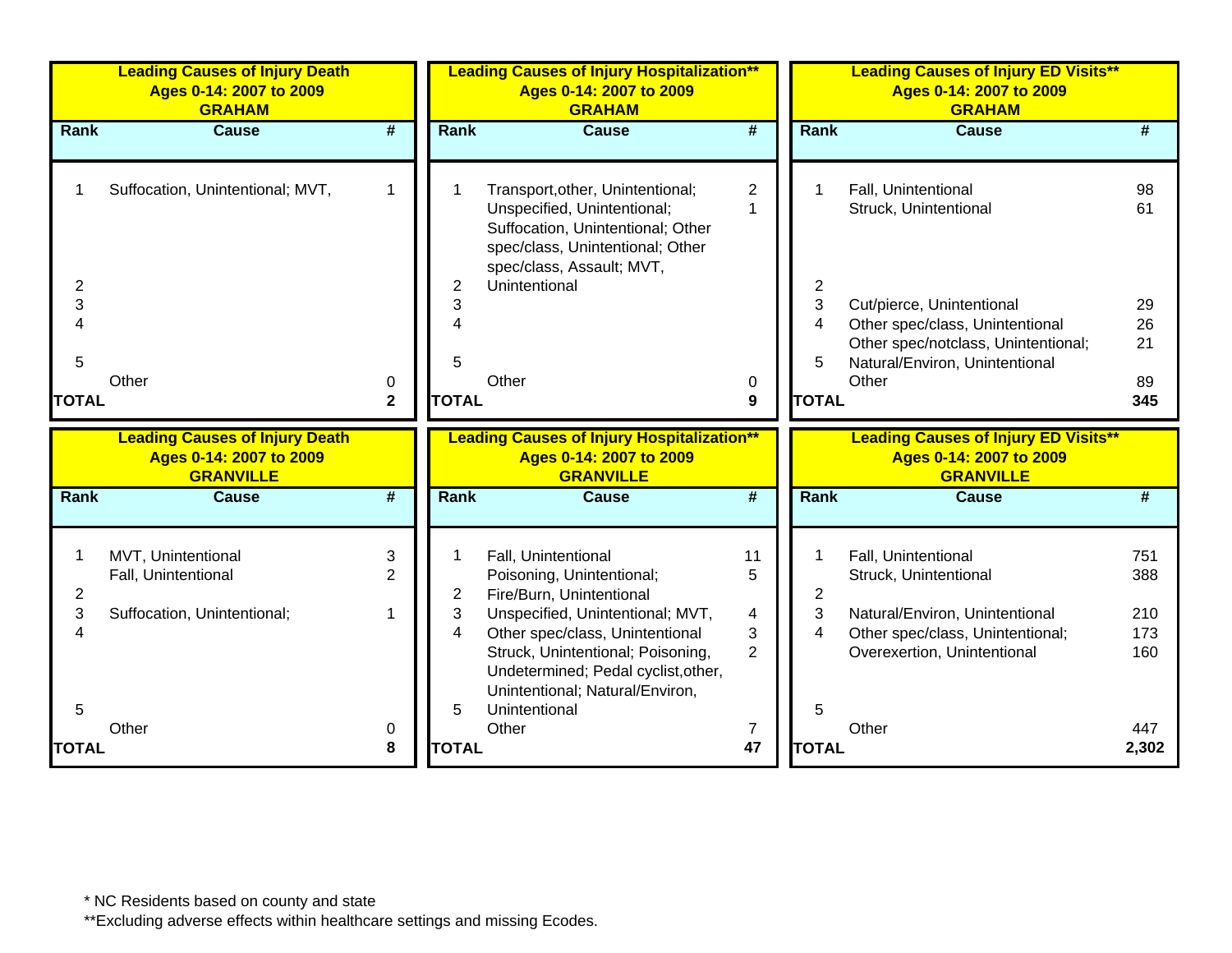|                             | <b>Leading Causes of Injury Death</b><br>Ages 0-14: 2007 to 2009<br><b>GREENE</b>                          |                   |                                               | <b>Leading Causes of Injury Hospitalization**</b><br>Ages 0-14: 2007 to 2009<br><b>GREENE</b>                                                                                |                                           |                                                                           | <b>Leading Causes of Injury ED Visits**</b><br>Ages 0-14: 2007 to 2009<br><b>GREENE</b>                                                      |                                                       |  |
|-----------------------------|------------------------------------------------------------------------------------------------------------|-------------------|-----------------------------------------------|------------------------------------------------------------------------------------------------------------------------------------------------------------------------------|-------------------------------------------|---------------------------------------------------------------------------|----------------------------------------------------------------------------------------------------------------------------------------------|-------------------------------------------------------|--|
| <b>Rank</b>                 | <b>Cause</b>                                                                                               | #                 | Rank                                          | <b>Cause</b>                                                                                                                                                                 | #                                         | <b>Rank</b>                                                               | <b>Cause</b>                                                                                                                                 | #                                                     |  |
| $\overline{2}$              | Other spec/class, Assault; Drowning,                                                                       |                   | $\overline{2}$                                | Natural/Environ, Unintentional;<br>Struck, Unintentional; Poisoning,<br>Unintentional; Fire/Burn,<br>Unintentional<br>Unspecified, Undetermined;                             | 3<br>$\overline{2}$<br>1                  | $\overline{2}$                                                            | Fall, Unintentional<br>Struck, Unintentional<br>Other spec/class, Unintentional                                                              | 150<br>102<br>45                                      |  |
| 3<br>4<br>5                 | Other                                                                                                      | 0                 | 3<br>$\overline{4}$<br>5                      | Suffocation, Unintentional; Struck,<br>Assault; Poisoning, Self inflicted;<br>Overexertion, Unintentional;<br>Drowning, Unintentional;<br>Cut/pierce, Unintentional<br>Other | 0                                         | 3<br>$\overline{4}$<br>5                                                  | MVT, Unintentional<br>Cut/pierce, Unintentional<br>Other                                                                                     | 41<br>34<br>150                                       |  |
| <b>TOTAL</b>                |                                                                                                            | $\mathbf 2$       | <b>TOTAL</b>                                  |                                                                                                                                                                              | 22                                        | <b>TOTAL</b>                                                              |                                                                                                                                              | 522                                                   |  |
|                             | <b>Leading Causes of Injury Death</b><br>Ages 0-14: 2007 to 2009<br><b>GUILFORD</b>                        |                   |                                               | <b>Leading Causes of Injury Hospitalization**</b><br>Ages 0-14: 2007 to 2009<br><b>GUILFORD</b>                                                                              |                                           |                                                                           | <b>Leading Causes of Injury ED Visits**</b><br>Ages 0-14: 2007 to 2009<br><b>GUILFORD</b>                                                    |                                                       |  |
| Rank                        | <b>Cause</b>                                                                                               | #                 | Rank                                          | <b>Cause</b>                                                                                                                                                                 | $\overline{\boldsymbol{H}}$               | Rank                                                                      | <b>Cause</b>                                                                                                                                 | #                                                     |  |
| 2<br>3<br>5<br><b>TOTAL</b> | Suffocation, Unintentional<br>MVT, Unintentional; Drowning,<br>Unspecified, Assault; Suffocation,<br>Other | 9<br>3<br>0<br>18 | $\overline{2}$<br>3<br>4<br>5<br><b>TOTAL</b> | Fall, Unintentional<br>MVT, Unintentional<br>Unspecified, Unintentional; Struck,<br>Poisoning, Self inflicted<br>Natural/Environ, Unintentional<br>Other                     | 105<br>68<br>27<br>25<br>21<br>140<br>467 | 1<br>$\overline{c}$<br>3<br>$\overline{\mathcal{A}}$<br>5<br><b>TOTAL</b> | Fall, Unintentional<br>Struck, Unintentional<br>Other spec/class, Unintentional<br>Unspecified, Unintentional<br>MVT, Unintentional<br>Other | 2,773<br>1,357<br>634<br>605<br>550<br>2,499<br>8,418 |  |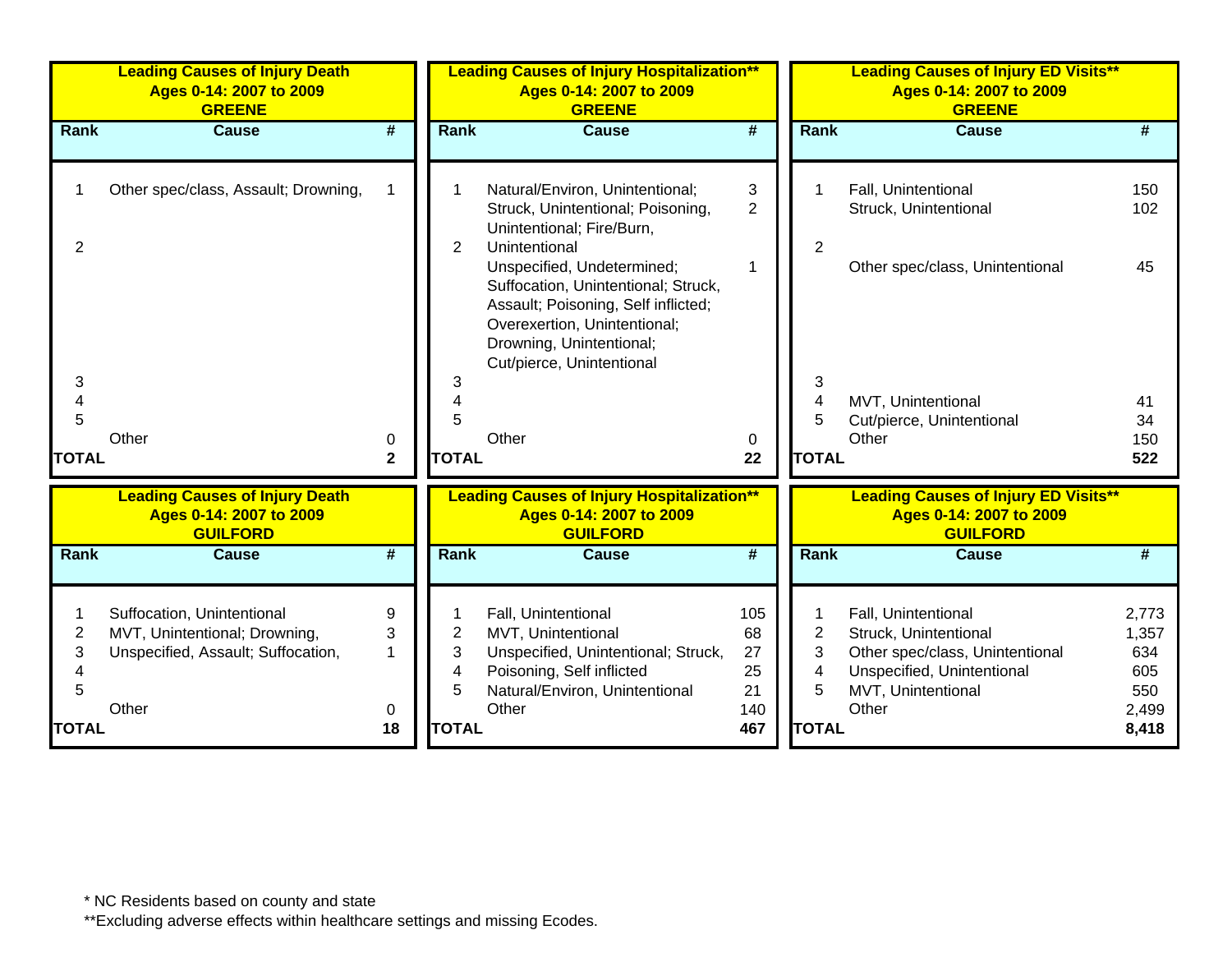|                             | <b>Leading Causes of Injury Death</b><br>Ages 0-14: 2007 to 2009<br><b>HALIFAX</b>                        |                               | <b>Leading Causes of Injury Hospitalization**</b><br>Ages 0-14: 2007 to 2009<br><b>HALIFAX</b> |                                                                                                                                                                                                                                                         |                                           |                                  | <b>Leading Causes of Injury ED Visits**</b><br>Ages 0-14: 2007 to 2009<br><b>HALIFAX</b>                                                                         |                                                     |  |
|-----------------------------|-----------------------------------------------------------------------------------------------------------|-------------------------------|------------------------------------------------------------------------------------------------|---------------------------------------------------------------------------------------------------------------------------------------------------------------------------------------------------------------------------------------------------------|-------------------------------------------|----------------------------------|------------------------------------------------------------------------------------------------------------------------------------------------------------------|-----------------------------------------------------|--|
| Rank                        | <b>Cause</b>                                                                                              | $\overline{\boldsymbol{t}}$   | Rank                                                                                           | Cause                                                                                                                                                                                                                                                   | $\overline{\boldsymbol{t}}$               | <b>Rank</b>                      | <b>Cause</b>                                                                                                                                                     |                                                     |  |
| 2<br>3<br>4<br>5            | Suffocation, Unintentional<br>Transport, other, Unintentional<br>Other                                    | 2<br>0                        | $\overline{2}$<br>3<br>4<br>5                                                                  | Fall, Unintentional<br>Poisoning, Unintentional<br>MVT, Unintentional; Fire/Burn,<br>Unintentional<br>Transport, other, Unintentional<br>Unspecified, Unintentional; Pedal<br>cyclist, other, Unintentional;<br>Natural/Environ, Unintentional<br>Other | 10<br>8<br>$\overline{7}$<br>4<br>3<br>11 | $\overline{2}$<br>3<br>4<br>5    | Fall, Unintentional<br>Struck, Unintentional<br>Natural/Environ, Unintentional<br>Other spec/class, Unintentional<br>Other spec/notclass, Unintentional<br>Other | 935<br>339<br>225<br>200<br>196<br>918              |  |
| <b>TOTAL</b>                |                                                                                                           | 3                             | <b>TOTAL</b>                                                                                   |                                                                                                                                                                                                                                                         | 56                                        | <b>TOTAL</b>                     |                                                                                                                                                                  | 2,813                                               |  |
|                             | <b>Leading Causes of Injury Death</b><br>Ages 0-14: 2007 to 2009<br><b>HARNETT</b>                        |                               |                                                                                                | <b>Leading Causes of Injury Hospitalization**</b><br>Ages 0-14: 2007 to 2009<br><b>HARNETT</b>                                                                                                                                                          |                                           |                                  | <b>Leading Causes of Injury ED Visits**</b><br>Ages 0-14: 2007 to 2009<br><b>HARNETT</b>                                                                         |                                                     |  |
| <b>Rank</b>                 | <b>Cause</b>                                                                                              | #                             | <b>Rank</b>                                                                                    | Cause                                                                                                                                                                                                                                                   | #                                         | <b>Rank</b>                      | Cause                                                                                                                                                            |                                                     |  |
| 2<br>3<br>5<br><b>TOTAL</b> | Suffocation, Unintentional; Fire/Burn,<br>Drowning, Unintentional<br><b>Unspecified, Assault</b><br>Other | 3<br>$\overline{2}$<br>0<br>9 | 2<br>3<br>4<br>5<br><b>TOTAL</b>                                                               | Fall, Unintentional<br>Fire/Burn, Unintentional<br>MVT, Unintentional<br>Poisoning, Unintentional<br>Natural/Environ, Unintentional<br>Other                                                                                                            | 31<br>19<br>14<br>13<br>10<br>63<br>150   | 2<br>3<br>4<br>5<br><b>TOTAL</b> | Fall, Unintentional<br>Struck, Unintentional<br>Natural/Environ, Unintentional<br>Cut/pierce, Unintentional<br>Other spec/class, Unintentional<br>Other          | 1,505<br>799<br>404<br>309<br>303<br>1,334<br>4,654 |  |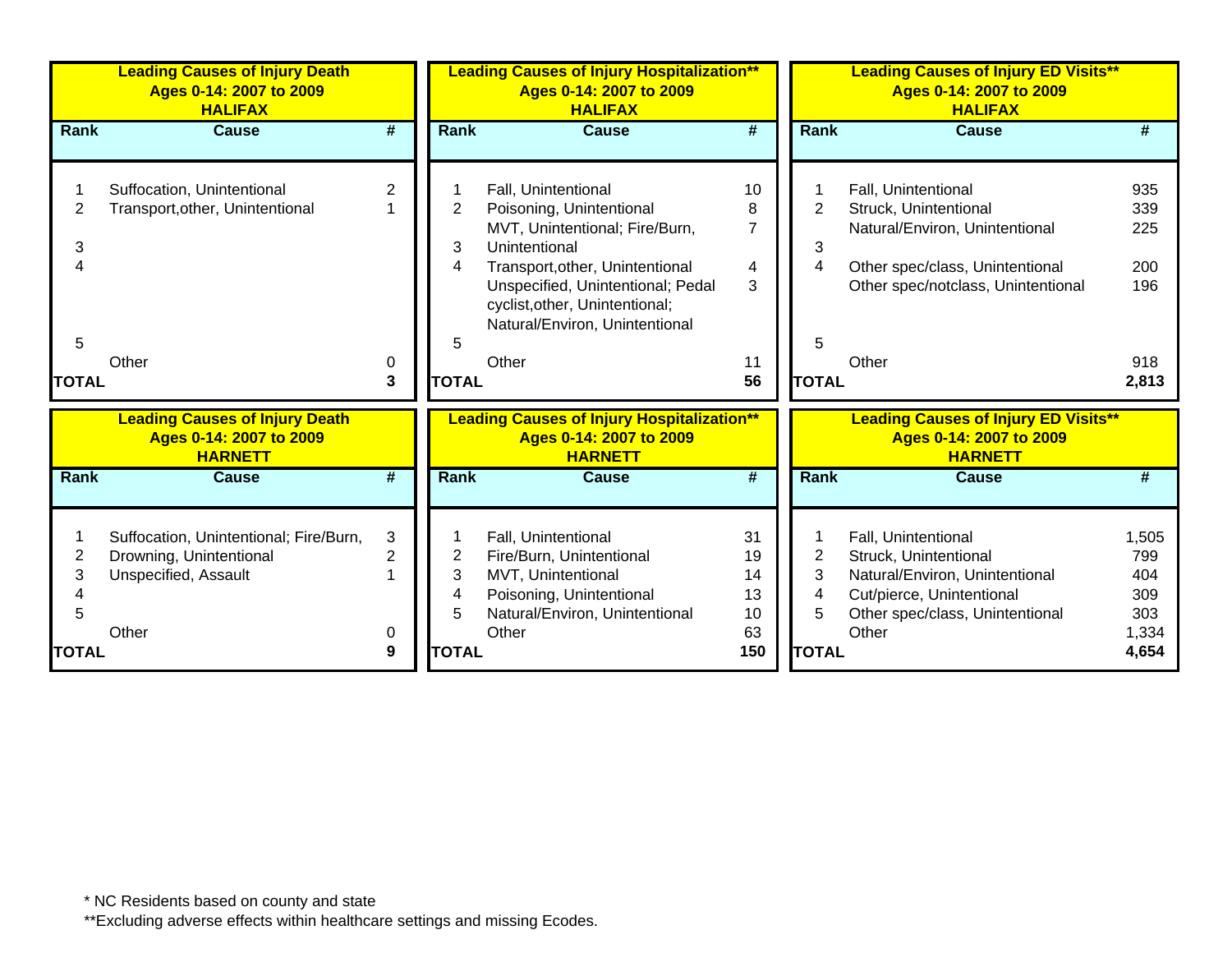|                     | <b>Leading Causes of Injury Death</b><br>Ages 0-14: 2007 to 2009<br><b>HAYWOOD</b>   |                             |                     | <b>Leading Causes of Injury Hospitalization**</b><br>Ages 0-14: 2007 to 2009<br><b>HAYWOOD</b>                                                                               |                                              |                     | <b>Leading Causes of Injury ED Visits**</b><br>Ages 0-14: 2007 to 2009<br><b>HAYWOOD</b>                                           |                                 |  |
|---------------------|--------------------------------------------------------------------------------------|-----------------------------|---------------------|------------------------------------------------------------------------------------------------------------------------------------------------------------------------------|----------------------------------------------|---------------------|------------------------------------------------------------------------------------------------------------------------------------|---------------------------------|--|
| Rank                | <b>Cause</b>                                                                         | $\overline{\boldsymbol{t}}$ | Rank                | <b>Cause</b>                                                                                                                                                                 | $\overline{\#}$                              | Rank                | <b>Cause</b>                                                                                                                       | #                               |  |
| $\overline{2}$<br>3 | Fire/Burn, Unintentional                                                             | 3                           | $\overline{2}$<br>3 | Fall, Unintentional<br>Unspecified, Unintentional<br>Other spec/class, Assault; MVT,<br>Unintentional; Fire/Burn,<br>Unintentional; Cut/pierce, Self<br>inflicted            | 8<br>5<br>$\overline{\mathcal{A}}$           | $\overline{2}$<br>3 | Fall, Unintentional<br>Struck, Unintentional<br>Cut/pierce, Unintentional                                                          | 888<br>446<br>202               |  |
|                     |                                                                                      |                             | 4                   | Struck, Unintentional; Poisoning,<br>Self inflicted; Other spec/notclass,<br>Unintentional<br>Transport, other, Unintentional;                                               | 3<br>$\overline{2}$                          | 4                   | Unspecified, Unintentional<br>Natural/Environ, Unintentional                                                                       | 181<br>164                      |  |
| 5<br><b>TOTAL</b>   | Other                                                                                | 0<br>3                      | 5<br><b>TOTAL</b>   | Poisoning, Unintentional; Pedal<br>cyclist, other, Unintentional<br>Other                                                                                                    | 5<br>49                                      | 5<br><b>TOTAL</b>   | Other                                                                                                                              | 730<br>2,611                    |  |
|                     | <b>Leading Causes of Injury Death</b><br>Ages 0-14: 2007 to 2009<br><b>HENDERSON</b> |                             |                     | <b>Leading Causes of Injury Hospitalization**</b><br>Ages 0-14: 2007 to 2009<br><b>HENDERSON</b>                                                                             |                                              |                     | <b>Leading Causes of Injury ED Visits**</b><br>Ages 0-14: 2007 to 2009<br><b>HENDERSON</b>                                         |                                 |  |
| Rank                | <b>Cause</b>                                                                         | #                           | Rank                | <b>Cause</b>                                                                                                                                                                 | #                                            | Rank                | <b>Cause</b>                                                                                                                       | #                               |  |
| 2<br>3              | MVT, Unintentional<br>Unspecified, Assault                                           | $\overline{2}$              | 2<br>3<br>4<br>5    | Fall, Unintentional<br>Poisoning, Self inflicted<br>Unspecified, Unintentional; Other<br>Natural/Environ, Unintentional;<br>Cut/pierce, Self inflicted<br>MVT, Unintentional | 11<br>6<br>5<br>$\overline{\mathbf{4}}$<br>3 | 2<br>3<br>4<br>5    | Fall, Unintentional<br>Struck, Unintentional<br>Unspecified, Unintentional<br>Natural/Environ, Unintentional<br>MVT, Unintentional | 739<br>338<br>144<br>124<br>108 |  |
| <b>TOTAL</b>        | Other                                                                                | 0<br>3                      | <b>TOTAL</b>        | Other                                                                                                                                                                        | 13<br>51                                     | <b>TOTAL</b>        | Other                                                                                                                              | 607<br>2,060                    |  |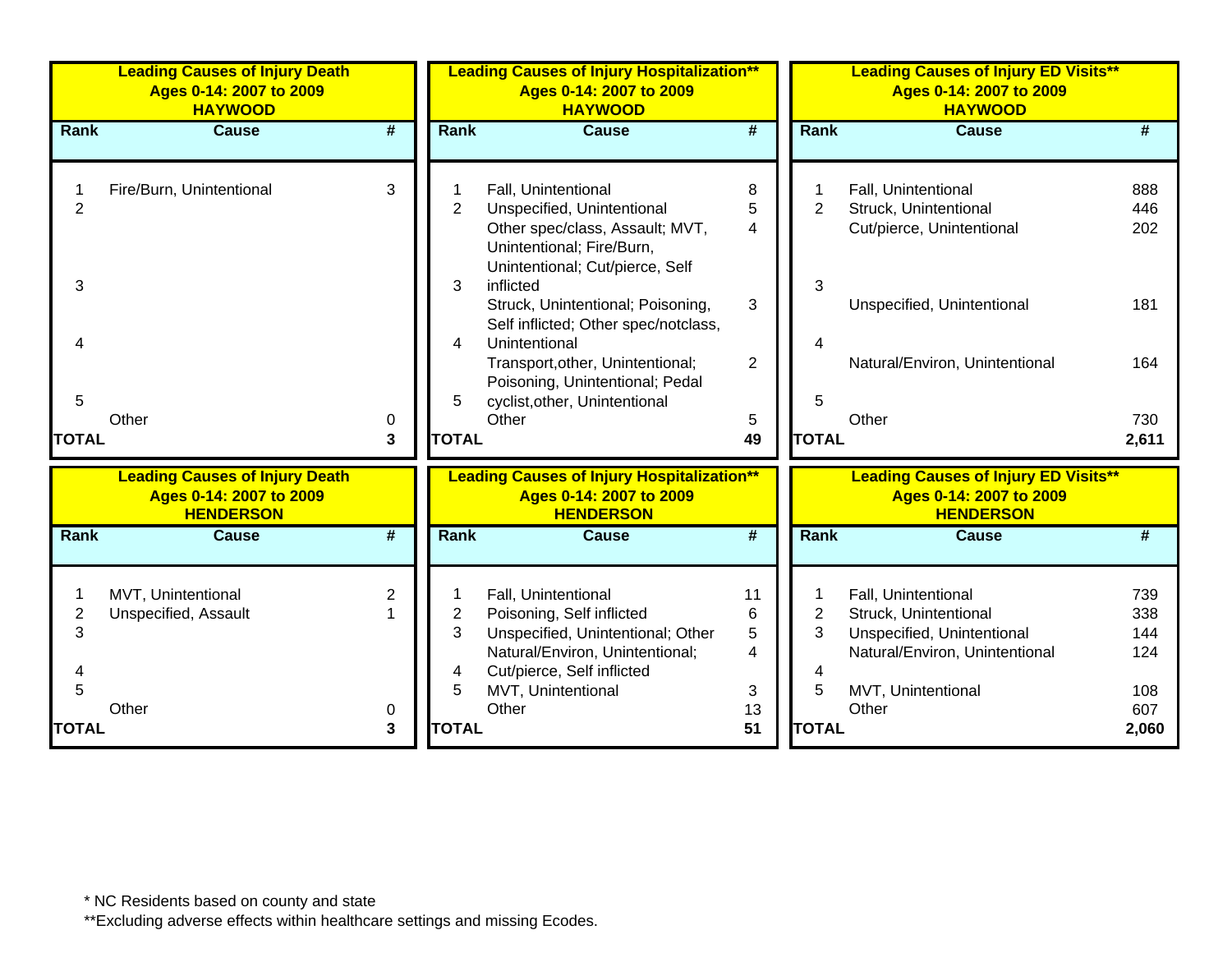|                             | <b>Leading Causes of Injury Death</b><br>Ages 0-14: 2007 to 2009<br><b>HERTFORD</b> |                          |                               | <b>Leading Causes of Injury Hospitalization**</b><br>Ages 0-14: 2007 to 2009<br><b>HERTFORD</b>                                                                                                                                                                                                 |                                                 |                                                 | <b>Leading Causes of Injury ED Visits**</b><br>Ages 0-14: 2007 to 2009<br><b>HERTFORD</b>                                                        |                                              |
|-----------------------------|-------------------------------------------------------------------------------------|--------------------------|-------------------------------|-------------------------------------------------------------------------------------------------------------------------------------------------------------------------------------------------------------------------------------------------------------------------------------------------|-------------------------------------------------|-------------------------------------------------|--------------------------------------------------------------------------------------------------------------------------------------------------|----------------------------------------------|
| Rank                        | <b>Cause</b>                                                                        | #                        | <b>Rank</b>                   | <b>Cause</b>                                                                                                                                                                                                                                                                                    | #                                               | Rank                                            | <b>Cause</b>                                                                                                                                     | #                                            |
| 2<br>3<br>5<br><b>TOTAL</b> | MVT, Unintentional<br>Fire/Burn, Unintentional; Drowning,<br>Other                  | $\overline{2}$<br>0<br>4 | 2<br>5<br><b>TOTAL</b>        | MVT, Unintentional<br>Unspecified, Unintentional;<br>Other                                                                                                                                                                                                                                      | $\overline{2}$<br>0<br>9                        | $\overline{2}$<br>3<br>4<br>5<br><b>TOTAL</b>   | Fall, Unintentional<br>Struck, Unintentional<br>Other spec/class, Unintentional<br>MVT, Unintentional<br>Natural/Environ, Unintentional<br>Other | 330<br>162<br>97<br>94<br>78<br>256<br>1,017 |
|                             | <b>Leading Causes of Injury Death</b><br>Ages 0-14: 2007 to 2009<br><b>HOKE</b>     |                          |                               | <b>Leading Causes of Injury Hospitalization**</b><br>Ages 0-14: 2007 to 2009<br><b>HOKE</b>                                                                                                                                                                                                     |                                                 |                                                 | <b>Leading Causes of Injury ED Visits**</b><br>Ages 0-14: 2007 to 2009<br><b>HOKE</b>                                                            |                                              |
| Rank                        | <b>Cause</b>                                                                        | #                        | <b>Rank</b>                   | <b>Cause</b>                                                                                                                                                                                                                                                                                    | #                                               | Rank                                            | <b>Cause</b>                                                                                                                                     | #                                            |
| 2<br>3<br>4<br>5            | MVT, Unintentional; Drowning,<br>Pedestrian, other, Unintentional; Fall,            | $\overline{c}$           | $\overline{2}$<br>3<br>4<br>5 | Fire/Burn, Unintentional; Fall,<br>MVT, Unintentional<br>Other spec/notclass, Unintentional<br>Poisoning, Unintentional;<br>Drowning, Unintentional<br>Pedal cyclist, other, Unintentional;<br>Other spec/class, Unintentional;<br>Natural/Environ, Unintentional;<br>Cut/pierce, Unintentional | 6<br>5<br>$\overline{4}$<br>3<br>$\overline{2}$ | 1<br>$\overline{2}$<br>3<br>$\overline{4}$<br>5 | Fall, Unintentional<br>Struck, Unintentional<br>Natural/Environ, Unintentional<br>Other spec/class, Unintentional<br>MVT, Unintentional          | 417<br>249<br>145<br>129<br>104              |
| <b>TOTAL</b>                | Other                                                                               | 0<br>6                   | <b>TOTAL</b>                  | Other                                                                                                                                                                                                                                                                                           | 9<br>44                                         | <b>TOTAL</b>                                    | Other                                                                                                                                            | 429<br>1,473                                 |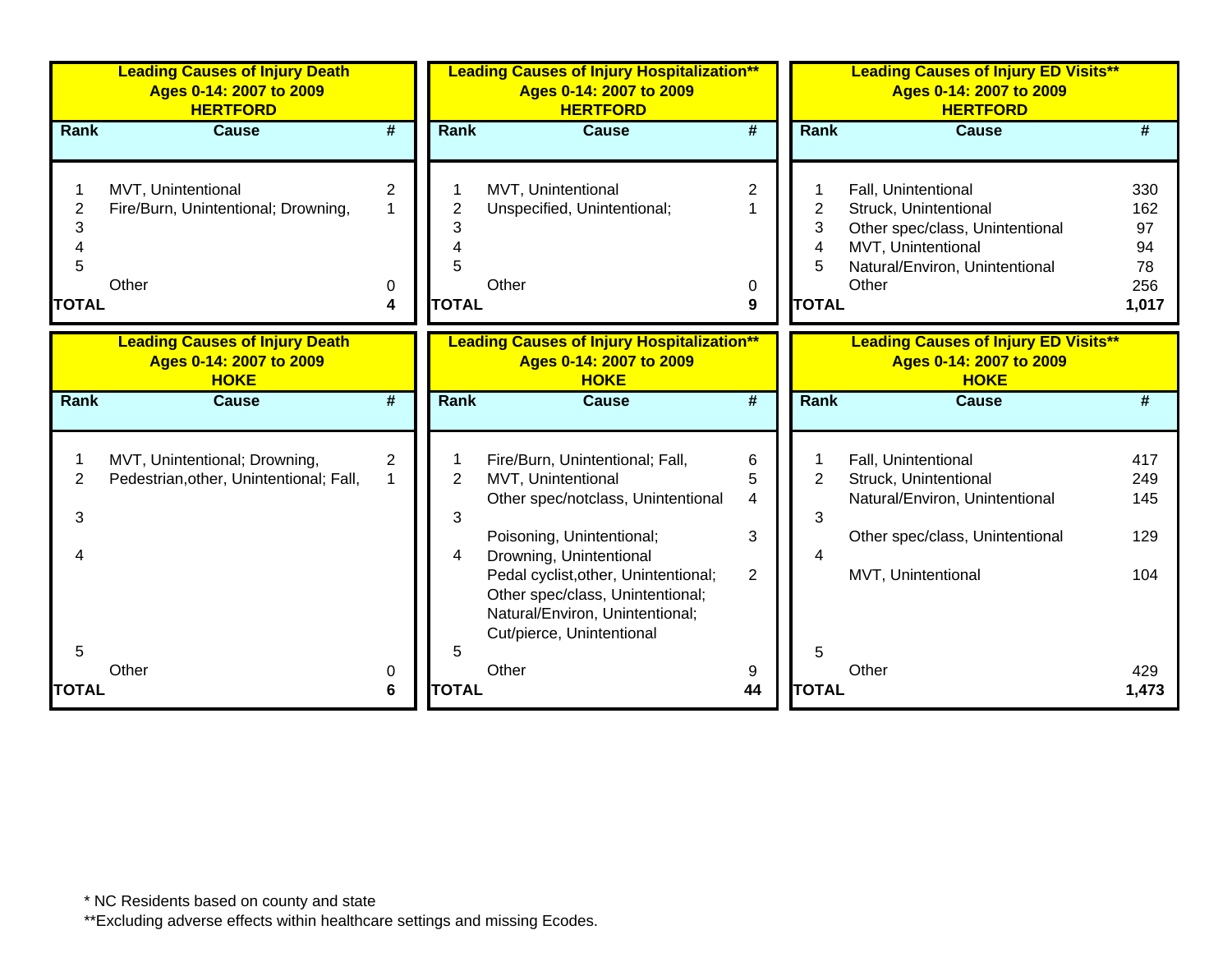|              | <b>Leading Causes of Injury Death</b><br><b>HYDE</b>                               |                             |                  | <b>Leading Causes of Injury Hospitalization**</b><br>Ages 0-14: 2007 to 2009<br><b>HYDE</b>                                               |                                 |                  | <b>Leading Causes of Injury ED Visits**</b><br>Ages 0-14: 2007 to 2009<br><b>HYDE</b>                                                                     |                                              |  |
|--------------|------------------------------------------------------------------------------------|-----------------------------|------------------|-------------------------------------------------------------------------------------------------------------------------------------------|---------------------------------|------------------|-----------------------------------------------------------------------------------------------------------------------------------------------------------|----------------------------------------------|--|
| <b>Rank</b>  | Cause                                                                              | #                           | Rank             | Cause                                                                                                                                     | #                               | <b>Rank</b>      | <b>Cause</b>                                                                                                                                              |                                              |  |
|              |                                                                                    | $\Omega$                    |                  | Transport, other, Unintentional;<br>Other spec/class, Unintentional;<br>Firearm, Unintentional                                            |                                 |                  | Fall, Unintentional                                                                                                                                       | 60                                           |  |
| 2            |                                                                                    | 0                           |                  |                                                                                                                                           |                                 | 2                | Struck, Unintentional                                                                                                                                     | 33                                           |  |
| 3            |                                                                                    |                             | 3                |                                                                                                                                           |                                 | 3                | Natural/Environ, Unintentional                                                                                                                            | 20                                           |  |
|              |                                                                                    |                             |                  |                                                                                                                                           |                                 |                  | Unspecified, Unintentional                                                                                                                                | 16                                           |  |
| 5            |                                                                                    |                             |                  |                                                                                                                                           |                                 |                  | Cut/pierce, Unintentional                                                                                                                                 | 14                                           |  |
|              | Other                                                                              | 0                           |                  | Other                                                                                                                                     | 0                               |                  | Other                                                                                                                                                     | 48                                           |  |
| <b>TOTAL</b> |                                                                                    | $\bf{0}$                    | <b>TOTAL</b>     |                                                                                                                                           | 3                               | <b>TOTAL</b>     |                                                                                                                                                           | 191                                          |  |
|              | <b>Leading Causes of Injury Death</b><br>Ages 0-14: 2007 to 2009<br><b>IREDELL</b> |                             |                  | <b>Leading Causes of Injury Hospitalization**</b><br>Ages 0-14: 2007 to 2009<br><b>IREDELL</b>                                            |                                 |                  | <b>Leading Causes of Injury ED Visits**</b><br>Ages 0-14: 2007 to 2009<br><b>IREDELL</b>                                                                  |                                              |  |
| <b>Rank</b>  | <b>Cause</b>                                                                       | $\overline{\boldsymbol{t}}$ | <b>Rank</b>      | <b>Cause</b>                                                                                                                              | $\overline{\boldsymbol{t}}$     | <b>Rank</b>      | <b>Cause</b>                                                                                                                                              |                                              |  |
| 3<br>5       | MVT, Unintentional<br>Suffocation, Undetermined;<br>Other                          | 0                           | 2<br>3<br>4<br>5 | Fall, Unintentional<br>MVT, Unintentional<br>Natural/Environ, Unintentional<br>Fire/Burn, Unintentional<br>Struck, Unintentional<br>Other | 35<br>23<br>12<br>10<br>9<br>62 | 2<br>3<br>4<br>5 | Fall, Unintentional<br>Struck, Unintentional<br>Overexertion, Unintentional<br>Other spec/class, Unintentional<br>Natural/Environ, Unintentional<br>Other | 2,548<br>1,529<br>505<br>470<br>463<br>1,974 |  |
| <b>TOTAL</b> |                                                                                    | 6                           | <b>TOTAL</b>     |                                                                                                                                           | 151                             | <b>TOTAL</b>     |                                                                                                                                                           | 7,489                                        |  |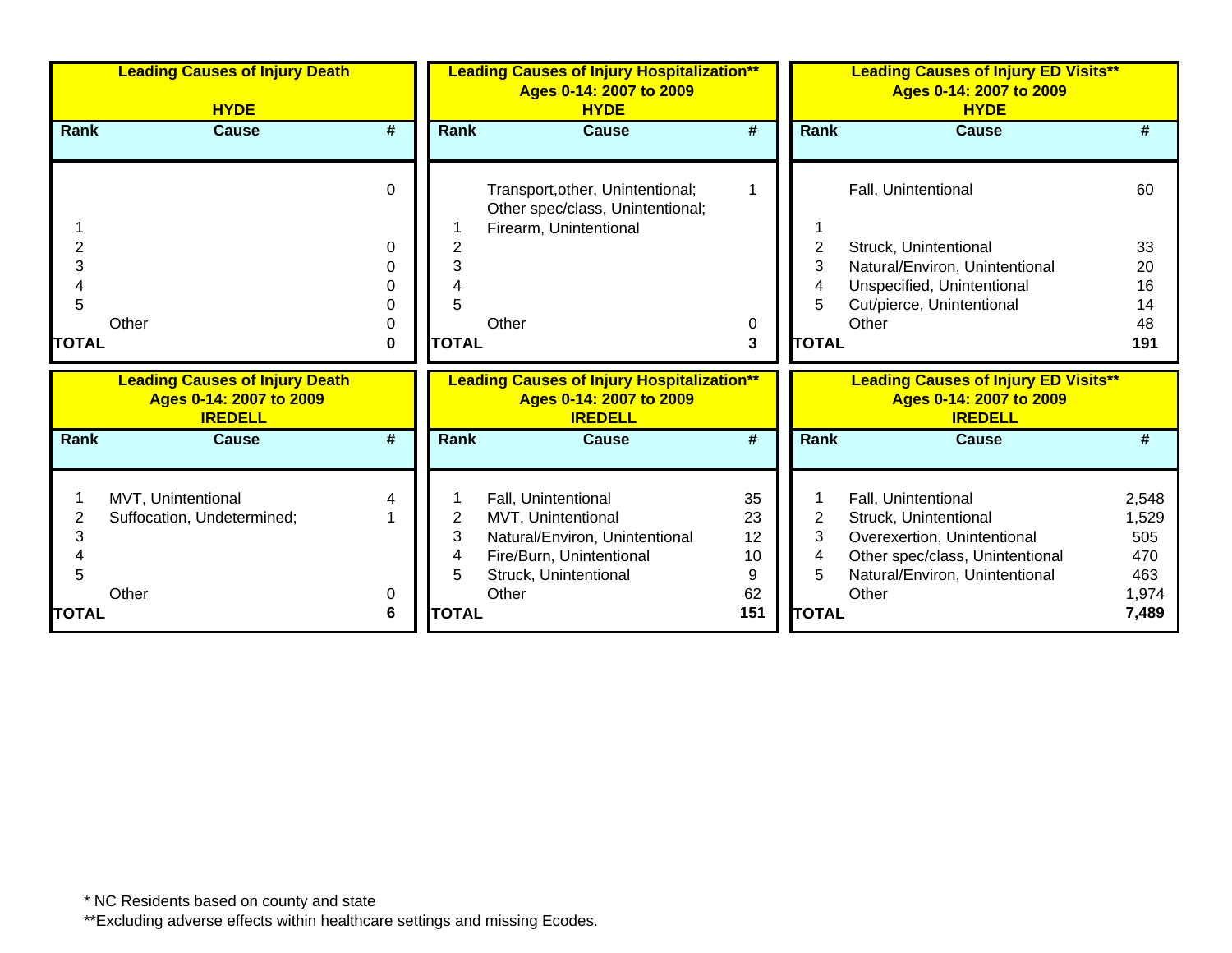|                                  | <b>Leading Causes of Injury Death</b><br>Ages 0-14: 2007 to 2009<br><b>JACKSON</b>                                              |                        |                                  | <b>Leading Causes of Injury Hospitalization**</b><br>Ages 0-14: 2007 to 2009<br><b>JACKSON</b>                                                                                                                                                                   |                                         |                                  | <b>Leading Causes of Injury ED Visits**</b><br>Ages 0-14: 2007 to 2009<br><b>JACKSON</b>                                                                 |                                                       |
|----------------------------------|---------------------------------------------------------------------------------------------------------------------------------|------------------------|----------------------------------|------------------------------------------------------------------------------------------------------------------------------------------------------------------------------------------------------------------------------------------------------------------|-----------------------------------------|----------------------------------|----------------------------------------------------------------------------------------------------------------------------------------------------------|-------------------------------------------------------|
| Rank                             | <b>Cause</b>                                                                                                                    | #                      | Rank                             | <b>Cause</b>                                                                                                                                                                                                                                                     | #                                       | <b>Rank</b>                      | <b>Cause</b>                                                                                                                                             | #                                                     |
| 2<br>3<br>4<br>5<br><b>TOTAL</b> | Suffocation, Unintentional<br>Poisoning, Unintentional<br>Other                                                                 | 4<br>0<br>5            | 2<br>3<br>4<br>5<br><b>TOTAL</b> | Fall, Unintentional<br>Other spec/class, Unintentional;<br>Natural/Environ, Unintentional<br>Transport, other, Unintentional<br>Struck, Unintentional; Poisoning,<br>Unintentional; Poisoning, Self<br>inflicted<br>Unspecified, Unintentional; Struck,<br>Other | 7<br>4<br>$\mathbf{3}$<br>2<br>0<br>32  | 2<br>3<br>5<br><b>TOTAL</b>      | Fall, Unintentional<br>Struck, Unintentional<br>Cut/pierce, Unintentional<br>Natural/Environ, Unintentional<br>Other spec/class, Unintentional<br>Other  | 561<br>304<br>129<br>109<br>103<br>463<br>1,669       |
|                                  | <b>Leading Causes of Injury Death</b><br>Ages 0-14: 2007 to 2009<br><b>JOHNSTON</b>                                             |                        |                                  | <b>Leading Causes of Injury Hospitalization**</b><br>Ages 0-14: 2007 to 2009<br><b>JOHNSTON</b>                                                                                                                                                                  |                                         |                                  | <b>Leading Causes of Injury ED Visits**</b><br>Ages 0-14: 2007 to 2009<br><b>JOHNSTON</b>                                                                |                                                       |
| Rank                             | <b>Cause</b>                                                                                                                    | #                      | <b>Rank</b>                      | <b>Cause</b>                                                                                                                                                                                                                                                     | #                                       | <b>Rank</b>                      | <b>Cause</b>                                                                                                                                             | #                                                     |
| 2<br>3<br>4<br>5<br><b>TOTAL</b> | MVT, Unintentional<br>Drowning, Unintentional<br>Suffocation, Unintentional<br>Firearm, Assault<br>Cut/pierce, Assault<br>Other | 5<br>3<br>2<br>0<br>15 | 2<br>3<br>4<br>5<br><b>TOTAL</b> | Fall, Unintentional<br>MVT, Unintentional<br>Fire/Burn, Unintentional<br>Struck, Unintentional<br>Natural/Environ, Unintentional<br>Other                                                                                                                        | 46<br>29<br>18<br>17<br>15<br>73<br>198 | 2<br>3<br>4<br>5<br><b>TOTAL</b> | Fall, Unintentional<br>Struck, Unintentional<br>Natural/Environ, Unintentional<br>Unspecified, Unintentional<br>Other spec/class, Unintentional<br>Other | 2,522<br>1,427<br>756<br>615<br>456<br>2,208<br>7,984 |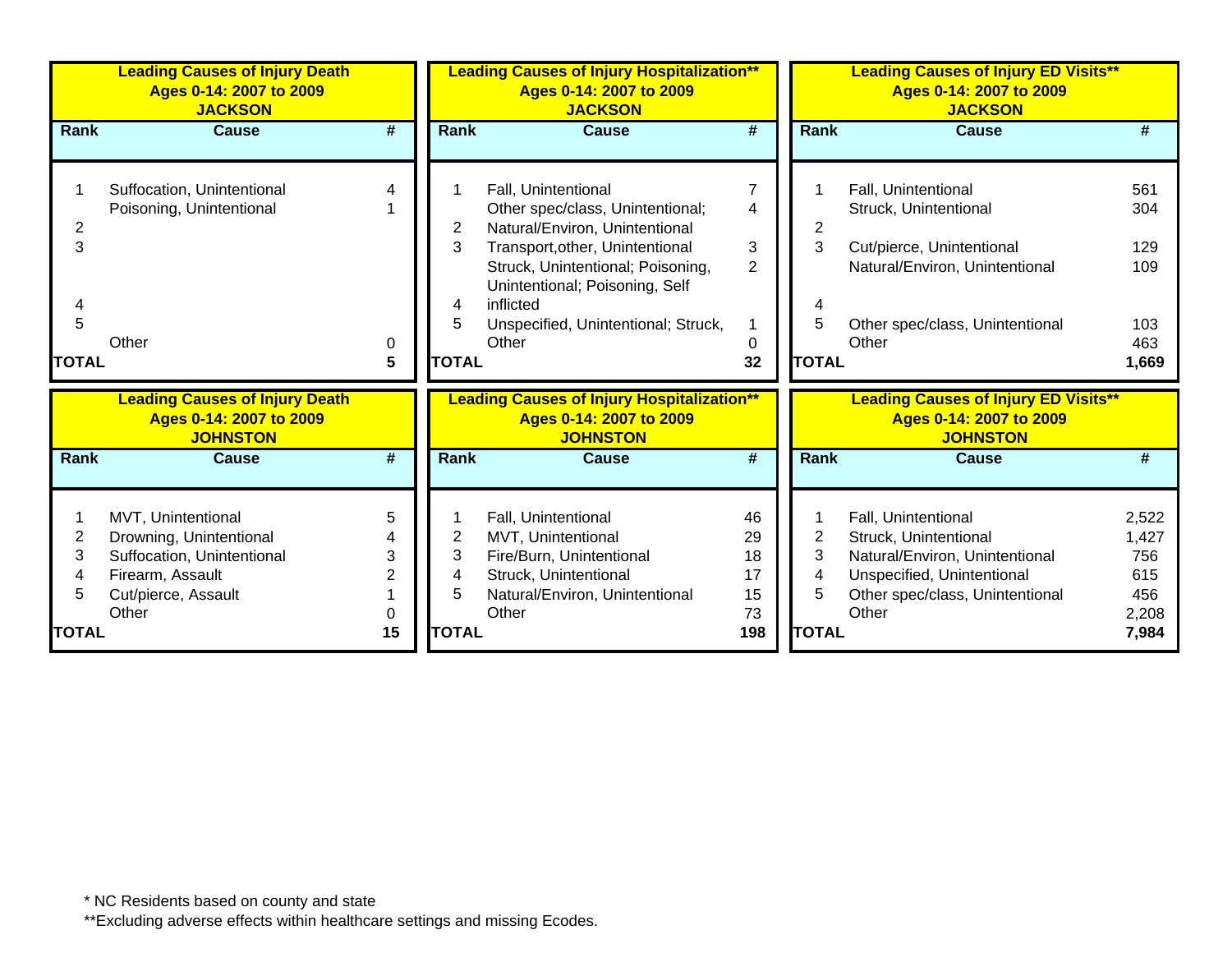|                             | <b>Leading Causes of Injury Death</b><br><b>JONES</b>                          |                                                   | <b>Leading Causes of Injury Hospitalization**</b><br>Ages 0-14: 2007 to 2009<br><b>JONES</b> |                                                                                                                                                                                                       |                                     |                                          | <b>Leading Causes of Injury ED Visits**</b><br>Ages 0-14: 2007 to 2009<br><b>JONES</b>                                                              |                                           |  |  |
|-----------------------------|--------------------------------------------------------------------------------|---------------------------------------------------|----------------------------------------------------------------------------------------------|-------------------------------------------------------------------------------------------------------------------------------------------------------------------------------------------------------|-------------------------------------|------------------------------------------|-----------------------------------------------------------------------------------------------------------------------------------------------------|-------------------------------------------|--|--|
| <b>Rank</b>                 | <b>Cause</b>                                                                   | #                                                 | <b>Rank</b>                                                                                  | <b>Cause</b>                                                                                                                                                                                          | #                                   | <b>Rank</b>                              | <b>Cause</b>                                                                                                                                        | #                                         |  |  |
| 2<br>3<br>5<br><b>TOTAL</b> | Other                                                                          | $\mathbf{0}$<br>0<br>0<br>$\Omega$<br>0<br>0<br>0 | $\overline{2}$<br>3<br>4<br>5<br><b>TOTAL</b>                                                | MVT, Unintentional<br>Fire/Burn, Unintentional; Fall,<br>Unintentional<br>Poisoning, Unintentional;<br>Poisoning, Self inflicted<br>Unspecified, Assault;<br>Transport, other, Unintentional<br>Other | 5<br>3<br>$\overline{2}$<br>0<br>17 | $\overline{2}$<br>3<br>5<br><b>TOTAL</b> | Fall, Unintentional<br>Struck, Unintentional<br>Cut/pierce, Unintentional<br>Natural/Environ, Unintentional<br>Overexertion, Unintentional<br>Other | 122<br>87<br>32<br>31<br>30<br>119<br>421 |  |  |
|                             |                                                                                |                                                   |                                                                                              |                                                                                                                                                                                                       |                                     |                                          |                                                                                                                                                     |                                           |  |  |
|                             | <b>Leading Causes of Injury Death</b><br>Ages 0-14: 2007 to 2009<br><b>LEE</b> |                                                   |                                                                                              | <b>Leading Causes of Injury Hospitalization**</b><br>Ages 0-14: 2007 to 2009<br><b>LEE</b>                                                                                                            |                                     |                                          | <b>Leading Causes of Injury ED Visits**</b><br>Ages 0-14: 2007 to 2009<br><b>LEE</b>                                                                |                                           |  |  |
| Rank                        | <b>Cause</b>                                                                   | $\overline{\boldsymbol{t}}$                       | Rank                                                                                         | <b>Cause</b>                                                                                                                                                                                          | $\overline{\boldsymbol{t}}$         | Rank                                     | <b>Cause</b>                                                                                                                                        | #                                         |  |  |
| 2<br>3<br>5                 | Pedestrian, other, Unintentional;<br>Other                                     | -1<br>0                                           | 2<br>3<br>4<br>5                                                                             | Fall, Unintentional<br>MVT, Unintentional<br>Fire/Burn, Unintentional<br>Other spec/class, Unintentional<br>Struck, Unintentional; Poisoning,<br>Unintentional; Other spec/class,<br>Assault<br>Other | 19<br>14<br>12<br>6<br>5<br>24      | 2<br>3<br>4<br>5                         | Fall, Unintentional<br>Struck, Unintentional<br>Natural/Environ, Unintentional<br>MVT, Unintentional<br>Other spec/class, Unintentional<br>Other    | 699<br>434<br>278<br>223<br>163<br>718    |  |  |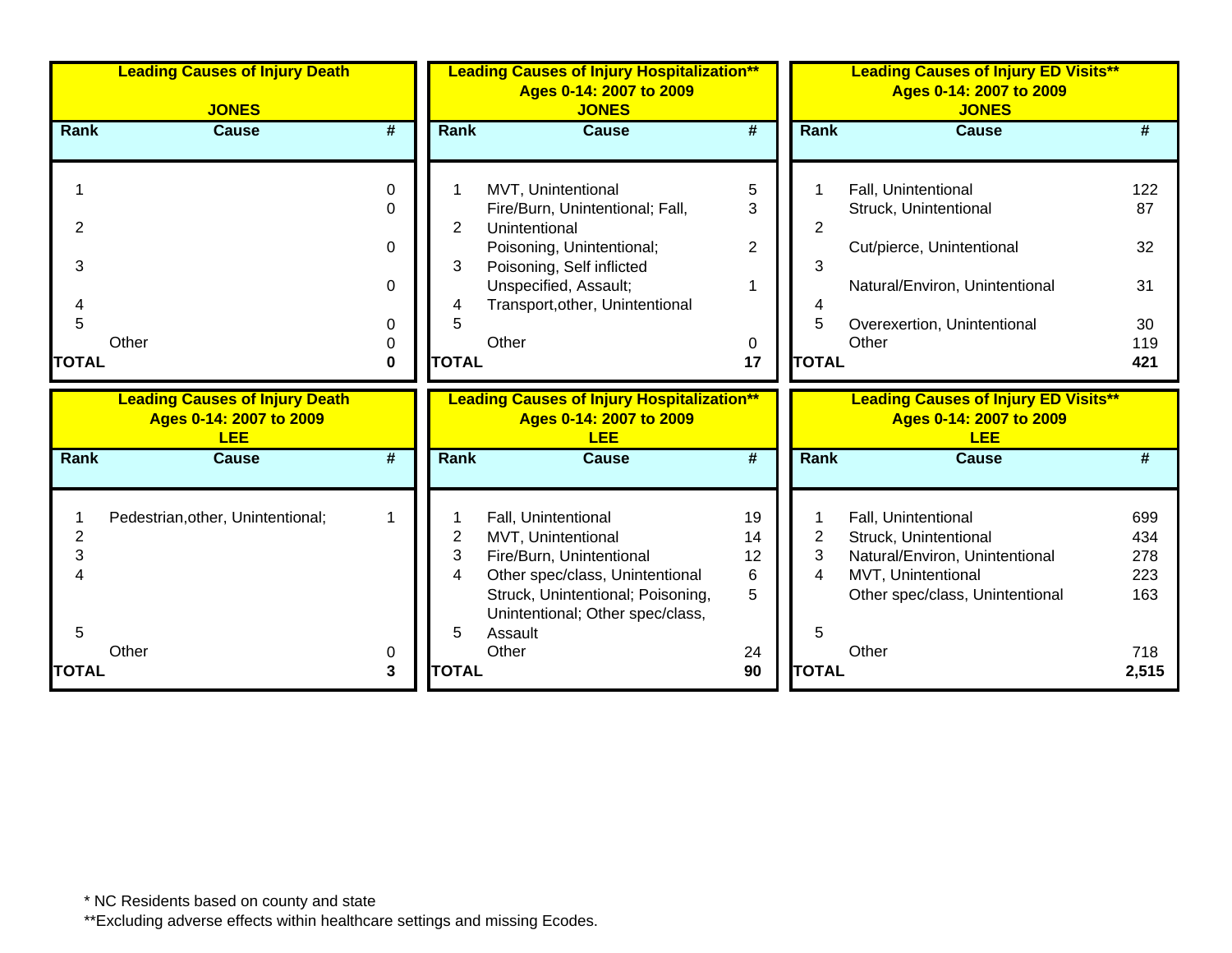|                                  | <b>Leading Causes of Injury Death</b><br>Ages 0-14: 2007 to 2009<br><b>LENOIR</b>  |                             |                                  | <b>Leading Causes of Injury Hospitalization**</b><br>Ages 0-14: 2007 to 2009<br><b>LENOIR</b>                                                                                                                       |                                                  |                               | <b>Leading Causes of Injury ED Visits**</b><br>Ages 0-14: 2007 to 2009<br><b>LENOIR</b>                                                                 |                                                 |
|----------------------------------|------------------------------------------------------------------------------------|-----------------------------|----------------------------------|---------------------------------------------------------------------------------------------------------------------------------------------------------------------------------------------------------------------|--------------------------------------------------|-------------------------------|---------------------------------------------------------------------------------------------------------------------------------------------------------|-------------------------------------------------|
| Rank                             | <b>Cause</b>                                                                       | $\overline{\boldsymbol{H}}$ | Rank                             | <b>Cause</b>                                                                                                                                                                                                        | $\overline{\boldsymbol{t}}$                      | Rank                          | <b>Cause</b>                                                                                                                                            | #                                               |
| 2<br>3<br>4<br>5<br><b>TOTAL</b> | MVT, Unintentional<br>Suffocation, Unintentional;<br>Other                         | 3<br>0<br>11                | 2<br>3<br>4<br>5<br><b>TOTAL</b> | Fall, Unintentional<br><b>MVT, Unintentional</b><br>Unspecified, Unintentional;<br>Fire/Burn, Unintentional<br>Struck, Unintentional;<br>Natural/Environ, Unintentional<br>Transport, other, Unintentional<br>Other | 26<br>15<br>$\overline{7}$<br>5<br>4<br>21<br>90 | 2<br>3<br>5<br><b>TOTAL</b>   | Fall, Unintentional<br>Struck, Unintentional<br>Natural/Environ, Unintentional<br>Other spec/class, Unintentional<br>Cut/pierce, Unintentional<br>Other | 860<br>569<br>235<br>212<br>202<br>902<br>2,980 |
|                                  | <b>Leading Causes of Injury Death</b><br>Ages 0-14: 2007 to 2009<br><b>LINCOLN</b> |                             |                                  | <b>Leading Causes of Injury Hospitalization**</b><br>Ages 0-14: 2007 to 2009<br><b>LINCOLN</b>                                                                                                                      |                                                  |                               | <b>Leading Causes of Injury ED Visits**</b><br>Ages 0-14: 2007 to 2009<br><b>LINCOLN</b>                                                                |                                                 |
| Rank                             | <b>Cause</b>                                                                       | #                           | Rank                             | <b>Cause</b>                                                                                                                                                                                                        | $\overline{\boldsymbol{t}}$                      | <b>Rank</b>                   | <b>Cause</b>                                                                                                                                            |                                                 |
| 2<br>3<br>4<br>5                 | Other spec/NEC, Unintentional;<br>Other                                            | 0                           | $\overline{2}$<br>3<br>4<br>5    | Fall, Unintentional<br>MVT, Unintentional<br>Poisoning, Unintentional;<br>Poisoning, Self inflicted<br>Transport, other, Unintentional<br>Natural/Environ, Unintentional<br>Other                                   | 18<br>11<br>6<br>5<br>4<br>23                    | $\overline{2}$<br>3<br>4<br>5 | Fall, Unintentional<br>Struck, Unintentional<br>Overexertion, Unintentional<br>Cut/pierce, Unintentional<br>Natural/Environ, Unintentional<br>Other     | 1,451<br>930<br>335<br>322<br>299<br>1,148      |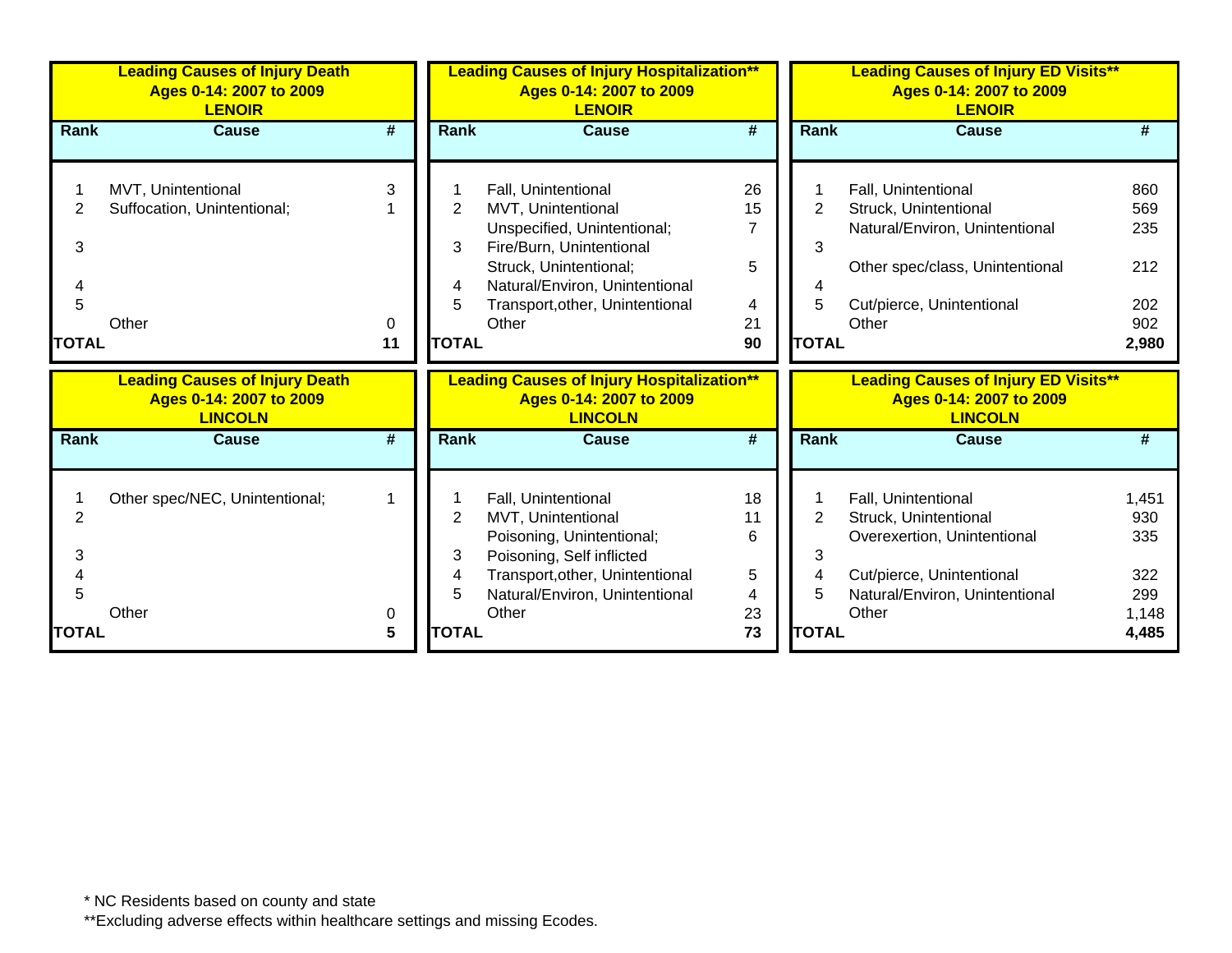|                     | <b>Leading Causes of Injury Death</b><br>Ages 0-14: 2007 to 2009<br><b>McDOWELL</b> |                         | <b>Leading Causes of Injury Hospitalization**</b><br>Ages 0-14: 2007 to 2009<br><b>McDOWELL</b> |                                                                                                                                                                                                                                                                                                                                                                                                          |                                                 | <b>Leading Causes of Injury ED Visits**</b><br>Ages 0-14: 2007 to 2009<br><b>McDOWELL</b> |                                                                                                                                         |                              |  |
|---------------------|-------------------------------------------------------------------------------------|-------------------------|-------------------------------------------------------------------------------------------------|----------------------------------------------------------------------------------------------------------------------------------------------------------------------------------------------------------------------------------------------------------------------------------------------------------------------------------------------------------------------------------------------------------|-------------------------------------------------|-------------------------------------------------------------------------------------------|-----------------------------------------------------------------------------------------------------------------------------------------|------------------------------|--|
| Rank                | <b>Cause</b>                                                                        | #                       | <b>Rank</b>                                                                                     | <b>Cause</b>                                                                                                                                                                                                                                                                                                                                                                                             | $\overline{\boldsymbol{r}}$                     | Rank                                                                                      | <b>Cause</b>                                                                                                                            | #                            |  |
| $\overline{2}$<br>3 | MVT, Unintentional<br>Other spec/NEC, Undetermined;                                 | 4<br>1                  | 2<br>3<br>4                                                                                     | Fall, Unintentional<br>MVT, Unintentional<br>Other spec/class, Unintentional<br>Transport, other, Unintentional;<br>Poisoning, Self inflicted<br>Suffocation, Unintentional; Struck,<br>Unintentional; Poisoning,<br>Unintentional; Overexertion,<br>Unintentional; Other<br>spec/notclass, Unintentional;<br>Natural/Environ, Unintentional;<br>Fire/Burn, Unintentional;<br>Cut/pierce, Self inflicted | $\overline{7}$<br>5<br>3<br>$\overline{2}$<br>1 | 2<br>3<br>4                                                                               | Fall, Unintentional<br>Struck, Unintentional<br>MVT, Unintentional<br>Other spec/class, Unintentional<br>Natural/Environ, Unintentional | 283<br>129<br>50<br>49<br>47 |  |
| 5                   | Other                                                                               | 0                       | 5                                                                                               | Other                                                                                                                                                                                                                                                                                                                                                                                                    | 0                                               | 5                                                                                         | Other                                                                                                                                   | 231                          |  |
| <b>TOTAL</b>        |                                                                                     | $\overline{\mathbf{r}}$ | <b>TOTAL</b>                                                                                    |                                                                                                                                                                                                                                                                                                                                                                                                          | 27                                              | <b>TOTAL</b>                                                                              |                                                                                                                                         | 789                          |  |
|                     | <b>Leading Causes of Injury Death</b><br>Ages 0-14: 2007 to 2009<br><b>MACON</b>    |                         |                                                                                                 | <b>Leading Causes of Injury Hospitalization**</b><br>Ages 0-14: 2007 to 2009<br><b>MACON</b>                                                                                                                                                                                                                                                                                                             |                                                 |                                                                                           | <b>Leading Causes of Injury ED Visits**</b><br>Ages 0-14: 2007 to 2009<br><b>MACON</b>                                                  |                              |  |
| Rank                | <b>Cause</b>                                                                        | #                       | Rank                                                                                            | <b>Cause</b>                                                                                                                                                                                                                                                                                                                                                                                             | #                                               | Rank                                                                                      | <b>Cause</b>                                                                                                                            | #                            |  |
| 2<br>3              | Suffocation, Unintentional; MVT,                                                    | 1                       | $\mathbf{2}^{\prime}$<br>3                                                                      | Fall, Unintentional<br>Natural/Environ, Unintentional;<br>MVT, Unintentional<br>Poisoning, Self inflicted;<br>Cut/pierce, Self inflicted                                                                                                                                                                                                                                                                 | 6<br>3<br>2                                     | 2<br>3                                                                                    | Fall, Unintentional<br>Struck, Unintentional<br>Other spec/class, Unintentional                                                         | 579<br>290<br>127            |  |
|                     |                                                                                     |                         |                                                                                                 | Unspecified, Self inflicted;<br>Transport, other, Unintentional;<br>Other spec/class, Unintentional;<br>Other spec/class, Assault;<br>Machinery, Unintentional                                                                                                                                                                                                                                           | 1                                               | 4                                                                                         | Cut/pierce, Unintentional                                                                                                               | 125                          |  |
| 5<br><b>TOTAL</b>   | Other                                                                               | 0<br>$\mathbf 2$        | 5<br><b>TOTAL</b>                                                                               | Other                                                                                                                                                                                                                                                                                                                                                                                                    | 0<br>21                                         | 5<br><b>TOTAL</b>                                                                         | Natural/Environ, Unintentional<br>Other                                                                                                 | 117<br>472<br>1,710          |  |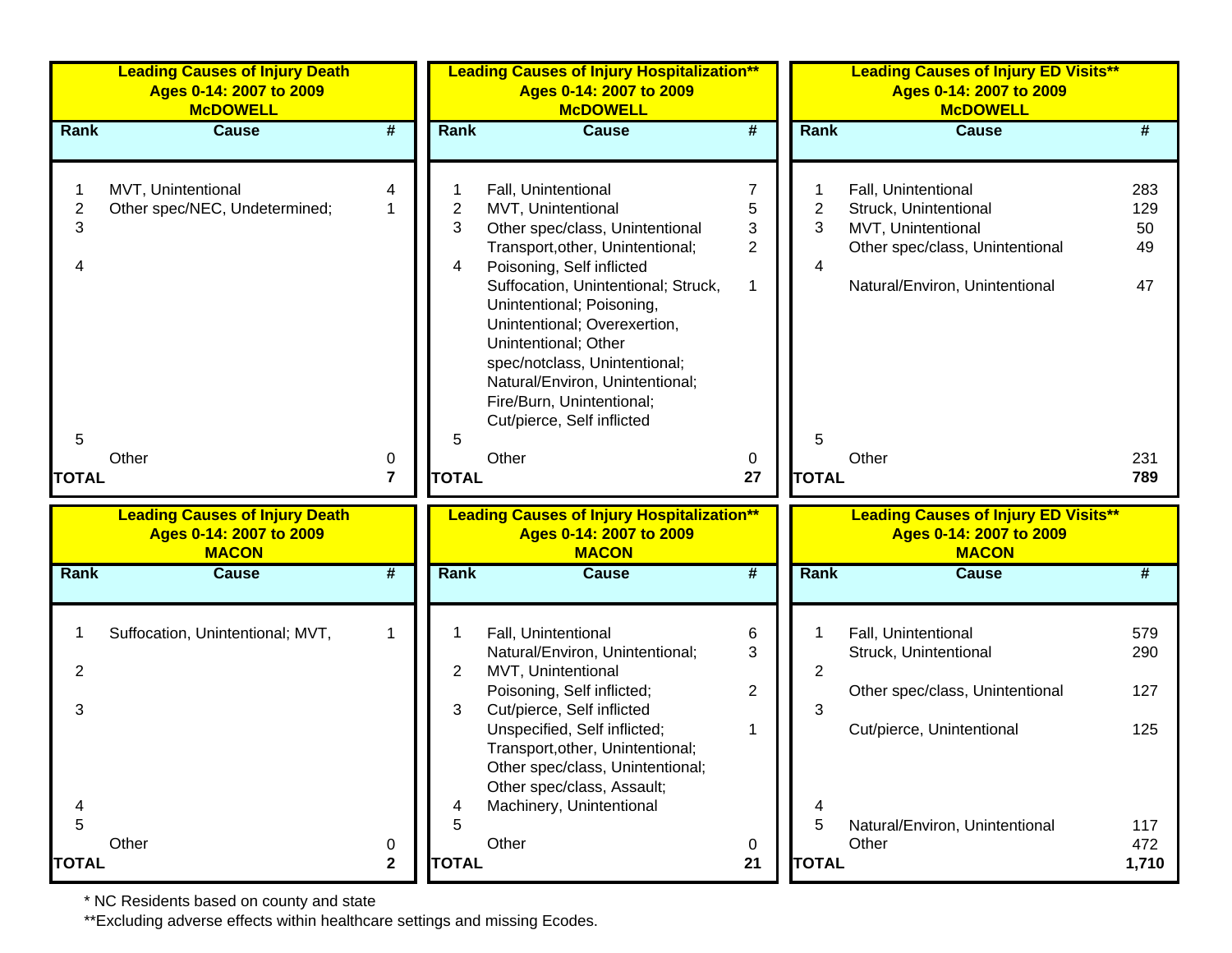|              | <b>Leading Causes of Injury Death</b><br>Ages 0-14: 2007 to 2009<br><b>MADISON</b> |          | <b>Leading Causes of Injury Hospitalization**</b><br>Ages 0-14: 2007 to 2009<br><b>MADISON</b> |                                                                                                                                                                                              |                | <b>Leading Causes of Injury ED Visits**</b><br>Ages 0-14: 2007 to 2009<br><b>MADISON</b> |                                                      |     |  |
|--------------|------------------------------------------------------------------------------------|----------|------------------------------------------------------------------------------------------------|----------------------------------------------------------------------------------------------------------------------------------------------------------------------------------------------|----------------|------------------------------------------------------------------------------------------|------------------------------------------------------|-----|--|
| Rank         | <b>Cause</b>                                                                       | #        | <b>Rank</b>                                                                                    | <b>Cause</b>                                                                                                                                                                                 | #              | Rank                                                                                     | <b>Cause</b>                                         | #   |  |
|              | Suffocation, Unintentional                                                         |          |                                                                                                | Transport, other, Unintentional;<br>MVT, Unintentional                                                                                                                                       | $\overline{2}$ |                                                                                          | Fall, Unintentional                                  | 42  |  |
|              |                                                                                    |          |                                                                                                | Unspecified, Unintentional;<br>Unspecified, Assault; Struck,<br>Unintentional; Poisoning,<br>Unintentional; Other<br>spec/notclass, Self inflicted; Fall,<br>Unintentional; Cut/pierce, Self |                |                                                                                          | Struck, Unintentional                                | 22  |  |
| 3            |                                                                                    |          | 2                                                                                              | inflicted                                                                                                                                                                                    |                | 3                                                                                        |                                                      | 16  |  |
|              |                                                                                    |          |                                                                                                |                                                                                                                                                                                              |                | 4                                                                                        | Natural/Environ, Unintentional<br>MVT, Unintentional | 14  |  |
| 5            |                                                                                    |          |                                                                                                |                                                                                                                                                                                              |                | 5                                                                                        | Transport, other, Unintentional                      |     |  |
|              | Other                                                                              | $\Omega$ |                                                                                                | Other                                                                                                                                                                                        | 0              |                                                                                          | Other                                                | 33  |  |
| <b>TOTAL</b> |                                                                                    |          | <b>TOTAL</b>                                                                                   |                                                                                                                                                                                              | 11             | <b>TOTAL</b>                                                                             |                                                      | 138 |  |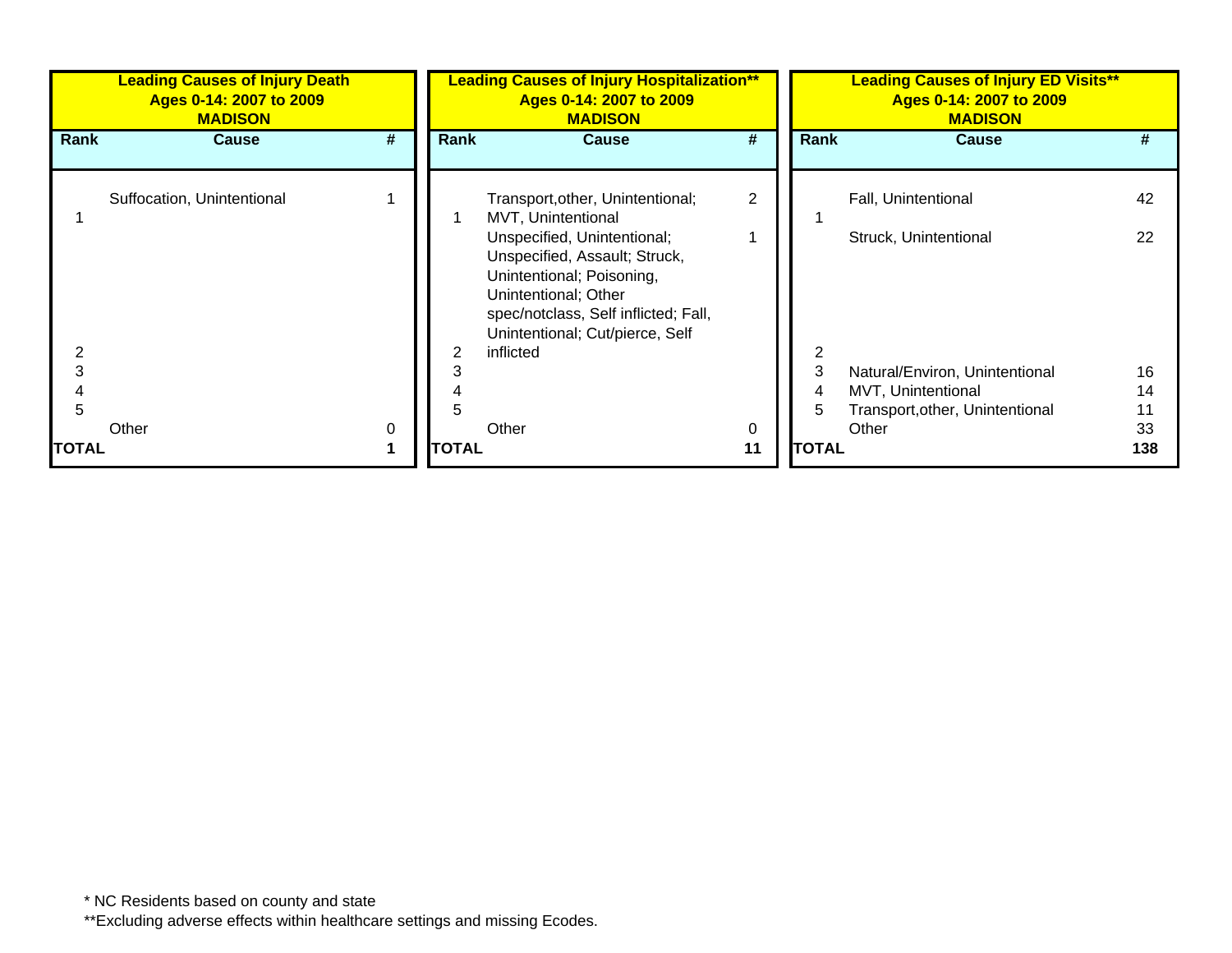|                               | <b>Leading Causes of Injury Death</b>                                                                                                |                              | <b>Leading Causes of Injury Hospitalization**</b><br>Ages 0-14: 2007 to 2009 |                                                                                                                                                                                                                                       |                                    | <b>Leading Causes of Injury ED Visits**</b><br>Ages 0-14: 2007 to 2009 |                                                                                                                                                          |                                                     |  |
|-------------------------------|--------------------------------------------------------------------------------------------------------------------------------------|------------------------------|------------------------------------------------------------------------------|---------------------------------------------------------------------------------------------------------------------------------------------------------------------------------------------------------------------------------------|------------------------------------|------------------------------------------------------------------------|----------------------------------------------------------------------------------------------------------------------------------------------------------|-----------------------------------------------------|--|
|                               | <b>MARTIN</b>                                                                                                                        |                              |                                                                              | <b>MARTIN</b>                                                                                                                                                                                                                         |                                    |                                                                        | <b>MARTIN</b>                                                                                                                                            |                                                     |  |
| Rank                          | <b>Cause</b>                                                                                                                         | #                            | <b>Rank</b>                                                                  | <b>Cause</b>                                                                                                                                                                                                                          | $\overline{\boldsymbol{t}}$        | Rank                                                                   | <b>Cause</b>                                                                                                                                             | #                                                   |  |
|                               |                                                                                                                                      | 0                            |                                                                              | Other spec/class, Unintentional;<br>Fall, Unintentional                                                                                                                                                                               | 4                                  |                                                                        | Fall, Unintentional                                                                                                                                      | 158                                                 |  |
| 2                             |                                                                                                                                      | 0                            | 2                                                                            | MVT, Unintentional                                                                                                                                                                                                                    | 3                                  | $\overline{2}$                                                         | Struck, Unintentional                                                                                                                                    | 102                                                 |  |
| 3                             |                                                                                                                                      | 0                            | 3                                                                            | Transport, other, Unintentional;                                                                                                                                                                                                      | $\overline{2}$                     | 3                                                                      | Unspecified, Unintentional                                                                                                                               | 59                                                  |  |
| 5                             |                                                                                                                                      | $\Omega$                     | 4<br>5                                                                       | Unspecified, Unintentional;<br>Poisoning, Unintentional;<br>Poisoning, Undetermined;<br>Poisoning, Self inflicted; Other<br>spec/class, Assault;<br>Natural/Environ, Unintentional;<br>Firearm, Assault; Cut/pierce,<br>Unintentional | 1                                  | 5                                                                      | MVT, Unintentional                                                                                                                                       | 42<br>38                                            |  |
|                               | Other                                                                                                                                | 0                            |                                                                              | Other                                                                                                                                                                                                                                 |                                    |                                                                        | Natural/Environ, Unintentional<br>Other                                                                                                                  | 172                                                 |  |
| <b>TOTAL</b>                  |                                                                                                                                      | 0<br>0                       | <b>TOTAL</b>                                                                 |                                                                                                                                                                                                                                       | 0<br>25                            | <b>TOTAL</b>                                                           |                                                                                                                                                          | 571                                                 |  |
|                               | <b>Leading Causes of Injury Death</b><br>Ages 0-14: 2007 to 2009<br><b>MECKLENBURG</b>                                               |                              |                                                                              | <b>Leading Causes of Injury Hospitalization**</b><br>Ages 0-14: 2007 to 2009<br><b>MECKLENBURG</b>                                                                                                                                    |                                    |                                                                        | <b>Leading Causes of Injury ED Visits**</b><br>Ages 0-14: 2007 to 2009<br><b>MECKLENBURG</b>                                                             |                                                     |  |
| Rank                          | <b>Cause</b>                                                                                                                         | #                            | <b>Rank</b>                                                                  | <b>Cause</b>                                                                                                                                                                                                                          | #                                  | Rank                                                                   | <b>Cause</b>                                                                                                                                             | #                                                   |  |
| $\overline{c}$<br>3<br>4<br>5 | Suffocation, Unintentional<br>MVT, Unintentional<br>Drowning, Unintentional<br>Firearm, Assault<br>Fire/Burn, Unintentional<br>Other | 14<br>9<br>7<br>4<br>3<br>12 | $\overline{2}$<br>3<br>4<br>5                                                | Fall, Unintentional<br>MVT, Unintentional<br>Unspecified, Unintentional<br>Fire/Burn, Unintentional<br>Other spec/class, Unintentional<br>Other                                                                                       | 169<br>97<br>56<br>50<br>47<br>323 | 2<br>3<br>4<br>5                                                       | Fall, Unintentional<br>Struck, Unintentional<br>Unspecified, Unintentional<br>Other spec/class, Unintentional<br>Natural/Environ, Unintentional<br>Other | 11,697<br>6,168<br>2,620<br>2,224<br>2,213<br>8,610 |  |
| <b>TOTAL</b>                  |                                                                                                                                      | 49                           | <b>TOTAL</b>                                                                 |                                                                                                                                                                                                                                       | 742                                | <b>TOTAL</b>                                                           |                                                                                                                                                          | 33,532                                              |  |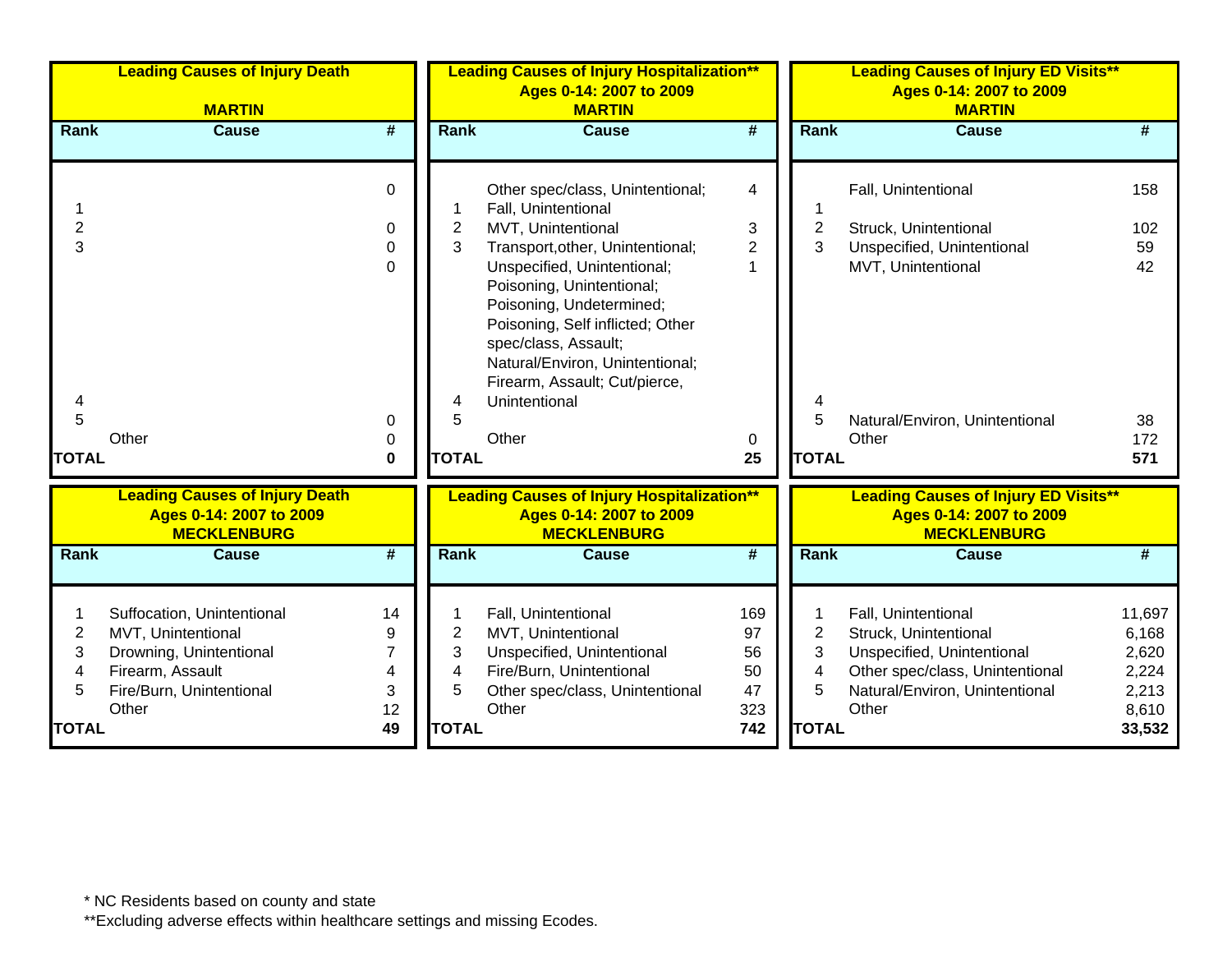|                                                     | <b>Leading Causes of Injury Death</b><br>Ages 0-14: 2007 to 2009<br><b>MITCHELL</b>   |                             | <b>Leading Causes of Injury Hospitalization**</b><br>Ages 0-14: 2007 to 2009<br><b>MITCHELL</b> |                                                                                                                                                                   |                             |                   | <b>Leading Causes of Injury ED Visits**</b><br>Ages 0-14: 2007 to 2009<br><b>MITCHELL</b>            |                      |  |  |
|-----------------------------------------------------|---------------------------------------------------------------------------------------|-----------------------------|-------------------------------------------------------------------------------------------------|-------------------------------------------------------------------------------------------------------------------------------------------------------------------|-----------------------------|-------------------|------------------------------------------------------------------------------------------------------|----------------------|--|--|
| Rank                                                | <b>Cause</b>                                                                          | #                           | Rank                                                                                            | <b>Cause</b>                                                                                                                                                      | #                           | Rank              | <b>Cause</b>                                                                                         | #                    |  |  |
| 1                                                   | MVT, Unintentional; Drowning,                                                         | $\mathbf{1}$                | 1                                                                                               | Fall, Unintentional<br>Other spec/class, Unintentional;<br>Natural/Environ, Unintentional;                                                                        | $\,6$<br>2                  | 1                 | Fall, Unintentional<br>Struck, Unintentional                                                         | 65<br>30             |  |  |
| $\overline{2}$<br>3<br>$\overline{\mathbf{4}}$<br>5 | Other                                                                                 | 0                           | 2<br>3<br>4<br>5                                                                                | Cut/pierce, Unintentional<br>Unspecified, Unintentional; Struck,<br>Other                                                                                         | 1<br>0                      | 2<br>3<br>4<br>5  | MVT, Unintentional<br>Natural/Environ, Unintentional<br>Pedal cyclist, other, Unintentional<br>Other | 19<br>17<br>13<br>52 |  |  |
| <b>TOTAL</b>                                        |                                                                                       | $\mathbf{2}$                | <b>TOTAL</b>                                                                                    |                                                                                                                                                                   | 19                          | <b>TOTAL</b>      |                                                                                                      | 196                  |  |  |
|                                                     | <b>Leading Causes of Injury Death</b><br>Ages 0-14: 2007 to 2009<br><b>MONTGOMERY</b> |                             |                                                                                                 | <b>Leading Causes of Injury Hospitalization**</b><br>Ages 0-14: 2007 to 2009<br><b>MONTGOMERY</b>                                                                 |                             |                   | <b>Leading Causes of Injury ED Visits**</b><br>Ages 0-14: 2007 to 2009<br><b>MONTGOMERY</b>          |                      |  |  |
| Rank                                                | <b>Cause</b>                                                                          | $\overline{\boldsymbol{t}}$ | Rank                                                                                            | <b>Cause</b>                                                                                                                                                      | $\overline{\boldsymbol{t}}$ | Rank              | <b>Cause</b>                                                                                         | #                    |  |  |
| 1<br>2                                              | Suffocation, Unintentional                                                            | $\mathbf 1$                 | $\overline{2}$                                                                                  | Fall, Unintentional<br>Poisoning, Self inflicted; Other<br>spec/class, Unintentional                                                                              | 12<br>4                     | 1<br>2            | Fall, Unintentional<br>Struck, Unintentional                                                         | 272<br>169           |  |  |
|                                                     |                                                                                       |                             |                                                                                                 | Unspecified, Undetermined;<br>Struck, Unintentional; Pedal<br>cyclist, other, Unintentional; Other<br>spec/notclass, Unintentional;<br>Cut/pierce, Self inflicted | 2                           |                   | Natural/Environ, Unintentional                                                                       | 95                   |  |  |
| 3                                                   |                                                                                       |                             | 3                                                                                               | Unspecified, Unintentional;<br>Transport, other, Unintentional;<br>Machinery, Unintentional; MVT,<br>Unintentional; Drowning,                                     | $\mathbf{1}$                | 3                 | Cut/pierce, Unintentional                                                                            | 71                   |  |  |
| 4<br>5<br><b>TOTAL</b>                              | Other                                                                                 | 0<br>$\blacktriangleleft$   | 4<br>5<br><b>TOTAL</b>                                                                          | Unintentional<br>Other                                                                                                                                            | 0<br>35                     | 5<br><b>TOTAL</b> | Overexertion, Unintentional<br>Other                                                                 | 66<br>235<br>908     |  |  |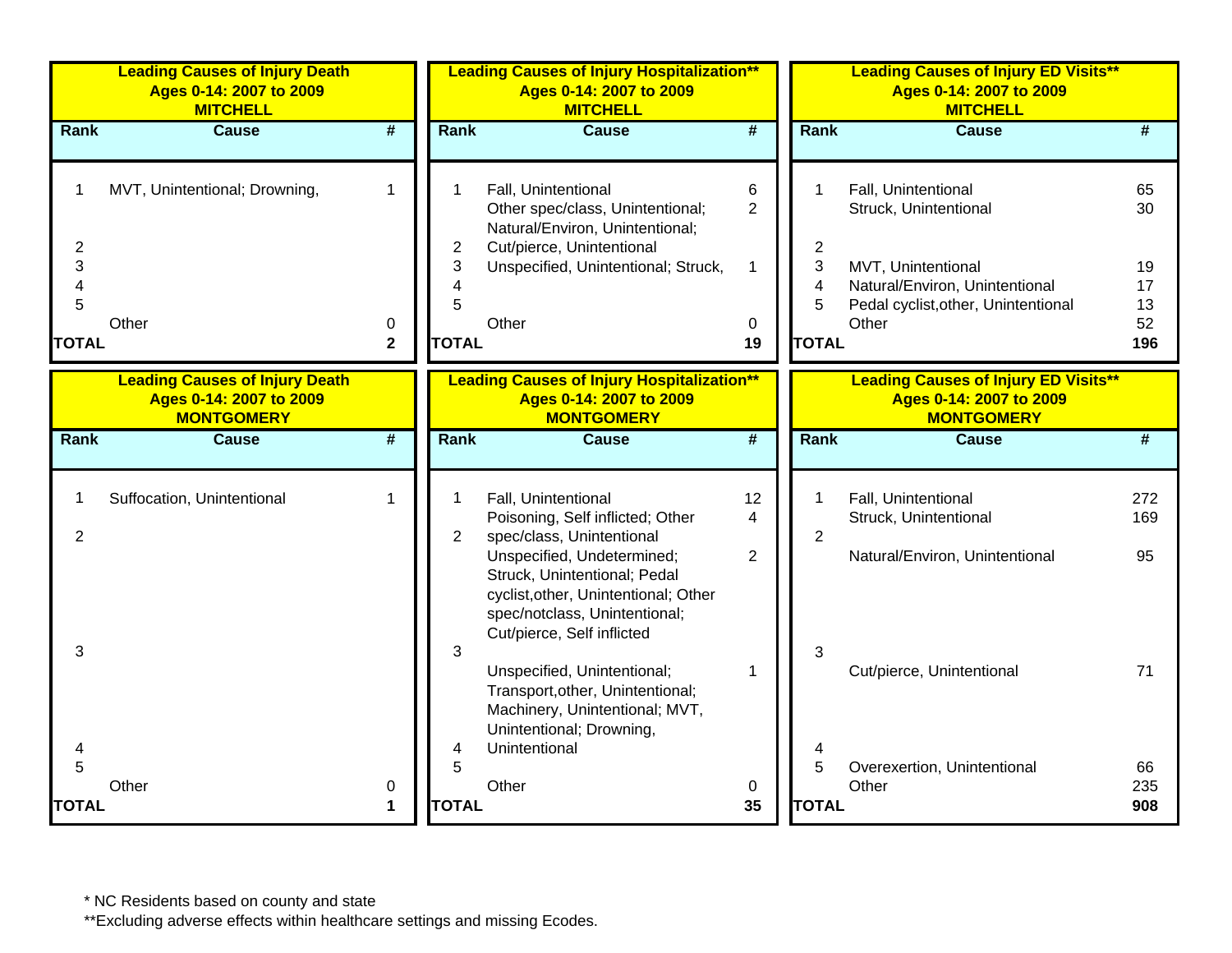|                                  | <b>Leading Causes of Injury Death</b><br>Ages 0-14: 2007 to 2009<br><b>MOORE</b> |                            | <b>Leading Causes of Injury Hospitalization**</b><br>Ages 0-14: 2007 to 2009<br><b>MOORE</b> |                                                                                                                                                                                                                 |                                                          |                                               | <b>Leading Causes of Injury ED Visits**</b><br>Ages 0-14: 2007 to 2009<br><b>MOORE</b>                                                           |                                                 |  |  |
|----------------------------------|----------------------------------------------------------------------------------|----------------------------|----------------------------------------------------------------------------------------------|-----------------------------------------------------------------------------------------------------------------------------------------------------------------------------------------------------------------|----------------------------------------------------------|-----------------------------------------------|--------------------------------------------------------------------------------------------------------------------------------------------------|-------------------------------------------------|--|--|
| Rank                             | <b>Cause</b>                                                                     | #                          | <b>Rank</b>                                                                                  | Cause                                                                                                                                                                                                           | #                                                        | <b>Rank</b>                                   | Cause                                                                                                                                            |                                                 |  |  |
| 2<br>3<br>4<br>5<br><b>TOTAL</b> | Suffocation, Unintentional; Other<br>Other                                       | -1<br>0<br>$5\phantom{.0}$ | 2<br>3<br>4<br>5<br><b>TOTAL</b>                                                             | Fall, Unintentional<br>Struck, Unintentional; Other<br>spec/class, Unintentional<br>Transport, other, Unintentional<br>MVT, Unintentional<br>Natural/Environ, Unintentional<br>Other                            | 28<br>8<br>$\overline{7}$<br>6<br>$\sqrt{5}$<br>32<br>94 | 2<br>3<br>4<br>5<br><b>TOTAL</b>              | Fall, Unintentional<br>Struck, Unintentional<br>MVT, Unintentional<br>Overexertion, Unintentional<br>Natural/Environ, Unintentional<br>Other     | 975<br>500<br>190<br>189<br>187<br>692<br>2,733 |  |  |
|                                  | <b>Leading Causes of Injury Death</b>                                            |                            |                                                                                              | <b>Leading Causes of Injury Hospitalization**</b>                                                                                                                                                               |                                                          |                                               | <b>Leading Causes of Injury ED Visits**</b>                                                                                                      |                                                 |  |  |
|                                  | Ages 0-14: 2007 to 2009<br><b>NASH</b>                                           |                            |                                                                                              | Ages 0-14: 2007 to 2009<br><b>NASH</b>                                                                                                                                                                          |                                                          |                                               | Ages 0-14: 2007 to 2009<br><b>NASH</b>                                                                                                           |                                                 |  |  |
| <b>Rank</b>                      | <b>Cause</b>                                                                     | #                          | Rank                                                                                         | <b>Cause</b>                                                                                                                                                                                                    | #                                                        | <b>Rank</b>                                   | <b>Cause</b>                                                                                                                                     |                                                 |  |  |
| 2<br>3<br>4<br>5<br><b>TOTAL</b> | Suffocation, Unintentional<br>Other spec/class, Assault; MVT,<br>Other           | 2<br>0<br>5                | 2<br>3<br>4<br>5<br><b>TOTAL</b>                                                             | Fall, Unintentional<br>MVT, Unintentional<br>Poisoning, Unintentional;<br>Fire/Burn, Unintentional<br>Transport, other, Unintentional<br>Unspecified, Unintentional;<br>Natural/Environ, Unintentional<br>Other | 32<br>18<br>10<br>8<br>$\overline{7}$<br>37<br>129       | $\overline{2}$<br>3<br>4<br>5<br><b>TOTAL</b> | Fall, Unintentional<br>Struck, Unintentional<br>Natural/Environ, Unintentional<br>Other spec/class, Unintentional<br>MVT, Unintentional<br>Other | 446<br>232<br>139<br>122<br>114<br>434<br>1,487 |  |  |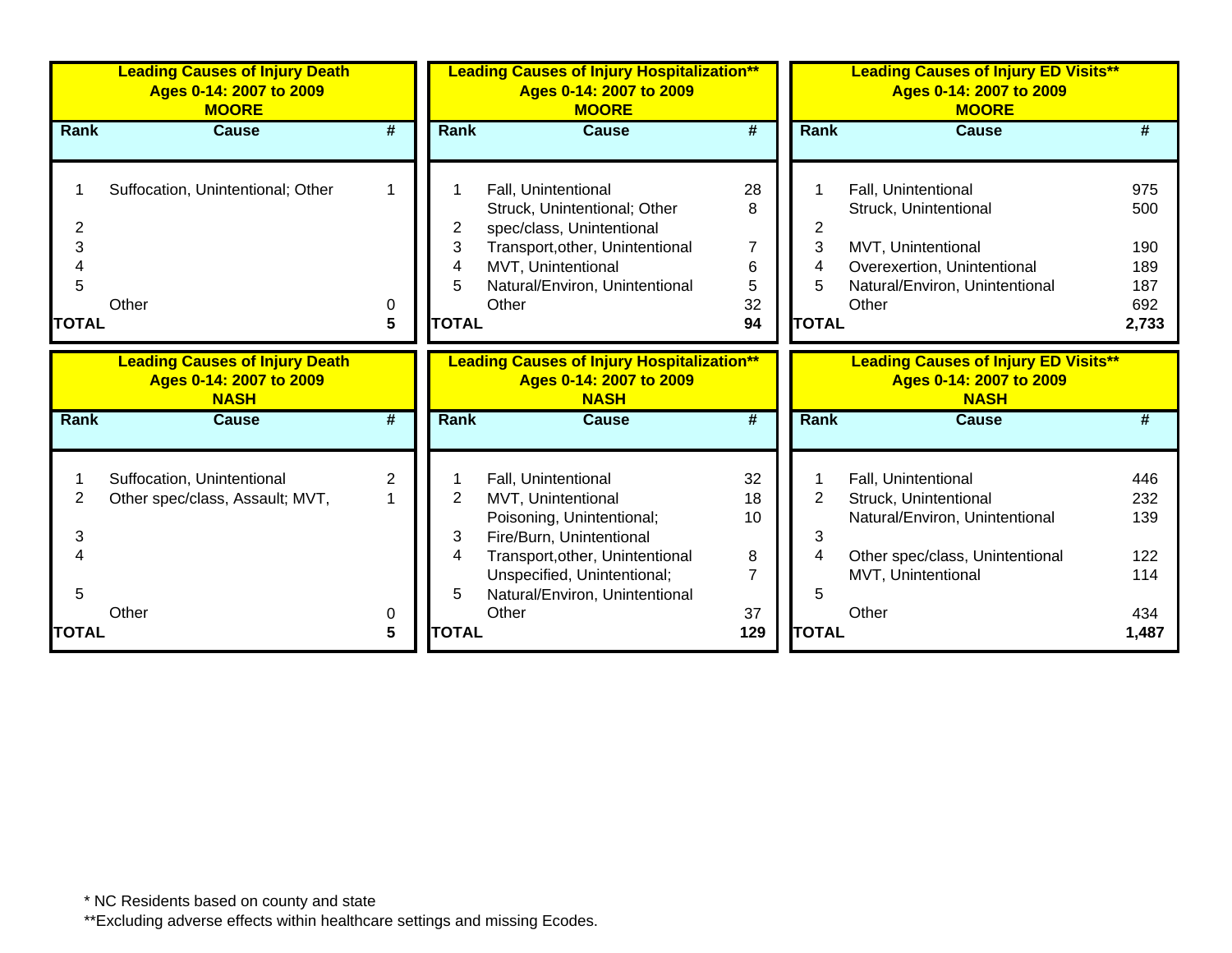|                             | <b>Leading Causes of Injury Death</b><br>Ages 0-14: 2007 to 2009<br><b>NEW HANOVER</b> |                                          |                                  | <b>Leading Causes of Injury Hospitalization**</b><br>Ages 0-14: 2007 to 2009<br><b>NEW HANOVER</b>                                                                                                                    |                                         |                                  | <b>Leading Causes of Injury ED Visits**</b><br>Ages 0-14: 2007 to 2009<br><b>NEW HANOVER</b>                                                              |                                                       |
|-----------------------------|----------------------------------------------------------------------------------------|------------------------------------------|----------------------------------|-----------------------------------------------------------------------------------------------------------------------------------------------------------------------------------------------------------------------|-----------------------------------------|----------------------------------|-----------------------------------------------------------------------------------------------------------------------------------------------------------|-------------------------------------------------------|
| <b>Rank</b>                 | <b>Cause</b>                                                                           | #                                        | <b>Rank</b>                      | <b>Cause</b>                                                                                                                                                                                                          | #                                       | <b>Rank</b>                      | <b>Cause</b>                                                                                                                                              | #                                                     |
| 2<br>3<br>5<br><b>TOTAL</b> | Suffocation, Self inflicted; MVT,<br>Other land transport, Unintentional<br>Other      | $\overline{2}$<br>$\mathbf{1}$<br>0<br>5 | 2<br>3<br>4<br>5<br><b>TOTAL</b> | Fall, Unintentional<br>Poisoning, Unintentional<br>MVT, Unintentional<br>Natural/Environ, Unintentional<br>Struck, Unintentional; Fire/Burn,<br>Unintentional<br>Other                                                | 34<br>25<br>21<br>15<br>12<br>62<br>181 | 2<br>3<br>4<br>5<br><b>TOTAL</b> | Fall, Unintentional<br>Struck, Unintentional<br>Other spec/class, Unintentional<br>Natural/Environ, Unintentional<br>Overexertion, Unintentional<br>Other | 2,538<br>1,114<br>460<br>426<br>422<br>1,912<br>6,872 |
|                             | <b>Leading Causes of Injury Death</b><br>Ages 0-14: 2007 to 2009<br><b>NORTHAMPTON</b> |                                          |                                  | <b>Leading Causes of Injury Hospitalization**</b><br>Ages 0-14: 2007 to 2009<br><b>NORTHAMPTON</b>                                                                                                                    |                                         |                                  | <b>Leading Causes of Injury ED Visits**</b><br>Ages 0-14: 2007 to 2009<br><b>NORTHAMPTON</b>                                                              |                                                       |
| <b>Rank</b>                 | <b>Cause</b>                                                                           | #                                        | <b>Rank</b>                      | <b>Cause</b>                                                                                                                                                                                                          | #                                       | <b>Rank</b>                      | <b>Cause</b>                                                                                                                                              |                                                       |
| 2<br>3                      | Unspecified, Assault; MVT,                                                             |                                          | 2<br>3                           | Fire/Burn, Unintentional; Fall,<br>MVT, Unintentional<br>Transport, other, Unintentional;<br>Poisoning, Unintentional<br>Poisoning, Undetermined; Other<br>spec/notclass, Assault;<br>Natural/Environ, Unintentional; | 4<br>3<br>$\overline{2}$<br>1           | 2<br>3                           | Fall, Unintentional<br>Struck, Unintentional<br>Natural/Environ, Unintentional<br>MVT, Unintentional                                                      | 312<br>145<br>74<br>73                                |
| 5<br><b>TOTAL</b>           | Other                                                                                  | 0<br>3                                   | 4<br>5<br><b>TOTAL</b>           | Firearm, Unintentional<br>Other                                                                                                                                                                                       | 0<br>19                                 | 5<br><b>TOTAL</b>                | Other spec/notclass, Unintentional<br>Other                                                                                                               | 62<br>313<br>979                                      |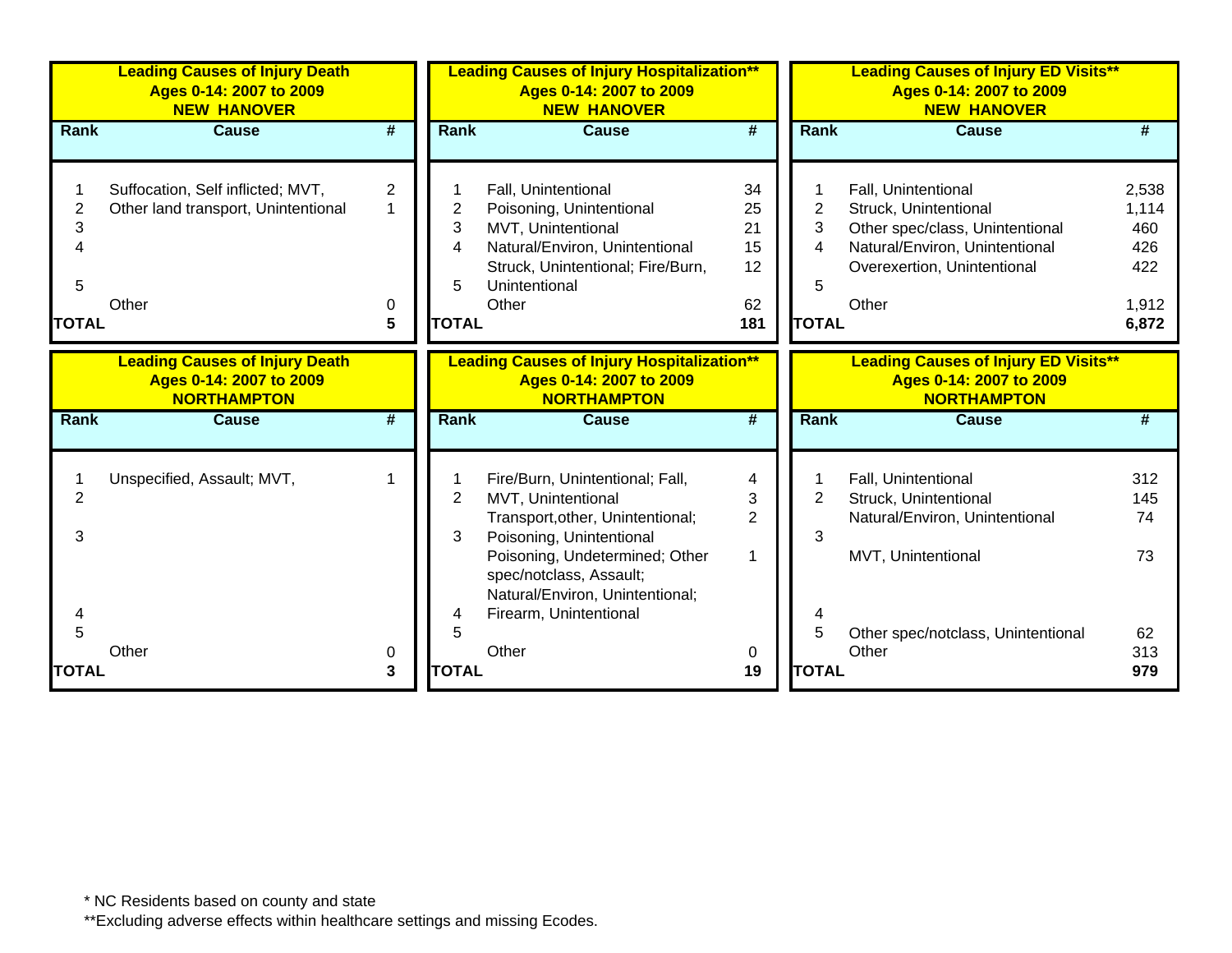|                             | <b>Leading Causes of Injury Death</b><br>Ages 0-14: 2007 to 2009<br><b>ONSLOW</b>                                                   |                                     |                                  | <b>Leading Causes of Injury Hospitalization**</b><br>Ages 0-14: 2007 to 2009<br><b>ONSLOW</b>                                                       |                                         |                                  | <b>Leading Causes of Injury ED Visits**</b><br>Ages 0-14: 2007 to 2009<br><b>ONSLOW</b>                                                                  |                                                       |
|-----------------------------|-------------------------------------------------------------------------------------------------------------------------------------|-------------------------------------|----------------------------------|-----------------------------------------------------------------------------------------------------------------------------------------------------|-----------------------------------------|----------------------------------|----------------------------------------------------------------------------------------------------------------------------------------------------------|-------------------------------------------------------|
| Rank                        | <b>Cause</b>                                                                                                                        | #                                   | Rank                             | <b>Cause</b>                                                                                                                                        | #                                       | Rank                             | <b>Cause</b>                                                                                                                                             | #                                                     |
| 2<br>3<br>5<br><b>TOTAL</b> | Drowning, Unintentional<br>Other spec/class, Assault<br>Suffocation, Unintentional<br>Natural/Environ, Unintentional; MVT,<br>Other | 5<br>3<br>$\overline{2}$<br>0<br>13 | 2<br>3<br>4<br>5<br><b>TOTAL</b> | Fall, Unintentional<br>Natural/Environ, Unintentional<br>MVT, Unintentional<br>Fire/Burn, Unintentional<br>Other spec/class, Unintentional<br>Other | 38<br>25<br>18<br>17<br>14<br>76<br>188 | 2<br>3<br>4<br>5<br><b>TOTAL</b> | Fall, Unintentional<br>Struck, Unintentional<br>Natural/Environ, Unintentional<br>Unspecified, Unintentional<br>Other spec/class, Unintentional<br>Other | 2,354<br>1,095<br>629<br>473<br>447<br>1,991<br>6,989 |
|                             |                                                                                                                                     |                                     |                                  |                                                                                                                                                     |                                         |                                  |                                                                                                                                                          |                                                       |
|                             | <b>Leading Causes of Injury Death</b><br>Ages 0-14: 2007 to 2009<br><b>ORANGE</b>                                                   |                                     |                                  | <b>Leading Causes of Injury Hospitalization**</b><br>Ages 0-14: 2007 to 2009<br><b>ORANGE</b>                                                       |                                         |                                  | <b>Leading Causes of Injury ED Visits**</b><br>Ages 0-14: 2007 to 2009<br><b>ORANGE</b>                                                                  |                                                       |
| <b>Rank</b>                 | <b>Cause</b>                                                                                                                        | #                                   | Rank                             | <b>Cause</b>                                                                                                                                        | #                                       | Rank                             | Cause                                                                                                                                                    | #                                                     |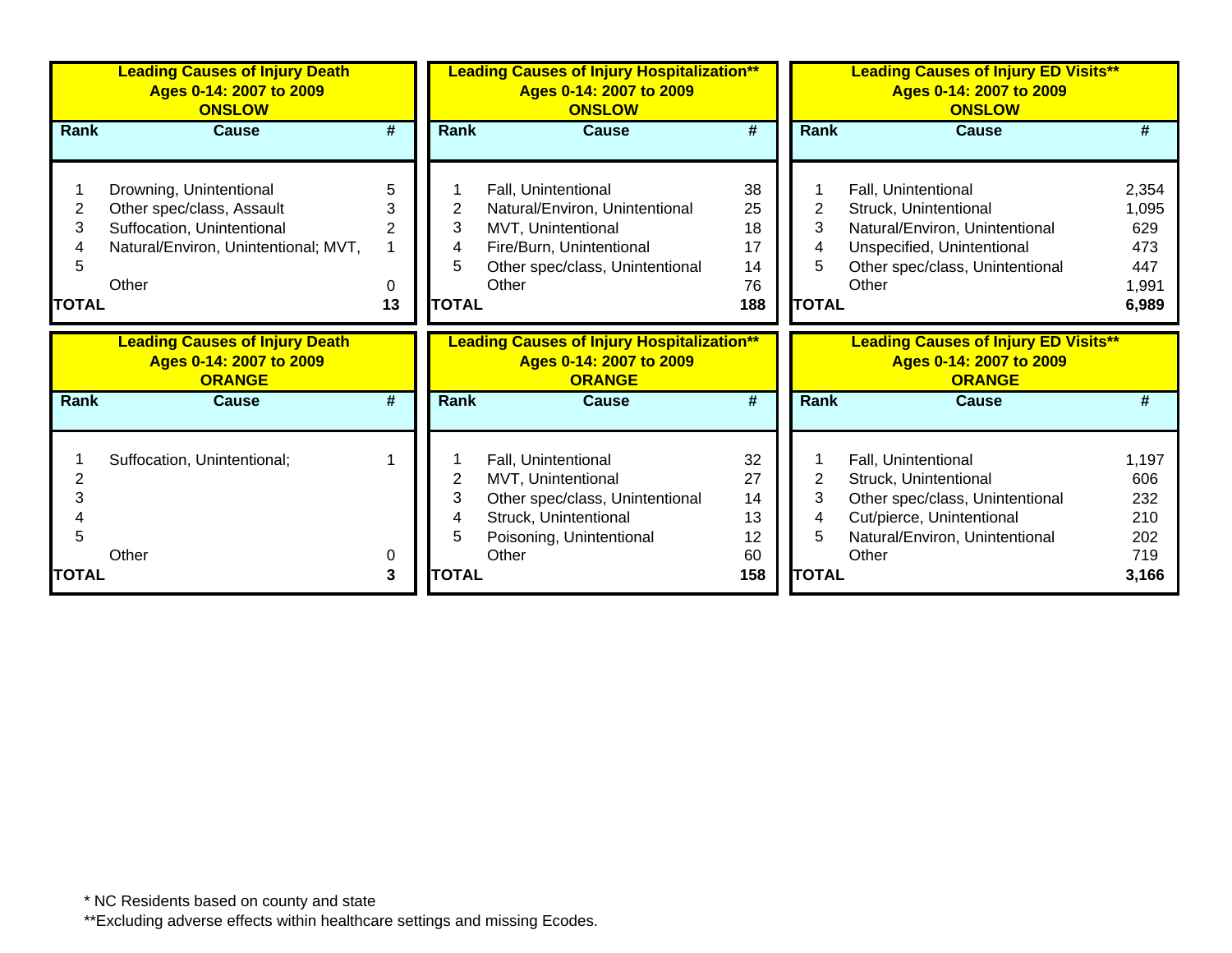|                | <b>Leading Causes of Injury Death</b><br>Ages 0-14: 2007 to 2009<br><b>PAMLICO</b>    |                             |              | <b>Leading Causes of Injury Hospitalization**</b><br>Ages 0-14: 2007 to 2009<br><b>PAMLICO</b>                                                                                                   |                             |              | <b>Leading Causes of Injury ED Visits**</b><br>Ages 0-14: 2007 to 2009<br><b>PAMLICO</b>    |           |
|----------------|---------------------------------------------------------------------------------------|-----------------------------|--------------|--------------------------------------------------------------------------------------------------------------------------------------------------------------------------------------------------|-----------------------------|--------------|---------------------------------------------------------------------------------------------|-----------|
| Rank           | <b>Cause</b>                                                                          | $\overline{\boldsymbol{t}}$ | Rank         | <b>Cause</b>                                                                                                                                                                                     | $\overline{\boldsymbol{t}}$ | Rank         | <b>Cause</b>                                                                                | #         |
|                | Suffocation, Self inflicted                                                           | 1                           |              | Transport, other, Unintentional;<br>Natural/Environ, Unintentional                                                                                                                               | $\overline{2}$              |              | Fall, Unintentional                                                                         | 113       |
| $\overline{c}$ |                                                                                       |                             | 2            | Poisoning, Unintentional; Pedal<br>cyclist, other, Unintentional; Other<br>spec/notclass, Unintentional;<br>Other spec/class, Unintentional;<br>Fire/Burn, Unintentional; Fall,<br>Unintentional | $\mathbf{1}$                | 2            | Struck, Unintentional                                                                       | 72        |
| 3              |                                                                                       |                             | 3            |                                                                                                                                                                                                  |                             | 3            | Natural/Environ, Unintentional                                                              | 31        |
| 4              |                                                                                       |                             | 4            |                                                                                                                                                                                                  |                             | 4            | Cut/pierce, Unintentional                                                                   | 28        |
| 5              | Other                                                                                 | 0                           | 5            | Other                                                                                                                                                                                            | 0                           | 5            | Overexertion, Unintentional<br>Other                                                        | 25<br>109 |
| <b>TOTAL</b>   |                                                                                       | 1                           | <b>TOTAL</b> |                                                                                                                                                                                                  | 10                          | <b>TOTAL</b> |                                                                                             | 378       |
|                | <b>Leading Causes of Injury Death</b><br>Ages 0-14: 2007 to 2009<br><b>PASQUOTANK</b> |                             |              | <b>Leading Causes of Injury Hospitalization**</b><br>Ages 0-14: 2007 to 2009<br><b>PASQUOTANK</b>                                                                                                |                             |              | <b>Leading Causes of Injury ED Visits**</b><br>Ages 0-14: 2007 to 2009<br><b>PASQUOTANK</b> |           |
| Rank           | <b>Cause</b>                                                                          | #                           | <b>Rank</b>  | <b>Cause</b>                                                                                                                                                                                     | #                           | <b>Rank</b>  | <b>Cause</b>                                                                                | #         |
|                | Drowning, Unintentional                                                               | 1                           |              | Poisoning, Self inflicted; Other<br>spec/class, Unintentional; Fall,<br>Unintentional; Cut/pierce,                                                                                               | 1                           |              | MVT, Unintentional                                                                          | 74        |
|                |                                                                                       |                             |              | Unintentional                                                                                                                                                                                    |                             |              |                                                                                             |           |
| $\overline{2}$ |                                                                                       |                             | 2            |                                                                                                                                                                                                  |                             | 2            | Fall, Unintentional                                                                         | 72        |
| 3              |                                                                                       |                             | 3            |                                                                                                                                                                                                  |                             | 3            | Struck, Unintentional                                                                       | 49        |
| 4              |                                                                                       |                             | 4            |                                                                                                                                                                                                  |                             | 4            | Pedal cyclist, other, Unintentional                                                         | 41        |
| 5              | Other                                                                                 | 0                           | 5            | Other                                                                                                                                                                                            | 0                           | 5            | Natural/Environ, Unintentional<br>Other                                                     | 27<br>107 |
| <b>TOTAL</b>   |                                                                                       | 1                           | <b>TOTAL</b> |                                                                                                                                                                                                  | 4                           | <b>TOTAL</b> |                                                                                             | 370       |
|                |                                                                                       |                             |              |                                                                                                                                                                                                  |                             |              |                                                                                             |           |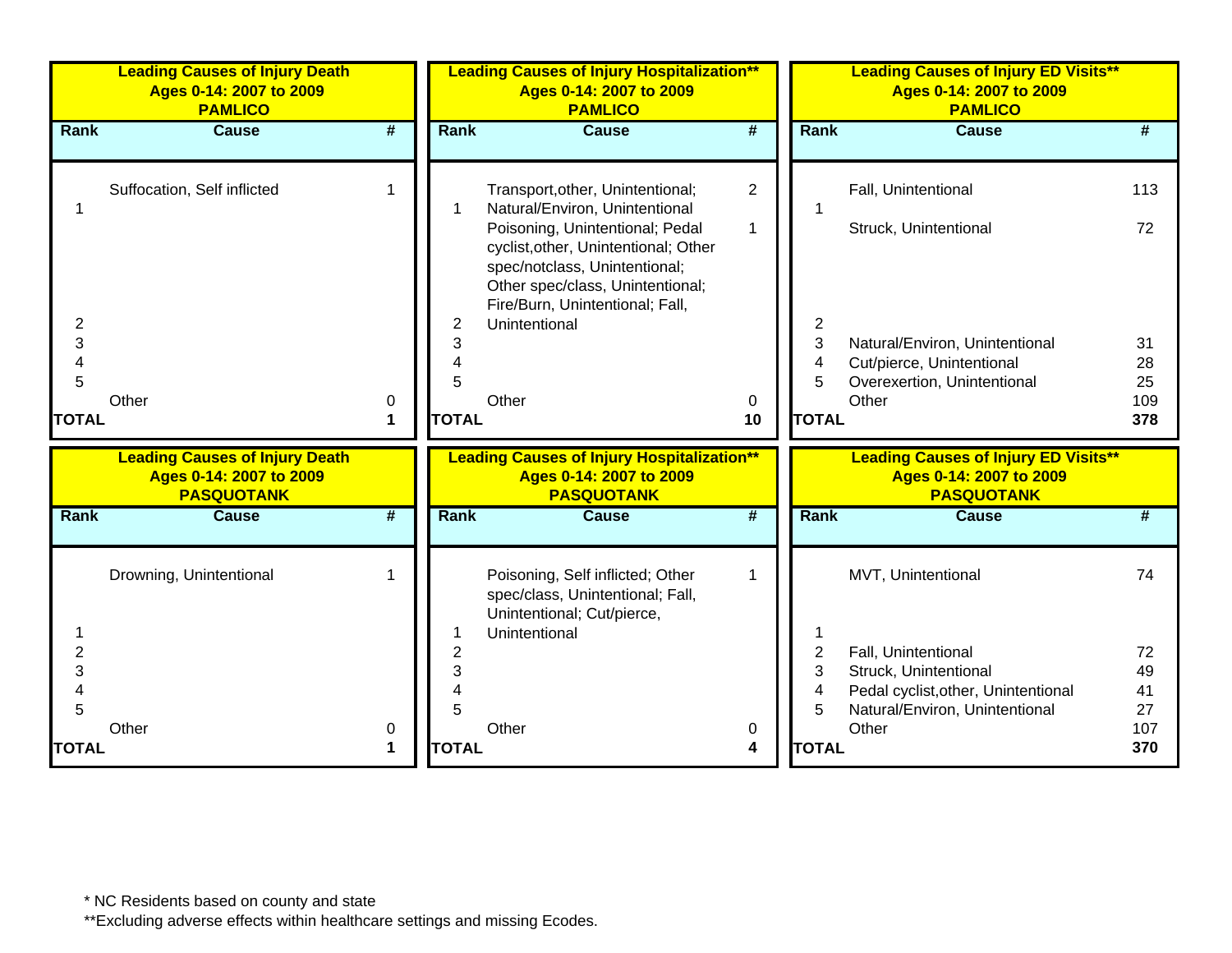|                               | <b>Leading Causes of Injury Death</b><br>Ages 0-14: 2007 to 2009<br><b>PENDER</b> |                              |                                          | <b>Leading Causes of Injury Hospitalization**</b><br>Ages 0-14: 2007 to 2009<br><b>PENDER</b>                                                                                                                                                                           |                                     |                                       | <b>Leading Causes of Injury ED Visits**</b><br>Ages 0-14: 2007 to 2009<br><b>PENDER</b>                                            |                               |
|-------------------------------|-----------------------------------------------------------------------------------|------------------------------|------------------------------------------|-------------------------------------------------------------------------------------------------------------------------------------------------------------------------------------------------------------------------------------------------------------------------|-------------------------------------|---------------------------------------|------------------------------------------------------------------------------------------------------------------------------------|-------------------------------|
| <b>Rank</b>                   | <b>Cause</b>                                                                      | #                            | <b>Rank</b>                              | <b>Cause</b>                                                                                                                                                                                                                                                            | #                                   | <b>Rank</b>                           | <b>Cause</b>                                                                                                                       | #                             |
| 1<br>$\overline{2}$<br>3<br>4 | Fire/Burn, Unintentional<br>MVT, Unintentional                                    | 3<br>$\overline{2}$          | $\overline{2}$<br>3<br>4                 | MVT, Unintentional<br>Poisoning, Unintentional;<br>Natural/Environ, Unintentional;<br>Fall, Unintentional<br>Transport, other, Unintentional;<br>Other spec/class, Unintentional<br>Struck, Unintentional<br>Unspecified, Unintentional;<br>Suffocation, Unintentional; | 14<br>5<br>4<br>3<br>$\overline{2}$ | $\overline{2}$<br>3<br>$\overline{4}$ | Fall, Unintentional<br>Struck, Unintentional<br>Unspecified, Unintentional<br>MVT, Unintentional<br>Natural/Environ, Unintentional | 424<br>139<br>123<br>95<br>91 |
| 5<br><b>TOTAL</b>             | Other                                                                             | 0<br>5                       | 5<br><b>TOTAL</b>                        | Fire/Burn, Unintentional<br>Other                                                                                                                                                                                                                                       | 8<br>54                             | 5<br><b>TOTAL</b>                     | Other                                                                                                                              | 272<br>1,144                  |
|                               | <b>Leading Causes of Injury Death</b><br><b>PERQUIMANS</b>                        |                              |                                          | <b>Leading Causes of Injury Hospitalization**</b><br>Ages 0-14: 2007 to 2009<br><b>PERQUIMANS</b>                                                                                                                                                                       |                                     |                                       | <b>Leading Causes of Injury ED Visits**</b><br>Ages 0-14: 2007 to 2009<br><b>PERQUIMANS</b>                                        |                               |
| Rank                          | <b>Cause</b>                                                                      | $\overline{\#}$              | Rank                                     | <b>Cause</b>                                                                                                                                                                                                                                                            | $\overline{\#}$                     | Rank                                  | <b>Cause</b>                                                                                                                       | #                             |
| 1<br>2                        |                                                                                   | 0<br>$\Omega$                | 1<br>$\overline{c}$                      | Poisoning, Unintentional<br>Transport, other, Unintentional;<br>Poisoning, Undetermined; Other<br>spec/class, Unintentional; MVT,<br>Unintentional; Fall, Unintentional;<br>Drowning, Unintentional;<br>Cut/pierce, Assault                                             | 3<br>$\mathbf 1$                    | 1<br>2                                | Fall, Unintentional<br>Struck, Unintentional                                                                                       | 52<br>34                      |
| 3<br>4<br>5<br><b>TOTAL</b>   | Other                                                                             | 0<br>0<br>0<br>0<br>$\bf{0}$ | 3<br>$\overline{4}$<br>5<br><b>TOTAL</b> | Other                                                                                                                                                                                                                                                                   | 0<br>10                             | 3<br>4<br>5<br><b>TOTAL</b>           | Natural/Environ, Unintentional<br>Overexertion, Unintentional<br>MVT, Unintentional<br>Other                                       | 25<br>19<br>17<br>80<br>227   |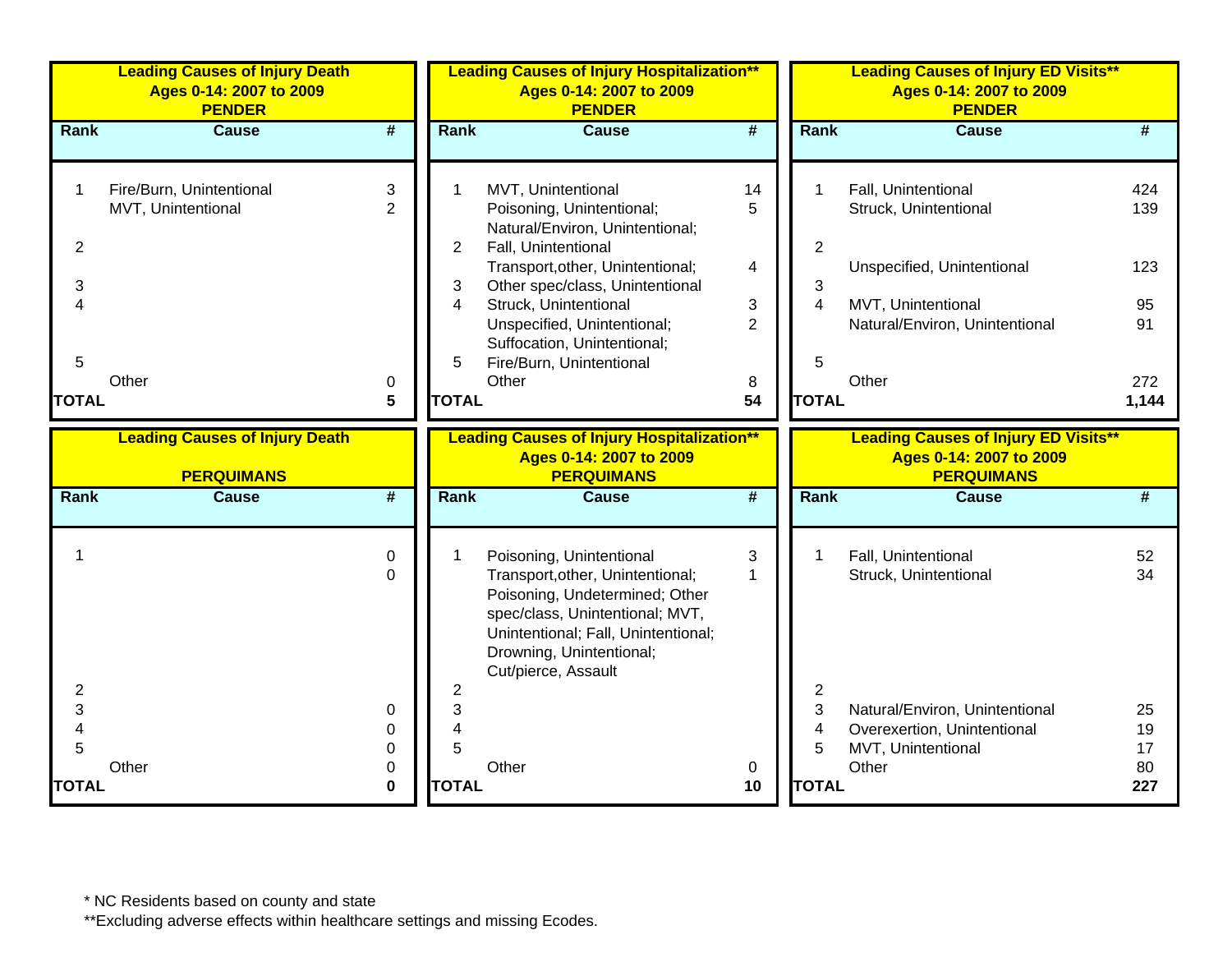|                             | <b>Leading Causes of Injury Death</b><br>Ages 0-14: 2007 to 2009<br><b>PERSON</b> |                             |                                  | <b>Leading Causes of Injury Hospitalization**</b><br>Ages 0-14: 2007 to 2009<br><b>PERSON</b>                                                                                                                                                                                                 |                                        |                                               | <b>Leading Causes of Injury ED Visits**</b><br>Ages 0-14: 2007 to 2009<br><b>PERSON</b>                                                     |                                                   |
|-----------------------------|-----------------------------------------------------------------------------------|-----------------------------|----------------------------------|-----------------------------------------------------------------------------------------------------------------------------------------------------------------------------------------------------------------------------------------------------------------------------------------------|----------------------------------------|-----------------------------------------------|---------------------------------------------------------------------------------------------------------------------------------------------|---------------------------------------------------|
| Rank                        | <b>Cause</b>                                                                      | $\overline{\boldsymbol{t}}$ | Rank                             | <b>Cause</b>                                                                                                                                                                                                                                                                                  | $\overline{\boldsymbol{t}}$            | Rank                                          | <b>Cause</b>                                                                                                                                |                                                   |
| $\overline{c}$<br>3         | Poisoning, Unintentional; Other land                                              | 1                           | $\overline{2}$<br>3<br>4         | Fire/Burn, Unintentional<br>Fall, Unintentional<br>Unspecified, Unintentional<br>Transport, other, Unintentional;<br>Other spec/class, Unintentional;<br>Natural/Environ, Unintentional;<br>MVT, Unintentional<br>Suffocation, Unintentional; Struck,<br>Unintentional; Pedal cyclist, other, | 11<br>6<br>4<br>3<br>$\overline{2}$    | 2<br>3                                        | Fall, Unintentional<br>Struck, Unintentional<br>Overexertion, Unintentional<br>Cut/pierce, Unintentional<br>Natural/Environ, Unintentional  | 587<br>461<br>218<br>214<br>197                   |
| 5<br><b>TOTAL</b>           | Other                                                                             | 0<br>4                      | 5<br><b>TOTAL</b>                | Unintentional; Cut/pierce,<br>Unintentional<br>Other                                                                                                                                                                                                                                          | 4<br>45                                | 5<br><b>TOTAL</b>                             | Other                                                                                                                                       | 593<br>2,270                                      |
|                             | <b>Leading Causes of Injury Death</b><br>Ages 0-14: 2007 to 2009<br><b>PITT</b>   |                             |                                  | <b>Leading Causes of Injury Hospitalization**</b><br>Ages 0-14: 2007 to 2009<br><b>PITT</b>                                                                                                                                                                                                   |                                        |                                               | <b>Leading Causes of Injury ED Visits**</b><br>Ages 0-14: 2007 to 2009<br><b>PITT</b>                                                       |                                                   |
| Rank                        | <b>Cause</b>                                                                      | #                           | Rank                             | <b>Cause</b>                                                                                                                                                                                                                                                                                  | $\overline{\boldsymbol{t}}$            | Rank                                          | <b>Cause</b>                                                                                                                                | #                                                 |
| 2<br>3<br>5<br><b>TOTAL</b> | MVT, Unintentional<br>Unspecified, Assault; Poisoning,<br>Other                   | 4<br>1<br>0<br>9            | 2<br>3<br>4<br>5<br><b>TOTAL</b> | Fall, Unintentional<br>MVT, Unintentional<br>Poisoning, Unintentional<br>Natural/Environ, Unintentional;<br>Fire/Burn, Unintentional<br>Unspecified, Unintentional;<br>Transport, other, Unintentional;<br>Other spec/class, Unintentional<br>Other                                           | 48<br>21<br>13<br>12<br>8<br>47<br>177 | $\overline{2}$<br>3<br>4<br>5<br><b>TOTAL</b> | Fall, Unintentional<br>Struck, Unintentional<br>MVT, Unintentional<br>Other spec/class, Unintentional<br>Cut/pierce, Unintentional<br>Other | 1,061<br>692<br>307<br>299<br>222<br>944<br>3,525 |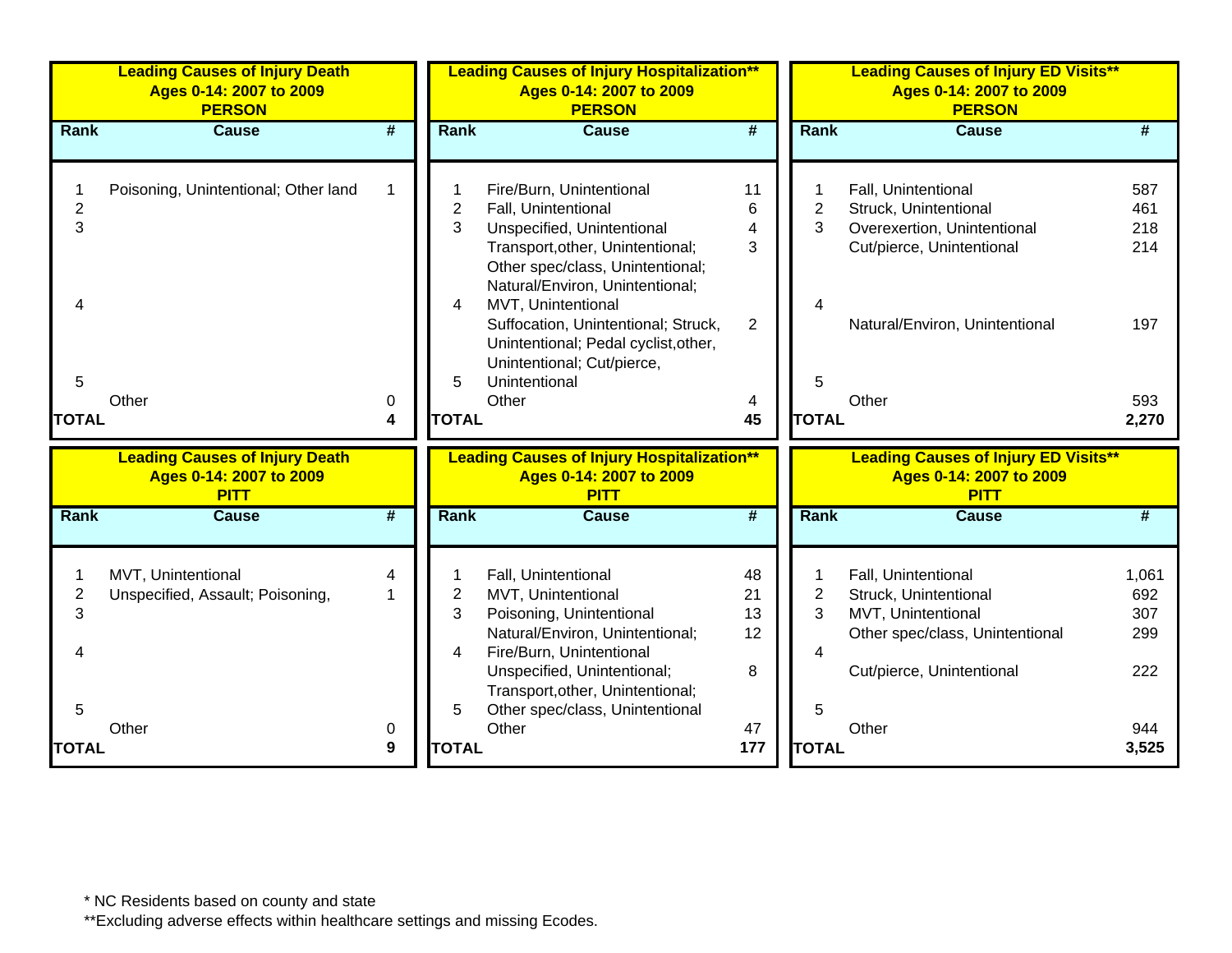|                               | <b>Leading Causes of Injury Death</b><br>Ages 0-14: 2007 to 2009<br><b>POLK</b>     |                             | <b>Leading Causes of Injury Hospitalization**</b><br>Ages 0-14: 2007 to 2009<br><b>POLK</b><br>$\overline{\boldsymbol{t}}$<br>Rank<br><b>Cause</b> |                                                                                                                                                                                                        |                                  | <b>Leading Causes of Injury ED Visits**</b><br>Ages 0-14: 2007 to 2009<br><b>POLK</b> |                                                                                                                                                                      |                                     |  |
|-------------------------------|-------------------------------------------------------------------------------------|-----------------------------|----------------------------------------------------------------------------------------------------------------------------------------------------|--------------------------------------------------------------------------------------------------------------------------------------------------------------------------------------------------------|----------------------------------|---------------------------------------------------------------------------------------|----------------------------------------------------------------------------------------------------------------------------------------------------------------------|-------------------------------------|--|
| Rank                          | <b>Cause</b>                                                                        | $\overline{\boldsymbol{t}}$ |                                                                                                                                                    |                                                                                                                                                                                                        |                                  | Rank                                                                                  | <b>Cause</b>                                                                                                                                                         | #                                   |  |
|                               | Other spec/class, Assault                                                           | 1                           |                                                                                                                                                    | Unspecified, Unintentional<br>Transport, other, Unintentional;<br>Pedal cyclist, other, Unintentional;<br>MVT, Unintentional; Fall,<br>Unintentional; Fall, Undetermined;<br>Cut/pierce, Unintentional | $\overline{2}$<br>1              |                                                                                       | Fall, Unintentional<br>Struck, Unintentional                                                                                                                         | 98<br>48                            |  |
| 2<br>3<br>5<br><b>TOTAL</b>   | Other                                                                               | 0<br>1                      | $\overline{2}$<br>3<br>4<br>5<br><b>TOTAL</b>                                                                                                      | Other                                                                                                                                                                                                  | 0<br>8                           | $\overline{2}$<br>3<br>4<br>5<br><b>TOTAL</b>                                         | MVT, Unintentional<br>Natural/Environ, Unintentional<br>Transport, other, Unintentional;<br>Overexertion, Unintentional; Other<br>spec/class, Unintentional<br>Other | 20<br>18<br>12<br>48<br>268         |  |
|                               | <b>Leading Causes of Injury Death</b><br>Ages 0-14: 2007 to 2009<br><b>RANDOLPH</b> |                             |                                                                                                                                                    | <b>Leading Causes of Injury Hospitalization**</b><br>Ages 0-14: 2007 to 2009<br><b>RANDOLPH</b>                                                                                                        |                                  |                                                                                       | <b>Leading Causes of Injury ED Visits**</b><br>Ages 0-14: 2007 to 2009<br><b>RANDOLPH</b>                                                                            |                                     |  |
| Rank                          | <b>Cause</b>                                                                        | #                           | Rank                                                                                                                                               | <b>Cause</b>                                                                                                                                                                                           | #                                | Rank                                                                                  | <b>Cause</b>                                                                                                                                                         | #                                   |  |
| $\overline{2}$<br>3<br>4<br>5 | Fire/Burn, Unintentional<br>Unspecified, Assault; Poisoning, Self<br>Other          | 3                           | 2<br>3<br>4<br>5                                                                                                                                   | Fall, Unintentional<br>Transport, other, Unintentional<br>MVT, Unintentional<br>Other spec/class, Unintentional<br>Natural/Environ, Unintentional<br>Other                                             | 25<br>20<br>15<br>14<br>10<br>57 | $\overline{2}$<br>3<br>4<br>5                                                         | Fall, Unintentional<br>Struck, Unintentional<br>Natural/Environ, Unintentional<br>MVT, Unintentional<br>Cut/pierce, Unintentional<br>Other                           | 2,209<br>1,130<br>459<br>411<br>410 |  |
| <b>TOTAL</b>                  |                                                                                     | 0<br>5                      | <b>TOTAL</b>                                                                                                                                       |                                                                                                                                                                                                        | 141                              | <b>TOTAL</b>                                                                          |                                                                                                                                                                      | 2,028<br>6,647                      |  |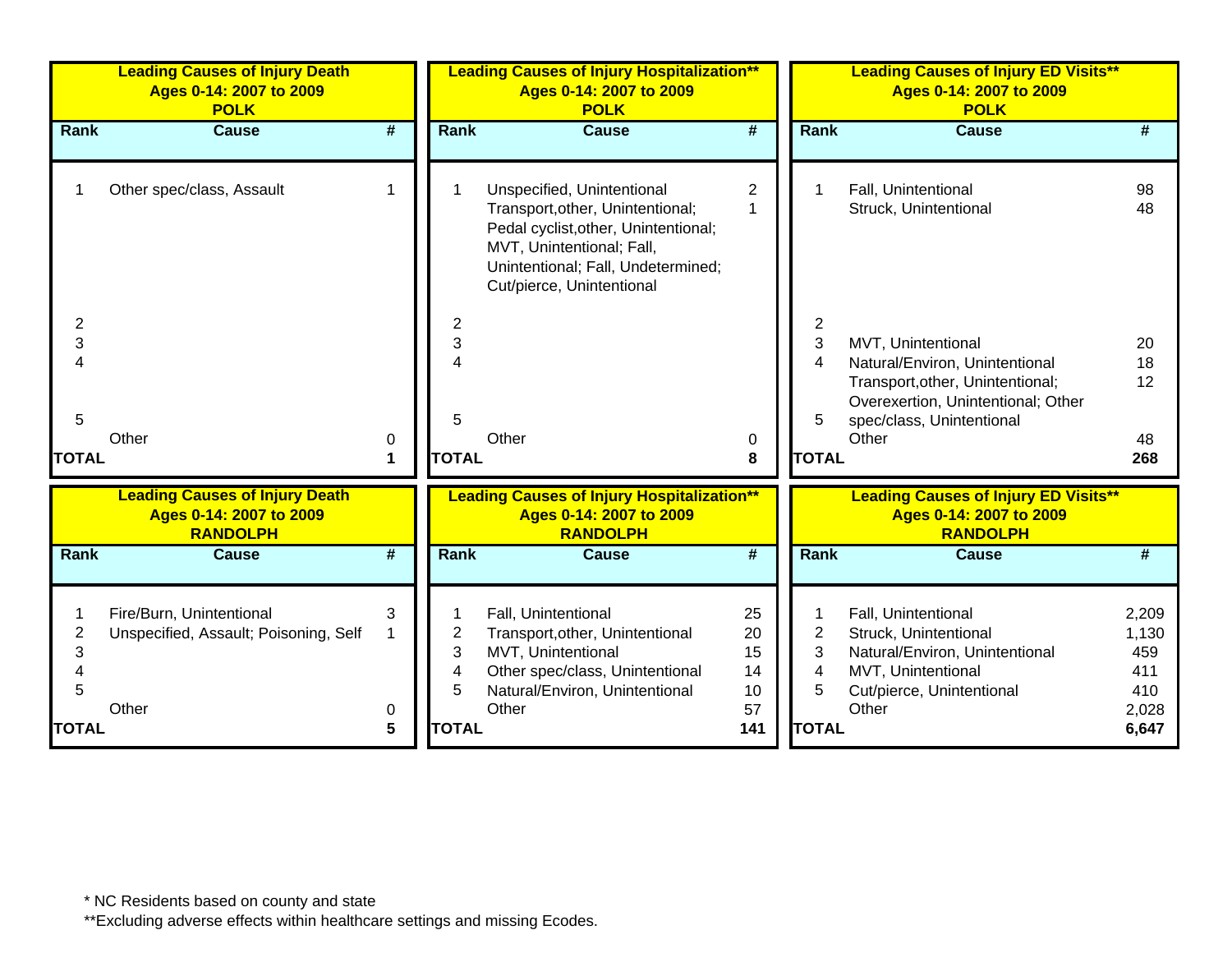|                                          | <b>Leading Causes of Injury Death</b><br>Ages 0-14: 2007 to 2009<br><b>RICHMOND</b>                             |                   | <b>Leading Causes of Injury Hospitalization**</b><br>Ages 0-14: 2007 to 2009<br><b>RICHMOND</b> |                                                                                                                                                                                                                   |                                          | <b>Leading Causes of Injury ED Visits**</b><br>Ages 0-14: 2007 to 2009<br><b>RICHMOND</b> |                                                                                                                                              |                                                       |  |
|------------------------------------------|-----------------------------------------------------------------------------------------------------------------|-------------------|-------------------------------------------------------------------------------------------------|-------------------------------------------------------------------------------------------------------------------------------------------------------------------------------------------------------------------|------------------------------------------|-------------------------------------------------------------------------------------------|----------------------------------------------------------------------------------------------------------------------------------------------|-------------------------------------------------------|--|
| <b>Rank</b>                              | <b>Cause</b>                                                                                                    | #                 | <b>Rank</b>                                                                                     | Cause                                                                                                                                                                                                             | #                                        | Rank                                                                                      | <b>Cause</b>                                                                                                                                 |                                                       |  |
| $\overline{2}$<br>3<br>5<br><b>TOTAL</b> | Poisoning, Undetermined; MVT,<br>Other                                                                          | 0<br>$\mathbf{2}$ | 2<br>3<br>4<br>5<br><b>TOTAL</b>                                                                | Natural/Environ, Unintentional<br>MVT, Unintentional<br>Fall, Unintentional<br>Transport, other, Unintentional<br>Struck, Unintentional; Other<br>spec/class, Unintentional;<br>Fire/Burn, Unintentional<br>Other | 16<br>15<br>13<br>10<br>7<br>34<br>109   | 2<br>3<br>4<br>5<br><b>TOTAL</b>                                                          | Fall, Unintentional<br>Struck, Unintentional<br>Natural/Environ, Unintentional<br>MVT, Unintentional<br>Overexertion, Unintentional<br>Other | 574<br>311<br>194<br>165<br>152<br>592<br>1,988       |  |
|                                          | <b>Leading Causes of Injury Death</b><br>Ages 0-14: 2007 to 2009<br><b>ROBESON</b>                              |                   |                                                                                                 | <b>Leading Causes of Injury Hospitalization**</b><br>Ages 0-14: 2007 to 2009<br><b>ROBESON</b>                                                                                                                    |                                          |                                                                                           | <b>Leading Causes of Injury ED Visits**</b><br>Ages 0-14: 2007 to 2009<br><b>ROBESON</b>                                                     |                                                       |  |
| <b>Rank</b>                              | Cause                                                                                                           | #                 | <b>Rank</b>                                                                                     | <b>Cause</b>                                                                                                                                                                                                      | #                                        | <b>Rank</b>                                                                               | <b>Cause</b>                                                                                                                                 |                                                       |  |
| 2<br>3<br>5<br><b>TOTAL</b>              | MVT, Unintentional<br>Fire/Burn, Unintentional<br>Unspecified, Assault;<br>Suffocation, Unintentional;<br>Other | 5<br>3<br>0<br>17 | 2<br>3<br>4<br>5<br><b>TOTAL</b>                                                                | Fall, Unintentional<br>MVT, Unintentional<br>Other spec/class, Unintentional<br>Natural/Environ, Unintentional<br>Fire/Burn, Unintentional<br>Other                                                               | 45<br>35<br>27<br>26<br>21<br>104<br>258 | 2<br>3<br>4<br>5<br><b>TOTAL</b>                                                          | Fall, Unintentional<br>Struck, Unintentional<br>MVT, Unintentional<br>Natural/Environ, Unintentional<br>Cut/pierce, Unintentional<br>Other   | 2,414<br>1,186<br>881<br>782<br>575<br>2,653<br>8,491 |  |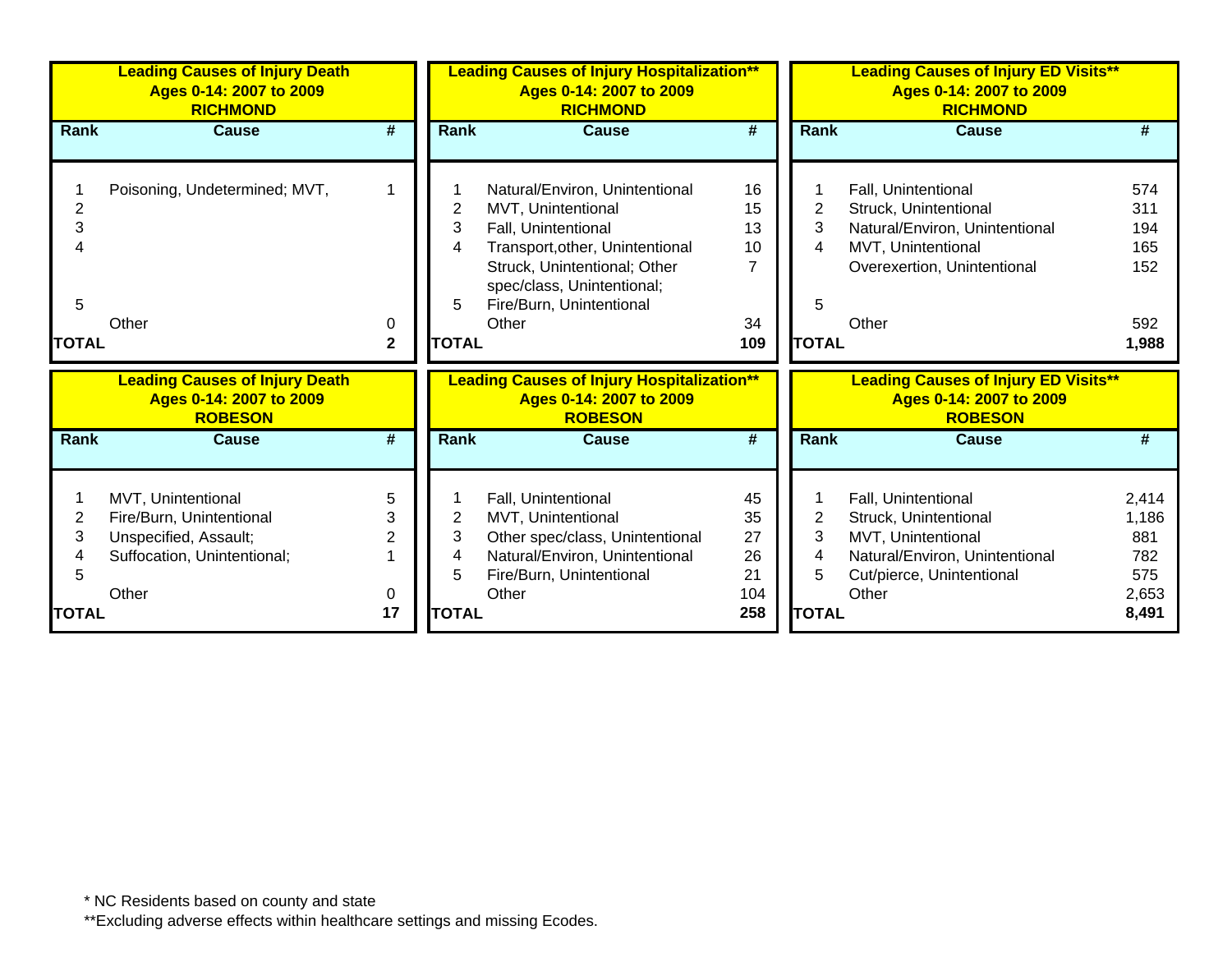|                                          | <b>Leading Causes of Injury Death</b><br>Ages 0-14: 2007 to 2009<br><b>ROCKINGHAM</b> |        | <b>Leading Causes of Injury Hospitalization**</b><br>Ages 0-14: 2007 to 2009<br><b>ROCKINGHAM</b> |                                                                                                                                                                               |                                     | <b>Leading Causes of Injury ED Visits**</b><br>Ages 0-14: 2007 to 2009<br><b>ROCKINGHAM</b> |                                                                                                                                                          |                                                     |  |
|------------------------------------------|---------------------------------------------------------------------------------------|--------|---------------------------------------------------------------------------------------------------|-------------------------------------------------------------------------------------------------------------------------------------------------------------------------------|-------------------------------------|---------------------------------------------------------------------------------------------|----------------------------------------------------------------------------------------------------------------------------------------------------------|-----------------------------------------------------|--|
| Rank                                     | <b>Cause</b>                                                                          | #      | <b>Rank</b>                                                                                       | <b>Cause</b>                                                                                                                                                                  | $\overline{\boldsymbol{r}}$         | Rank                                                                                        | <b>Cause</b>                                                                                                                                             |                                                     |  |
| $\overline{c}$<br>3<br>5<br><b>TOTAL</b> | Unspecified, Unintentional;<br>Other                                                  | 0<br>4 | 2<br>3<br>4<br>5<br><b>TOTAL</b>                                                                  | Fall, Unintentional<br>Struck, Unintentional<br>MVT, Unintentional<br>Transport, other, Unintentional<br>Poisoning, Unintentional;<br>Natural/Environ, Unintentional<br>Other | 16<br>12<br>9<br>8<br>6<br>36<br>93 | 2<br>3<br>4<br>5<br><b>TOTAL</b>                                                            | Fall, Unintentional<br>Struck, Unintentional<br>Natural/Environ, Unintentional<br>Unspecified, Unintentional<br>Other spec/class, Unintentional<br>Other | 1,379<br>600<br>350<br>322<br>285<br>1,054<br>3,990 |  |
|                                          |                                                                                       |        |                                                                                                   |                                                                                                                                                                               |                                     |                                                                                             |                                                                                                                                                          |                                                     |  |
|                                          | <b>Leading Causes of Injury Death</b><br>Ages 0-14: 2007 to 2009<br><b>ROWAN</b>      |        |                                                                                                   | <b>Leading Causes of Injury Hospitalization**</b><br>Ages 0-14: 2007 to 2009<br><b>ROWAN</b>                                                                                  |                                     |                                                                                             | <b>Leading Causes of Injury ED Visits**</b><br>Ages 0-14: 2007 to 2009<br><b>ROWAN</b>                                                                   |                                                     |  |
| Rank                                     | <b>Cause</b>                                                                          | #      | <b>Rank</b>                                                                                       | <b>Cause</b>                                                                                                                                                                  | #                                   | <b>Rank</b>                                                                                 | <b>Cause</b>                                                                                                                                             |                                                     |  |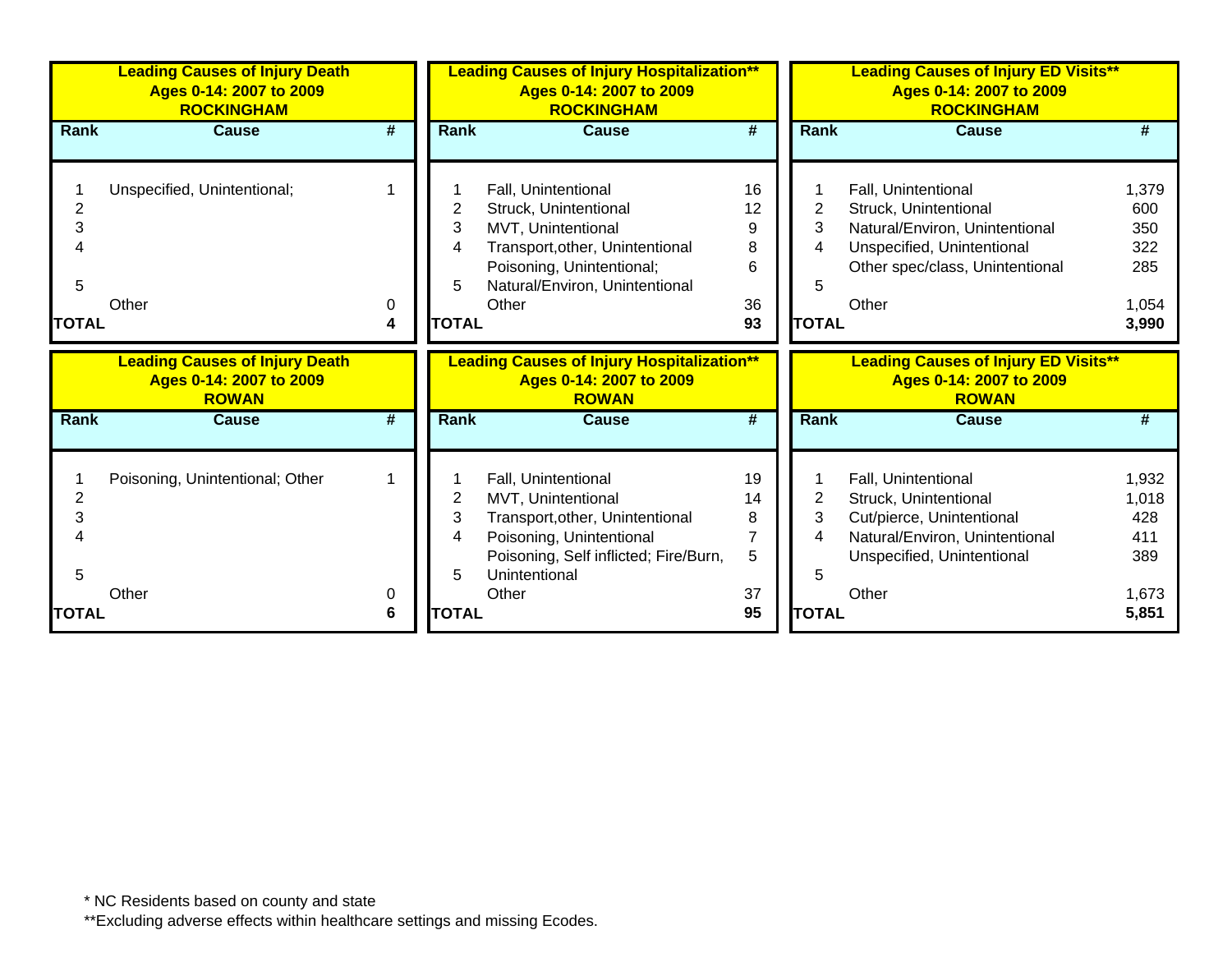|                          | <b>Leading Causes of Injury Death</b><br>Ages 0-14: 2007 to 2009<br><b>RUTHERFORD</b> |                             |                               | <b>Leading Causes of Injury Hospitalization**</b><br>Ages 0-14: 2007 to 2009<br><b>RUTHERFORD</b>                                                                                                                                     |                             |                               | <b>Leading Causes of Injury ED Visits**</b><br>Ages 0-14: 2007 to 2009<br><b>RUTHERFORD</b>                                        |                                   |
|--------------------------|---------------------------------------------------------------------------------------|-----------------------------|-------------------------------|---------------------------------------------------------------------------------------------------------------------------------------------------------------------------------------------------------------------------------------|-----------------------------|-------------------------------|------------------------------------------------------------------------------------------------------------------------------------|-----------------------------------|
| Rank                     | <b>Cause</b>                                                                          | $\overline{\boldsymbol{r}}$ | Rank                          | <b>Cause</b>                                                                                                                                                                                                                          | $\overline{\boldsymbol{t}}$ | Rank                          | <b>Cause</b>                                                                                                                       | #                                 |
|                          | Fire/Burn, Unintentional                                                              | $\overline{2}$              |                               | Struck, Unintentional; Poisoning,<br>Unintentional; Other spec/class,<br>Unintentional; MVT, Unintentional;<br>Fall, Unintentional                                                                                                    | 5                           |                               | Fall, Unintentional                                                                                                                | 1,586                             |
| $\overline{c}$           | Unspecified, Assault; Other                                                           | 1                           | $\overline{2}$                | Transport, other, Unintentional<br>Unspecified, Unintentional; Pedal<br>cyclist, other, Unintentional;<br>Overexertion, Unintentional; Other<br>spec/notclass, Unintentional;<br>Other spec/class, Assault;<br>Firearm, Unintentional | 4<br>$\mathbf{1}$           | $\overline{2}$                | Struck, Unintentional<br>Cut/pierce, Unintentional                                                                                 | 820<br>313                        |
| 3<br>5                   |                                                                                       |                             | 3<br>4<br>5                   |                                                                                                                                                                                                                                       |                             | 3<br>4<br>5                   | Other spec/class, Unintentional<br>Natural/Environ, Unintentional                                                                  | 289<br>265                        |
| <b>TOTAL</b>             | Other                                                                                 | 0<br>6                      | <b>TOTAL</b>                  | Other                                                                                                                                                                                                                                 | 0<br>35                     | <b>TOTAL</b>                  | Other                                                                                                                              | 1,139<br>4,412                    |
|                          | <b>Leading Causes of Injury Death</b><br>Ages 0-14: 2007 to 2009<br><b>SAMPSON</b>    |                             |                               | <b>Leading Causes of Injury Hospitalization**</b><br>Ages 0-14: 2007 to 2009<br><b>SAMPSON</b>                                                                                                                                        |                             |                               | <b>Leading Causes of Injury ED Visits**</b><br>Ages 0-14: 2007 to 2009<br><b>SAMPSON</b>                                           |                                   |
| Rank                     | <b>Cause</b>                                                                          | #                           | <b>Rank</b>                   | <b>Cause</b>                                                                                                                                                                                                                          | #                           | Rank                          | <b>Cause</b>                                                                                                                       | #                                 |
| $\overline{c}$<br>3<br>5 | Unspecified, Unintentional;                                                           | 1                           | $\overline{2}$<br>3<br>4<br>5 | Fall, Unintentional<br>MVT, Unintentional<br>Unspecified, Unintentional<br>Transport, other, Unintentional<br>Struck, Unintentional                                                                                                   | 50<br>13<br>10<br>9<br>7    | $\overline{2}$<br>3<br>4<br>5 | Fall, Unintentional<br>Struck, Unintentional<br>Natural/Environ, Unintentional<br>Unspecified, Unintentional<br>MVT, Unintentional | 1,014<br>659<br>325<br>312<br>216 |
| <b>TOTAL</b>             | Other                                                                                 | 0<br>$\overline{7}$         | <b>TOTAL</b>                  | Other                                                                                                                                                                                                                                 | 43<br>132                   | <b>TOTAL</b>                  | Other                                                                                                                              | 1,077<br>3,603                    |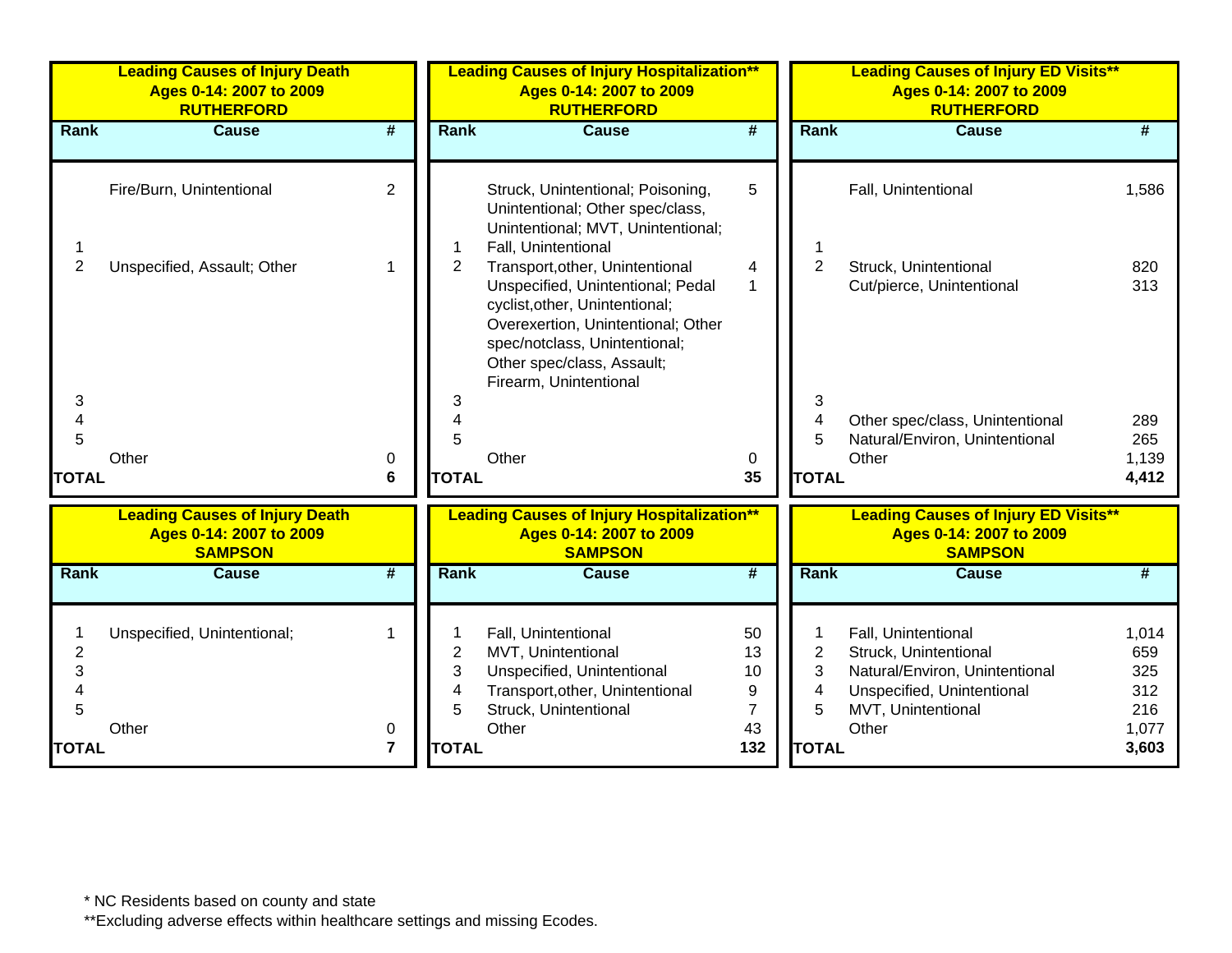|                                          | <b>Leading Causes of Injury Death</b><br>Ages 0-14: 2007 to 2009<br><b>SCOTLAND</b> |                             |                                  | <b>Leading Causes of Injury Hospitalization**</b><br>Ages 0-14: 2007 to 2009<br><b>SCOTLAND</b>                                                                              |                               |                                               | <b>Leading Causes of Injury ED Visits**</b><br>Ages 0-14: 2007 to 2009<br><b>SCOTLAND</b>                                                   |                                                 |
|------------------------------------------|-------------------------------------------------------------------------------------|-----------------------------|----------------------------------|------------------------------------------------------------------------------------------------------------------------------------------------------------------------------|-------------------------------|-----------------------------------------------|---------------------------------------------------------------------------------------------------------------------------------------------|-------------------------------------------------|
| Rank                                     | <b>Cause</b>                                                                        | $\overline{\boldsymbol{t}}$ | <b>Rank</b>                      | <b>Cause</b>                                                                                                                                                                 | $\overline{\boldsymbol{t}}$   | <b>Rank</b>                                   | <b>Cause</b>                                                                                                                                |                                                 |
| $\overline{2}$<br>3<br>5<br><b>TOTAL</b> | Fire/Burn, Unintentional<br>Unspecified, Unintentional;<br>Other                    | 5<br>0<br>9                 | 2<br>3<br>4<br>5<br><b>TOTAL</b> | Fall, Unintentional<br>Fire/Burn, Unintentional<br>Unspecified, Unintentional<br>Poisoning, Unintentional<br>Transport, other, Unintentional;<br>MVT, Unintentional<br>Other | 10<br>9<br>5<br>4<br>17<br>56 | $\overline{2}$<br>3<br>4<br>5<br><b>TOTAL</b> | Fall, Unintentional<br>Struck, Unintentional<br>MVT, Unintentional<br>Other spec/class, Unintentional<br>Cut/pierce, Unintentional<br>Other | 607<br>435<br>170<br>156<br>152<br>651<br>2,171 |
|                                          | <b>Leading Causes of Injury Death</b><br>Ages 0-14: 2007 to 2009<br><b>STANLY</b>   |                             |                                  | <b>Leading Causes of Injury Hospitalization**</b><br>Ages 0-14: 2007 to 2009<br><b>STANLY</b>                                                                                |                               |                                               | <b>Leading Causes of Injury ED Visits**</b><br>Ages 0-14: 2007 to 2009<br><b>STANLY</b>                                                     |                                                 |
| Rank                                     | <b>Cause</b>                                                                        | #                           | Rank                             | <b>Cause</b>                                                                                                                                                                 | #                             | <b>Rank</b>                                   | <b>Cause</b>                                                                                                                                | #                                               |
|                                          | Suffocation, Unintentional                                                          | 3                           |                                  | Natural/Environ, Unintentional;<br>Fall, Unintentional                                                                                                                       | 9                             |                                               | Fall, Unintentional                                                                                                                         | 185                                             |
| 2                                        | MVT, Unintentional                                                                  | 2                           | 2                                | Struck, Unintentional                                                                                                                                                        | 6                             | 2                                             | Struck, Unintentional                                                                                                                       | 111                                             |
| 3                                        | Other spec/class, Assault; Drowning,                                                |                             | 3                                | Unspecified, Unintentional;                                                                                                                                                  | 5                             | 3                                             | Natural/Environ, Unintentional                                                                                                              | 85                                              |
|                                          |                                                                                     |                             | 4                                | Other spec/class, Unintentional<br>Pedal cyclist, other, Unintentional;<br>Other spec/notclass, Unintentional                                                                | 4<br>2                        | 4                                             | Overexertion, Unintentional<br>MVT, Unintentional                                                                                           | 38<br>35                                        |
| 5                                        |                                                                                     |                             | 5                                |                                                                                                                                                                              |                               | 5                                             |                                                                                                                                             |                                                 |
|                                          | Other                                                                               | 0                           |                                  | Other                                                                                                                                                                        | 5                             |                                               | Other                                                                                                                                       | 209                                             |
| <b>TOTAL</b>                             |                                                                                     | 7                           | <b>TOTAL</b>                     |                                                                                                                                                                              | 57                            | <b>TOTAL</b>                                  |                                                                                                                                             | 663                                             |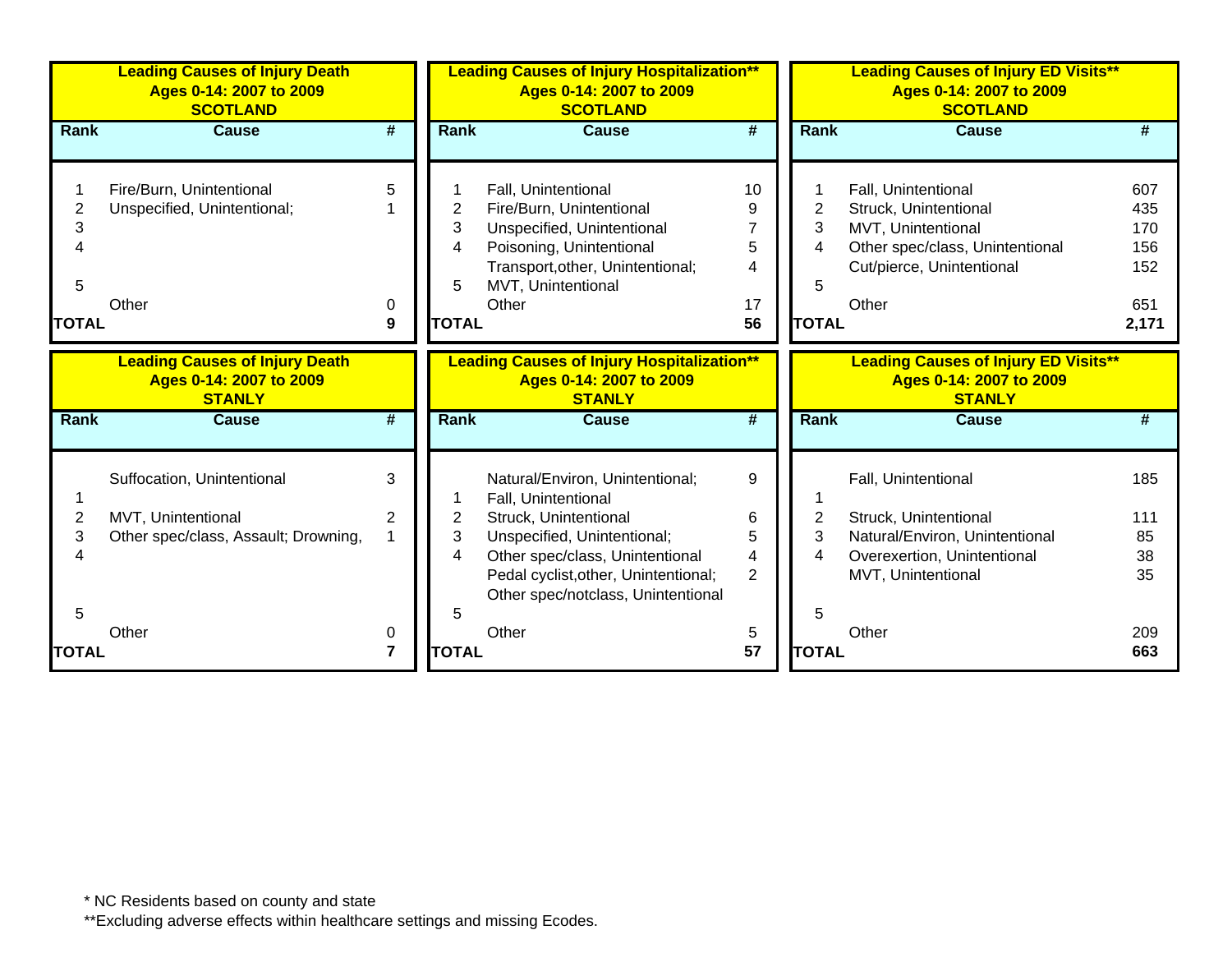|                               | <b>Leading Causes of Injury Death</b><br>Ages 0-14: 2007 to 2009<br><b>STOKES</b> |                             |                               | <b>Leading Causes of Injury Hospitalization**</b><br>Ages 0-14: 2007 to 2009<br><b>STOKES</b>                                                                                                     |                                      |                               | <b>Leading Causes of Injury ED Visits**</b><br>Ages 0-14: 2007 to 2009<br><b>STOKES</b>                                                    |                                   |
|-------------------------------|-----------------------------------------------------------------------------------|-----------------------------|-------------------------------|---------------------------------------------------------------------------------------------------------------------------------------------------------------------------------------------------|--------------------------------------|-------------------------------|--------------------------------------------------------------------------------------------------------------------------------------------|-----------------------------------|
| Rank                          | <b>Cause</b>                                                                      | $\overline{\boldsymbol{t}}$ | Rank                          | <b>Cause</b>                                                                                                                                                                                      | $\overline{\boldsymbol{t}}$          | <b>Rank</b>                   | <b>Cause</b>                                                                                                                               | #                                 |
|                               | Unspecified, Assault; Suffocation,                                                | 1                           |                               | Transport, other, Unintentional;<br>Unspecified, Unintentional; Struck,<br>Unintentional; MVT, Unintentional;<br>Fire/Burn, Unintentional                                                         | 5<br>3                               |                               | Fall, Unintentional<br>Struck, Unintentional                                                                                               | 1,254<br>733                      |
| $\overline{c}$                |                                                                                   |                             | $\overline{2}$                | Poisoning, Self inflicted; Other<br>spec/class, Unintentional;                                                                                                                                    | $\overline{2}$                       | $\overline{2}$                | Other spec/class, Unintentional                                                                                                            | 246                               |
| 3                             |                                                                                   |                             | 3                             | Natural/Environ, Unintentional<br>Unspecified, Assault; Struck,<br>Assault; Poisoning, Unintentional;<br>Overexertion, Unintentional; Other<br>spec/class, Assault; Cut/pierce,<br>Self inflicted | 1                                    | 3                             | Cut/pierce, Unintentional                                                                                                                  | 218                               |
| 5                             |                                                                                   |                             | 5                             |                                                                                                                                                                                                   |                                      | 5                             | Natural/Environ, Unintentional                                                                                                             | 212                               |
| <b>TOTAL</b>                  | Other                                                                             | 0<br>3                      | <b>TOTAL</b>                  | Other                                                                                                                                                                                             | 0<br>34                              | <b>TOTAL</b>                  | Other                                                                                                                                      | 659<br>3,322                      |
|                               | <b>Leading Causes of Injury Death</b><br>Ages 0-14: 2007 to 2009<br><b>SURRY</b>  |                             |                               | <b>Leading Causes of Injury Hospitalization**</b><br>Ages 0-14: 2007 to 2009<br><b>SURRY</b>                                                                                                      |                                      |                               | <b>Leading Causes of Injury ED Visits**</b><br>Ages 0-14: 2007 to 2009<br><b>SURRY</b>                                                     |                                   |
| Rank                          | <b>Cause</b>                                                                      | #                           | Rank                          | <b>Cause</b>                                                                                                                                                                                      | $\overline{\#}$                      | Rank                          | <b>Cause</b>                                                                                                                               | #                                 |
| $\overline{2}$<br>3<br>4<br>5 | Drowning, Unintentional<br>Unspecified, Assault; Suffocation,                     | 2<br>1                      | $\overline{2}$<br>3<br>4<br>5 | Fall, Unintentional<br>MVT, Unintentional<br>Other spec/class, Unintentional<br>Poisoning, Unintentional<br>Pedal cyclist, other, Unintentional                                                   | 14<br>11<br>$\overline{7}$<br>6<br>5 | $\overline{2}$<br>3<br>4<br>5 | Fall, Unintentional<br>Struck, Unintentional<br>Overexertion, Unintentional<br>Cut/pierce, Unintentional<br>Natural/Environ, Unintentional | 1,591<br>775<br>349<br>305<br>271 |
| <b>TOTAL</b>                  | Other                                                                             | 0<br>4                      | <b>TOTAL</b>                  | Other                                                                                                                                                                                             | 28<br>71                             | <b>TOTAL</b>                  | Other                                                                                                                                      | 1,361<br>4,652                    |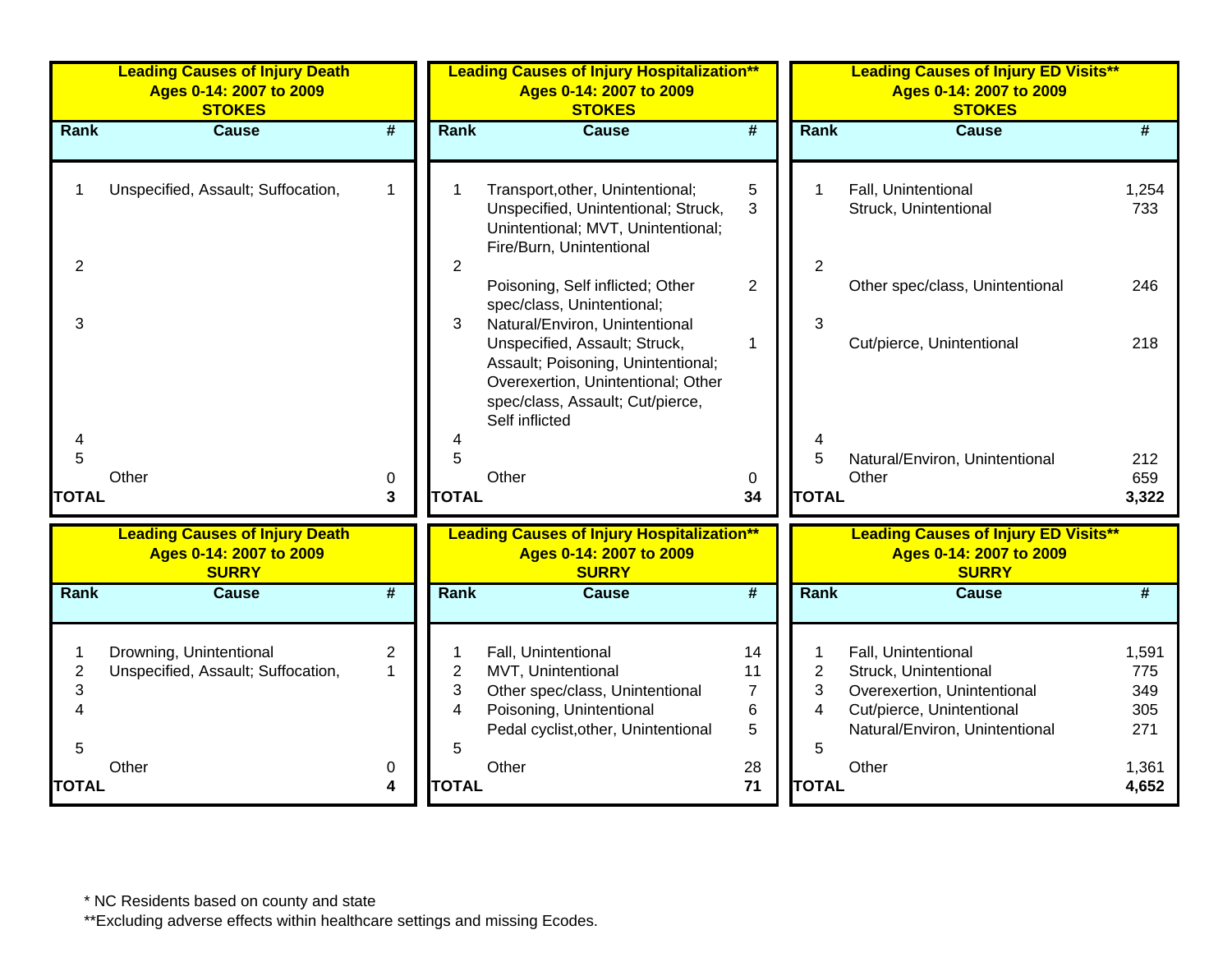|              | <b>Leading Causes of Injury Death</b><br><b>SWAIN</b> | <b>Leading Causes of Injury Hospitalization**</b><br>Ages 0-14: 2007 to 2009<br><b>SWAIN</b>                                                                                                      |    |              | <b>Leading Causes of Injury ED Visits**</b><br>Ages 0-14: 2007 to 2009<br><b>SWAIN</b> |       |  |  |
|--------------|-------------------------------------------------------|---------------------------------------------------------------------------------------------------------------------------------------------------------------------------------------------------|----|--------------|----------------------------------------------------------------------------------------|-------|--|--|
| Rank         | #<br><b>Cause</b>                                     | <b>Rank</b><br><b>Cause</b>                                                                                                                                                                       | #  | <b>Rank</b>  | <b>Cause</b>                                                                           |       |  |  |
|              | 0                                                     | Struck, Unintentional; Fall,<br>Unintentional                                                                                                                                                     | 4  |              | Fall, Unintentional                                                                    | 336   |  |  |
|              | 0                                                     | $\overline{2}$<br>Poisoning, Self inflicted                                                                                                                                                       | 3  | 2            | Struck, Unintentional                                                                  | 227   |  |  |
| 3            | $\Omega$                                              | Transport, other, Unintentional;<br>Poisoning, Unintentional; Other<br>spec/class, Assault;<br>Natural/Environ, Unintentional<br>3                                                                | 2  | 3            | Cut/pierce, Unintentional                                                              | 87    |  |  |
|              | $\Omega$                                              | Suffocation, Unintentional;<br>Poisoning, Undetermined;<br>Overexertion, Unintentional; Other<br>spec/class, Unintentional; MVT,<br>Unintentional; Cut/pierce,<br>Unintentional; Cut/pierce, Self |    |              | Natural/Environ, Unintentional                                                         | 63    |  |  |
|              | 0                                                     | inflicted<br>4<br>5                                                                                                                                                                               |    | 5            | Other spec/notclass, Unintentional                                                     | 58    |  |  |
|              | Other<br>0                                            | Other                                                                                                                                                                                             | 0  |              | Other                                                                                  | 264   |  |  |
| <b>TOTAL</b> | 0                                                     | <b>TOTAL</b>                                                                                                                                                                                      | 26 | <b>TOTAL</b> |                                                                                        | 1,035 |  |  |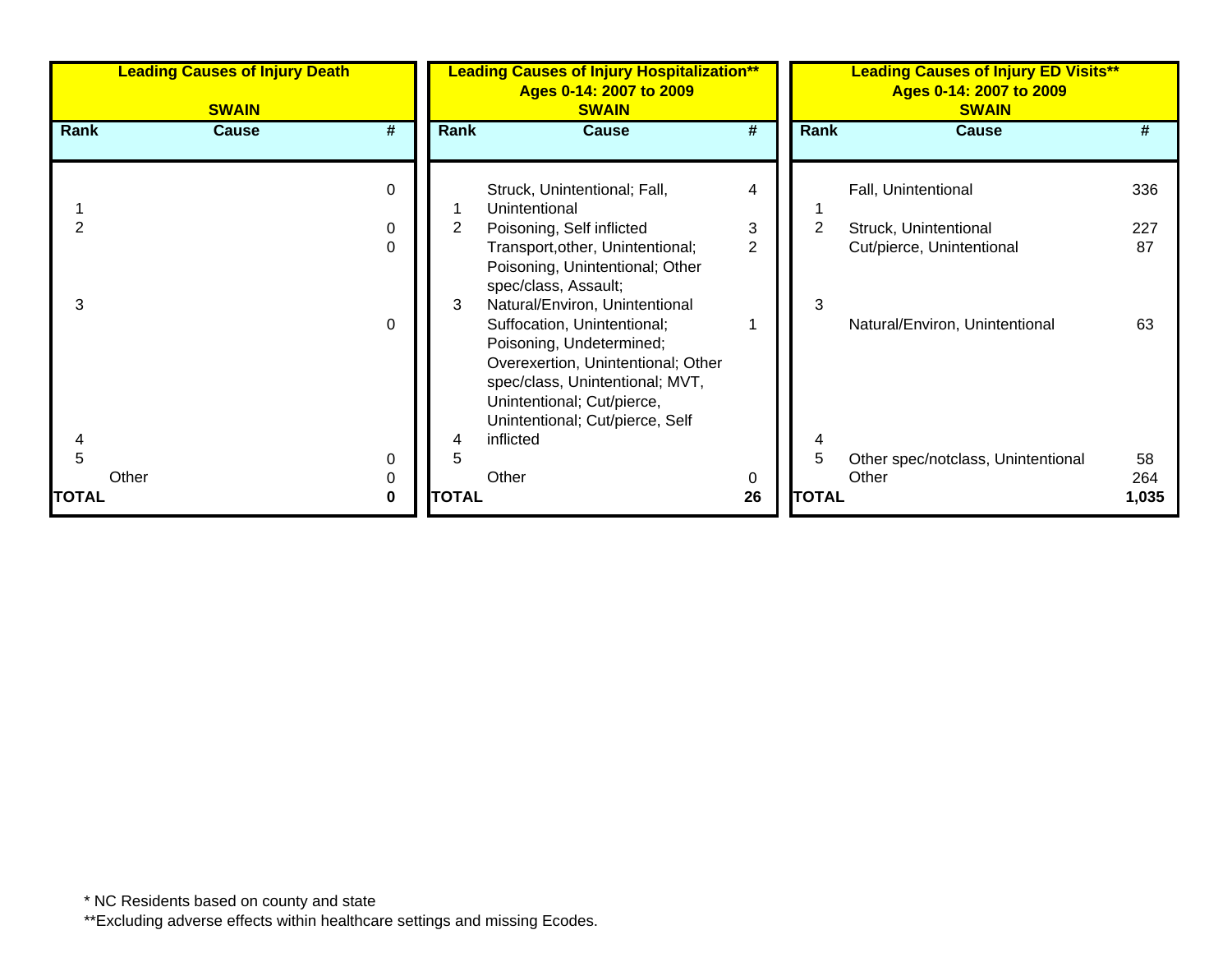| <b>Leading Causes of Injury Death</b><br>Ages 0-14: 2007 to 2009<br><b>TRANSYLVANIA</b> | <b>Leading Causes of Injury Hospitalization**</b><br>Ages 0-14: 2007 to 2009<br><b>TRANSYLVANIA</b> |                |                         | <b>Leading Causes of Injury ED Visits**</b><br>Ages 0-14: 2007 to 2009<br><b>TRANSYLVANIA</b> |              |  |  |
|-----------------------------------------------------------------------------------------|-----------------------------------------------------------------------------------------------------|----------------|-------------------------|-----------------------------------------------------------------------------------------------|--------------|--|--|
| <b>Cause</b><br>#<br>Rank                                                               | <b>Cause</b><br>Rank                                                                                | #              | Rank                    | <b>Cause</b>                                                                                  | #            |  |  |
|                                                                                         |                                                                                                     |                |                         |                                                                                               |              |  |  |
| Unspecified, Assault<br>$\mathbf 1$                                                     | Fall, Unintentional                                                                                 | 5              | 1                       | Struck, Unintentional                                                                         | 574          |  |  |
|                                                                                         | Struck, Unintentional; Other                                                                        | $\overline{2}$ |                         | Fall, Unintentional                                                                           | 572          |  |  |
| 2                                                                                       | spec/class, Unintentional<br>$\overline{2}$<br>Unspecified, Unintentional;                          | $\mathbf{1}$   | 2                       | Overexertion, Unintentional                                                                   | 194          |  |  |
|                                                                                         | Transport, other, Unintentional;                                                                    |                |                         |                                                                                               |              |  |  |
|                                                                                         | Suffocation, Unintentional;                                                                         |                |                         |                                                                                               |              |  |  |
|                                                                                         | Poisoning, Unintentional;                                                                           |                |                         |                                                                                               |              |  |  |
|                                                                                         | Poisoning, Self inflicted; Other<br>spec/notclass, Unintentional;                                   |                |                         |                                                                                               |              |  |  |
| 3                                                                                       | MVT, Unintentional<br>3                                                                             |                | 3                       |                                                                                               |              |  |  |
| 4                                                                                       | 4                                                                                                   |                | 4                       | Other spec/class, Unintentional                                                               | 133          |  |  |
| 5                                                                                       | 5                                                                                                   |                | 5                       | Cut/pierce, Unintentional                                                                     | 131          |  |  |
| Other<br>0<br><b>TOTAL</b><br>1                                                         | Other<br><b>TOTAL</b>                                                                               | 0<br>16        | <b>TOTAL</b>            | Other                                                                                         | 509<br>2,113 |  |  |
|                                                                                         |                                                                                                     |                |                         |                                                                                               |              |  |  |
| <b>Leading Causes of Injury Death</b>                                                   | <b>Leading Causes of Injury Hospitalization**</b>                                                   |                |                         | <b>Leading Causes of Injury ED Visits**</b>                                                   |              |  |  |
| <b>TYRRELL</b>                                                                          | <b>TYRRELL</b>                                                                                      |                |                         | Ages 0-14: 2007 to 2009<br><b>TYRRELL</b>                                                     |              |  |  |
| #<br>Rank<br><b>Cause</b>                                                               | Rank<br><b>Cause</b>                                                                                | #              | Rank                    | <b>Cause</b>                                                                                  | #            |  |  |
|                                                                                         |                                                                                                     |                |                         |                                                                                               |              |  |  |
| 0                                                                                       |                                                                                                     | $\mathbf 0$    | 1                       | Fall, Unintentional                                                                           | 33           |  |  |
| $\overline{2}$<br>0                                                                     | $\overline{2}$                                                                                      | $\mathbf 0$    | $\overline{2}$          | Struck, Unintentional                                                                         | 22           |  |  |
| 3<br>0                                                                                  | 3                                                                                                   | $\mathbf 0$    | 3                       | Unspecified, Unintentional                                                                    | 12           |  |  |
| 0<br>$\Omega$                                                                           | Δ                                                                                                   | 0<br>$\Omega$  | $\overline{\mathbf{4}}$ | Overexertion, Unintentional<br>Other spec/class, Unintentional;                               | 9<br>6       |  |  |
| 5                                                                                       | 5                                                                                                   |                | 5                       | Natural/Environ, Unintentional                                                                |              |  |  |
| Other<br>0                                                                              | Other                                                                                               | 0              |                         | Other                                                                                         | 12           |  |  |
| <b>TOTAL</b><br>0                                                                       | <b>TOTAL</b>                                                                                        | 0              | <b>TOTAL</b>            |                                                                                               | 100          |  |  |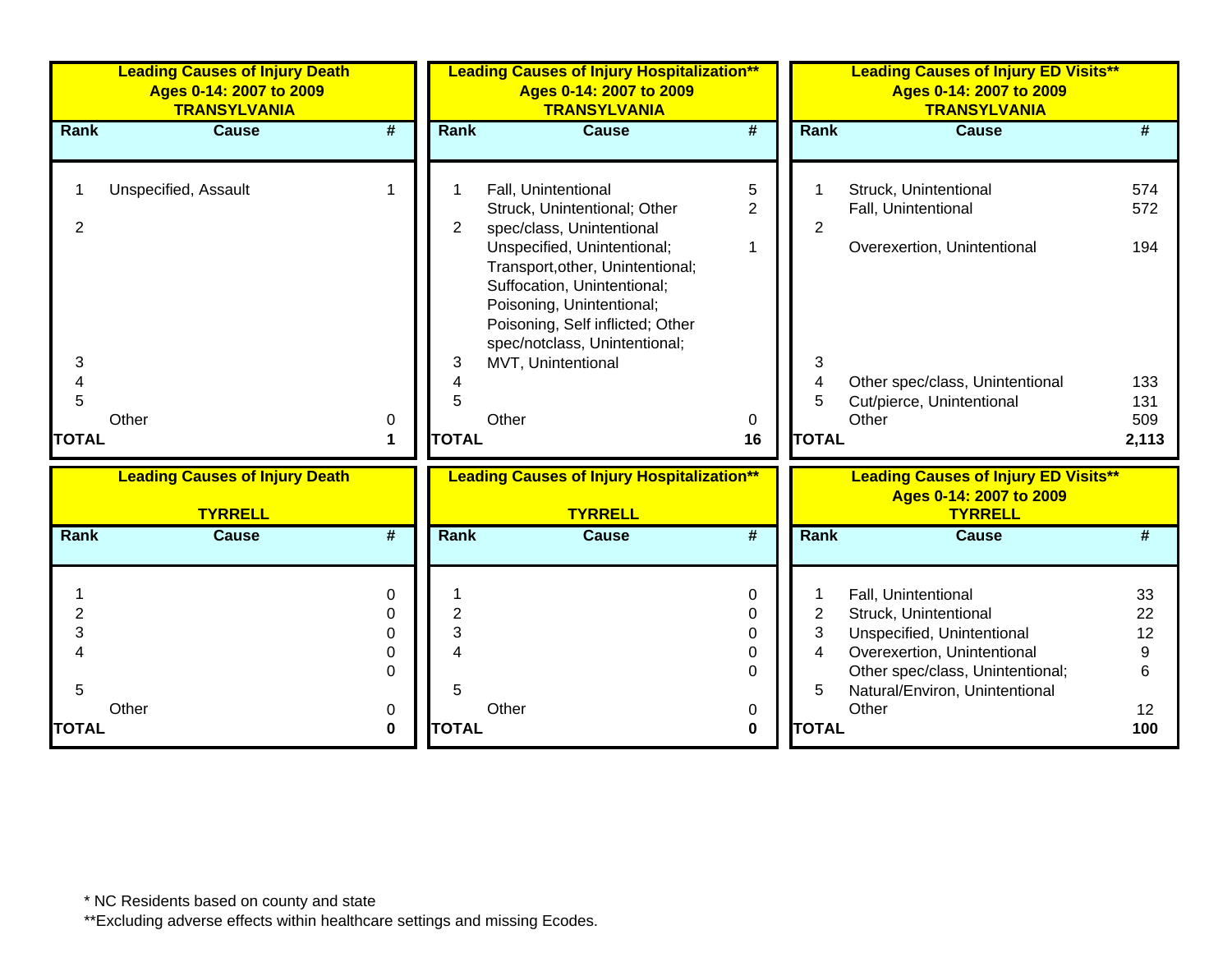|               | <b>Leading Causes of Injury Death</b><br>Ages 0-14: 2007 to 2009<br><b>UNION</b> |               | <b>Leading Causes of Injury Hospitalization**</b><br>Ages 0-14: 2007 to 2009<br><b>UNION</b> |                                                                                                           |           | <b>Leading Causes of Injury ED Visits**</b><br>Ages 0-14: 2007 to 2009<br><b>UNION</b> |              |                                                         |                |
|---------------|----------------------------------------------------------------------------------|---------------|----------------------------------------------------------------------------------------------|-----------------------------------------------------------------------------------------------------------|-----------|----------------------------------------------------------------------------------------|--------------|---------------------------------------------------------|----------------|
| <b>Rank</b>   | <b>Cause</b>                                                                     | #             | <b>Rank</b>                                                                                  | <b>Cause</b>                                                                                              | #         |                                                                                        | <b>Rank</b>  | <b>Cause</b>                                            |                |
|               | MVT, Unintentional<br>Firearm, Assault                                           | $\mathcal{P}$ |                                                                                              | Fall, Unintentional<br>MVT, Unintentional                                                                 | 52<br>19  |                                                                                        |              | Fall, Unintentional<br>Struck, Unintentional            | 2,549<br>1,457 |
| 3             | Transport, other, Unintentional;                                                 |               | 3                                                                                            | Poisoning, Unintentional<br>Unspecified, Unintentional; Other<br>spec/class, Unintentional;               | 15<br>13  |                                                                                        | 3.           | Cut/pierce, Unintentional<br>Unspecified, Unintentional | 622<br>569     |
| 4<br>5        |                                                                                  |               | 4<br>5                                                                                       | Natural/Environ, Unintentional<br>Transport, other, Unintentional;<br>Pedal cyclist, other, Unintentional | 8         |                                                                                        | 5            | Other spec/class, Unintentional                         | 495            |
| <b>ITOTAL</b> | Other                                                                            | 0<br>10       | <b>TOTAL</b>                                                                                 | Other                                                                                                     | 55<br>196 |                                                                                        | <b>TOTAL</b> | Other                                                   | 2,217<br>7,909 |

|              | <b>Leading Causes of Injury Death</b><br>Ages 0-14: 2007 to 2009<br><b>VANCE</b> |   |              | <b>Leading Causes of Injury Hospitalization**</b><br>Ages 0-14: 2007 to 2009<br><b>VANCE</b>                                                                                                                  |              |              | <b>Leading Causes of Injury ED Visits**</b><br>Ages 0-14: 2007 to 2009<br><b>VANCE</b>                            |                        |
|--------------|----------------------------------------------------------------------------------|---|--------------|---------------------------------------------------------------------------------------------------------------------------------------------------------------------------------------------------------------|--------------|--------------|-------------------------------------------------------------------------------------------------------------------|------------------------|
| Rank         | <b>Cause</b>                                                                     | # | Rank         | <b>Cause</b>                                                                                                                                                                                                  | #            | <b>Rank</b>  | <b>Cause</b>                                                                                                      |                        |
| 3<br>4       | Poisoning, Unintentional; Fire/Burn,<br>MVT, Unintentional; Firearm, Assault     | 2 | 2<br>3       | Fall, Unintentional<br>MVT, Unintentional<br>Fire/Burn, Unintentional<br>Unspecified, Unintentional;<br>Transport, other, Unintentional;<br>Pedal cyclist, other, Unintentional;<br>Cut/pierce, Unintentional | 17<br>5<br>3 | 2<br>3       | Fall, Unintentional<br>Struck, Unintentional<br>Natural/Environ, Unintentional<br>Other spec/class, Unintentional | 224<br>156<br>91<br>69 |
| 5            | Other                                                                            | 0 |              | Suffocation, Unintentional; Struck,<br>Unintentional; Poisoning,<br>Unintentional; Poisoning, Self<br>inflicted; Natural/Environ,<br>Unintentional; Firearm, Assault<br>Other                                 | 2<br>3       | 5            | Overexertion, Unintentional<br>Other                                                                              | 58<br>257              |
| <b>TOTAL</b> |                                                                                  | 6 | <b>TOTAL</b> |                                                                                                                                                                                                               | 53           | <b>TOTAL</b> |                                                                                                                   | 855                    |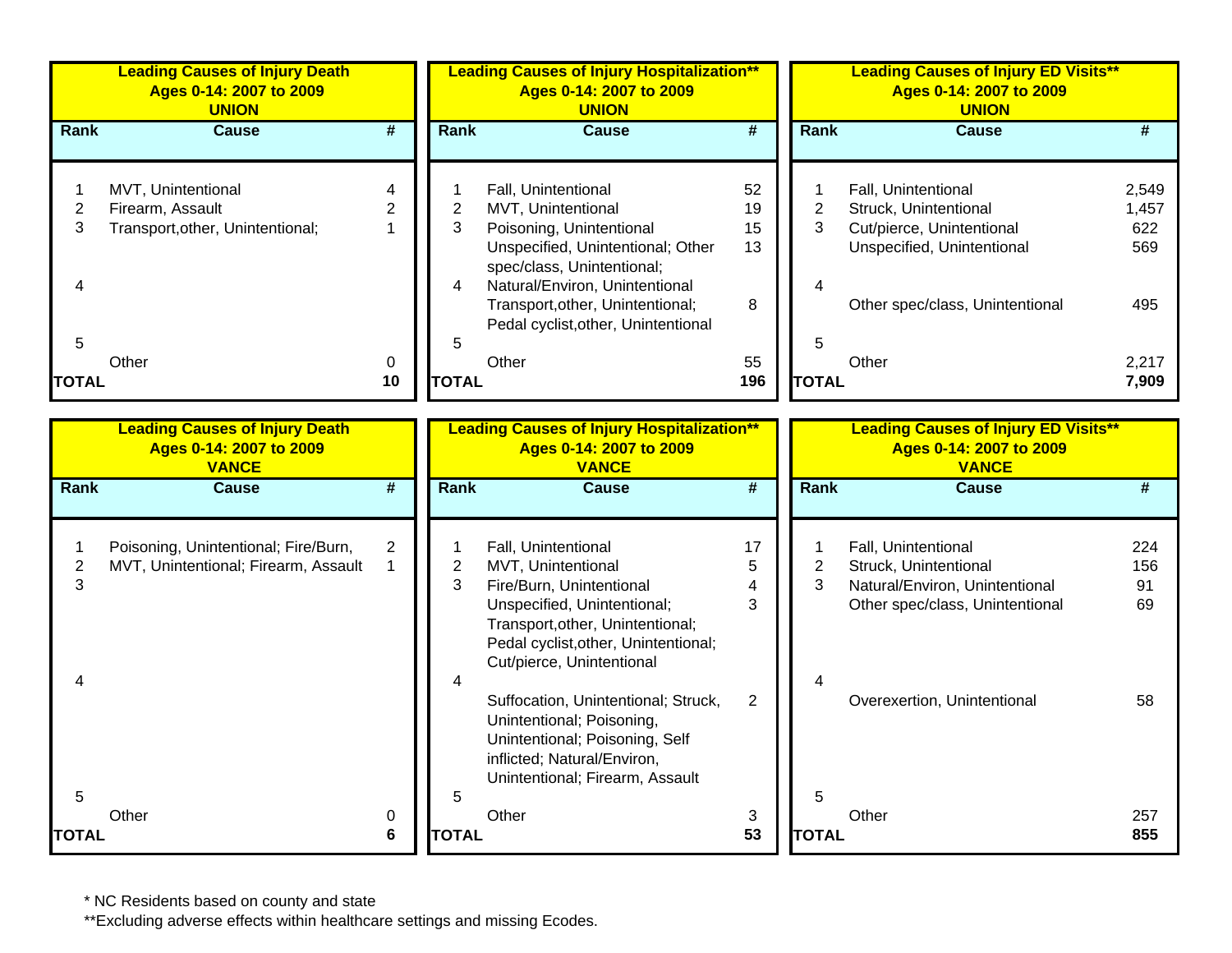|              | <b>Leading Causes of Injury Death</b><br>Ages 0-14: 2007 to 2009<br><b>WAKE</b> |    | <b>Leading Causes of Injury Hospitalization**</b><br>Ages 0-14: 2007 to 2009<br><b>WAKE</b> |                                 |       | <b>Leading Causes of Injury ED Visits**</b><br>Ages 0-14: 2007 to 2009<br><b>WAKE</b> |                                 |        |  |
|--------------|---------------------------------------------------------------------------------|----|---------------------------------------------------------------------------------------------|---------------------------------|-------|---------------------------------------------------------------------------------------|---------------------------------|--------|--|
| <b>Rank</b>  | <b>Cause</b>                                                                    | #  | <b>Rank</b>                                                                                 | Cause                           | #     | Rank                                                                                  | <b>Cause</b>                    | #      |  |
|              |                                                                                 |    |                                                                                             |                                 |       |                                                                                       |                                 |        |  |
|              | MVT, Unintentional                                                              | 13 |                                                                                             | Fall, Unintentional             | 282   |                                                                                       | Fall, Unintentional             | 11,975 |  |
|              | Suffocation, Unintentional                                                      | 4  |                                                                                             | Fire/Burn, Unintentional        | 99    | 2                                                                                     | Struck, Unintentional           | 7,609  |  |
|              | Unspecified, Assault; Other                                                     | 3  | 3                                                                                           | Other spec/class, Unintentional | 79    | 3                                                                                     | Other spec/class, Unintentional | 2,402  |  |
|              | Suffocation, Self inflicted; Firearm,                                           | 2  | 4                                                                                           | MVT, Unintentional              | 72    | 4                                                                                     | Natural/Environ, Unintentional  | 2,296  |  |
|              | Unspecified, Undetermined;                                                      |    |                                                                                             | Poisoning, Unintentional        | 64    |                                                                                       | Overexertion, Unintentional     | 1,852  |  |
|              | Pedestrian, other, Unintentional;                                               |    |                                                                                             |                                 |       |                                                                                       |                                 |        |  |
|              | Natural/Environ, Unintentional;                                                 |    |                                                                                             |                                 |       |                                                                                       |                                 |        |  |
|              | Firearm, Unintentional; Firearm, Self                                           |    |                                                                                             |                                 |       |                                                                                       |                                 |        |  |
|              | inflicted                                                                       |    | 5                                                                                           |                                 |       | 5                                                                                     |                                 |        |  |
|              |                                                                                 |    |                                                                                             |                                 |       |                                                                                       |                                 |        |  |
|              | Other                                                                           | 0  |                                                                                             | Other                           | 414   |                                                                                       | Other                           | 8,168  |  |
| <b>TOTAL</b> |                                                                                 | 37 | <b>TOTAL</b>                                                                                |                                 | 1,010 | <b>TOTAL</b>                                                                          |                                 | 34,302 |  |

|                       | <b>Leading Causes of Injury Death</b><br><b>WARREN</b> | <b>Leading Causes of Injury Hospitalization**</b><br>Ages 0-14: 2007 to 2009<br><b>WARREN</b> |                                                                                                                                                                             |             | <b>Leading Causes of Injury ED Visits**</b><br>Ages 0-14: 2007 to 2009<br><b>WARREN</b> |                                                                                |                 |  |
|-----------------------|--------------------------------------------------------|-----------------------------------------------------------------------------------------------|-----------------------------------------------------------------------------------------------------------------------------------------------------------------------------|-------------|-----------------------------------------------------------------------------------------|--------------------------------------------------------------------------------|-----------------|--|
| Rank                  | #<br><b>Cause</b>                                      | Rank                                                                                          | <b>Cause</b>                                                                                                                                                                | #           | Rank                                                                                    | <b>Cause</b>                                                                   | #               |  |
|                       | $\mathbf 0$<br>$\mathbf 0$<br>$\mathbf 0$              |                                                                                               | Natural/Environ, Unintentional<br>MVT, Unintentional<br>Transport, other, Unintentional;                                                                                    | 5<br>3<br>2 |                                                                                         | Fall, Unintentional<br>Struck, Unintentional<br>Natural/Environ, Unintentional | 67<br>48<br>28  |  |
| 3                     | $\mathbf 0$                                            | 3                                                                                             | Struck, Unintentional; Fire/Burn,<br>Unintentional; Fall, Unintentional<br>Unspecified, Unintentional; Struck,<br>Assault; Pedestrian, other,<br>Unintentional; Cut/pierce, |             | 3                                                                                       | Other spec/class, Unintentional                                                | 21              |  |
| Other<br><b>TOTAL</b> | 0<br>0<br>$\bf{0}$                                     | 4<br><b>TOTAL</b>                                                                             | Unintentional<br>Other                                                                                                                                                      | 0<br>20     | <b>TOTAL</b>                                                                            | MVT, Unintentional<br>Other                                                    | 20<br>81<br>265 |  |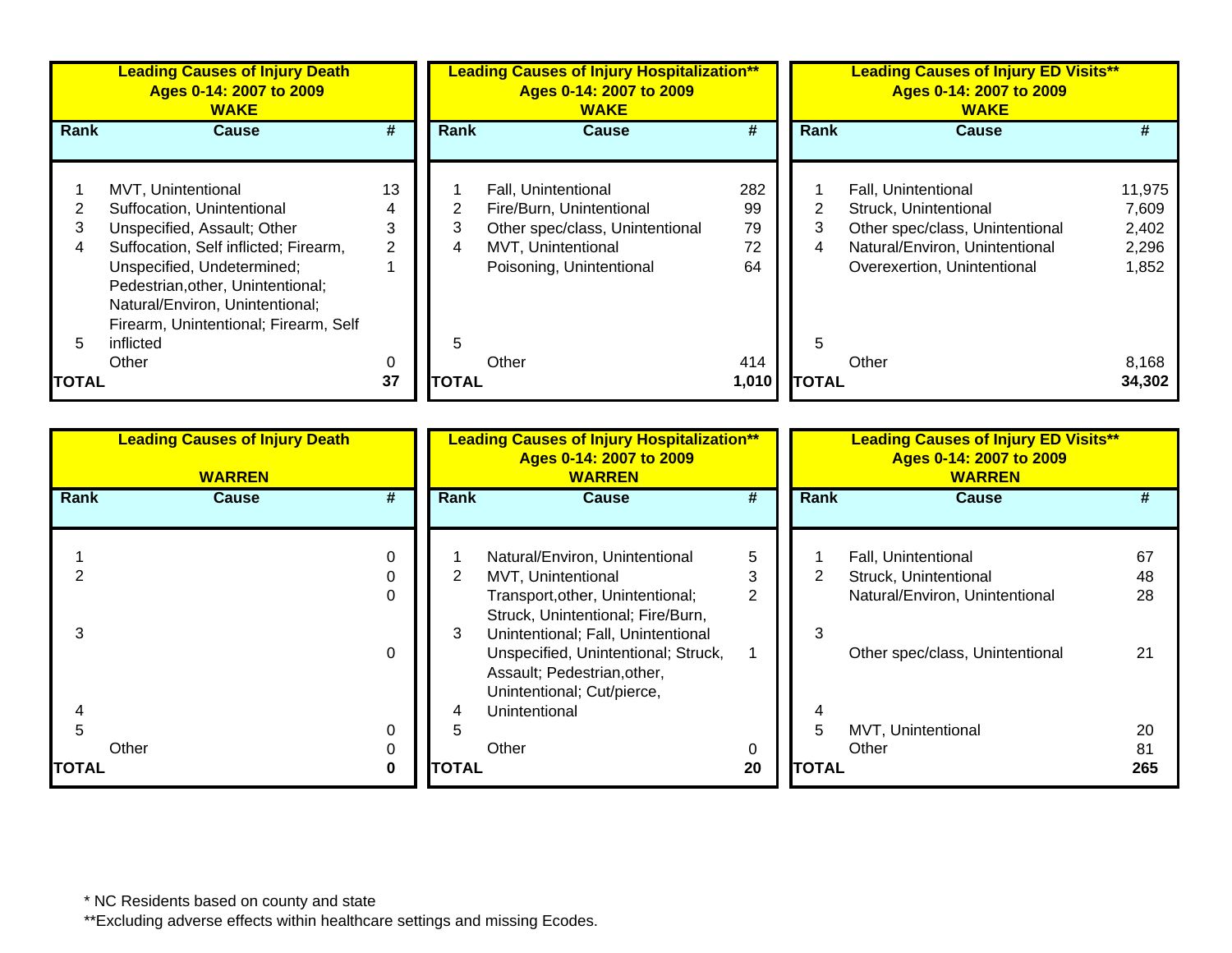| <b>Leading Causes of Injury Death</b><br><b>WASHINGTON</b> |                                                                                    |                         |                                  | <b>Leading Causes of Injury Hospitalization**</b><br>Ages 0-14: 2007 to 2009<br><b>WASHINGTON</b>                                                                                                        |                             |  | <b>Leading Causes of Injury ED Visits**</b><br>Ages 0-14: 2007 to 2009<br><b>WASHINGTON</b> |                                                                                                      |                             |  |
|------------------------------------------------------------|------------------------------------------------------------------------------------|-------------------------|----------------------------------|----------------------------------------------------------------------------------------------------------------------------------------------------------------------------------------------------------|-----------------------------|--|---------------------------------------------------------------------------------------------|------------------------------------------------------------------------------------------------------|-----------------------------|--|
| Rank                                                       | <b>Cause</b>                                                                       | #                       | Rank                             | <b>Cause</b>                                                                                                                                                                                             | $\overline{\boldsymbol{t}}$ |  | Rank                                                                                        | <b>Cause</b>                                                                                         | #                           |  |
| 1                                                          |                                                                                    | $\mathbf 0$<br>$\Omega$ | 1                                | Fire/Burn, Unintentional<br>Unspecified, Unintentional;<br>Transport, other, Unintentional;<br>MVT, Unintentional; Fall,                                                                                 | 3<br>1                      |  | 1                                                                                           | Fall, Unintentional<br>Struck, Unintentional                                                         | 60<br>33                    |  |
| $\overline{\mathbf{c}}$<br>3<br>4<br>5<br><b>TOTAL</b>     | Other                                                                              | 0<br>0<br>0<br>0<br>0   | 2<br>3<br>4<br>5<br><b>TOTAL</b> | Unintentional<br>Other                                                                                                                                                                                   | 0<br>$\overline{7}$         |  | 2<br>3<br>4<br>5<br><b>TOTAL</b>                                                            | Overexertion, Unintentional<br>Unspecified, Unintentional<br>Natural/Environ, Unintentional<br>Other | 17<br>13<br>12<br>44<br>179 |  |
|                                                            | <b>Leading Causes of Injury Death</b><br>Ages 0-14: 2007 to 2009<br><b>WATAUGA</b> |                         |                                  | <b>Leading Causes of Injury Hospitalization**</b><br>Ages 0-14: 2007 to 2009<br><b>WATAUGA</b>                                                                                                           |                             |  |                                                                                             | <b>Leading Causes of Injury ED Visits**</b><br>Ages 0-14: 2007 to 2009<br><b>WATAUGA</b>             |                             |  |
| Rank                                                       | <b>Cause</b>                                                                       | #                       | Rank                             | <b>Cause</b>                                                                                                                                                                                             | #                           |  | Rank                                                                                        | <b>Cause</b>                                                                                         | #                           |  |
|                                                            | Other spec/NEC, Undetermined                                                       | $\mathbf{1}$            |                                  | Unspecified, Unintentional; Other<br>spec/class, Unintentional; Fall,                                                                                                                                    | 3                           |  |                                                                                             | Fall, Unintentional                                                                                  | 460                         |  |
| 1                                                          |                                                                                    |                         | $\mathbf{1}$                     | Unintentional<br>Transport, other, Unintentional;<br>Poisoning, Unintentional;                                                                                                                           | $\overline{2}$              |  |                                                                                             | Struck, Unintentional                                                                                | 214                         |  |
| 2                                                          |                                                                                    |                         | $\overline{2}$                   | Natural/Environ, Unintentional;<br>Cut/pierce, Self inflicted<br>Struck, Unintentional; Poisoning,<br>Undetermined; Pedestrian, other,<br>Unintentional; MVT, Unintentional;<br>Fire/Burn, Unintentional | $\mathbf{1}$                |  | $\overline{2}$                                                                              | Cut/pierce, Unintentional                                                                            | 76                          |  |
| 3<br>4<br>5<br><b>TOTAL</b>                                | Other                                                                              | 0<br>1                  | 3<br>4<br>5<br><b>TOTAL</b>      | Other                                                                                                                                                                                                    | 0<br>22                     |  | 3<br>4<br>5<br><b>TOTAL</b>                                                                 | Natural/Environ, Unintentional<br>Other spec/class, Unintentional<br>Other                           | 69<br>65<br>279<br>1,163    |  |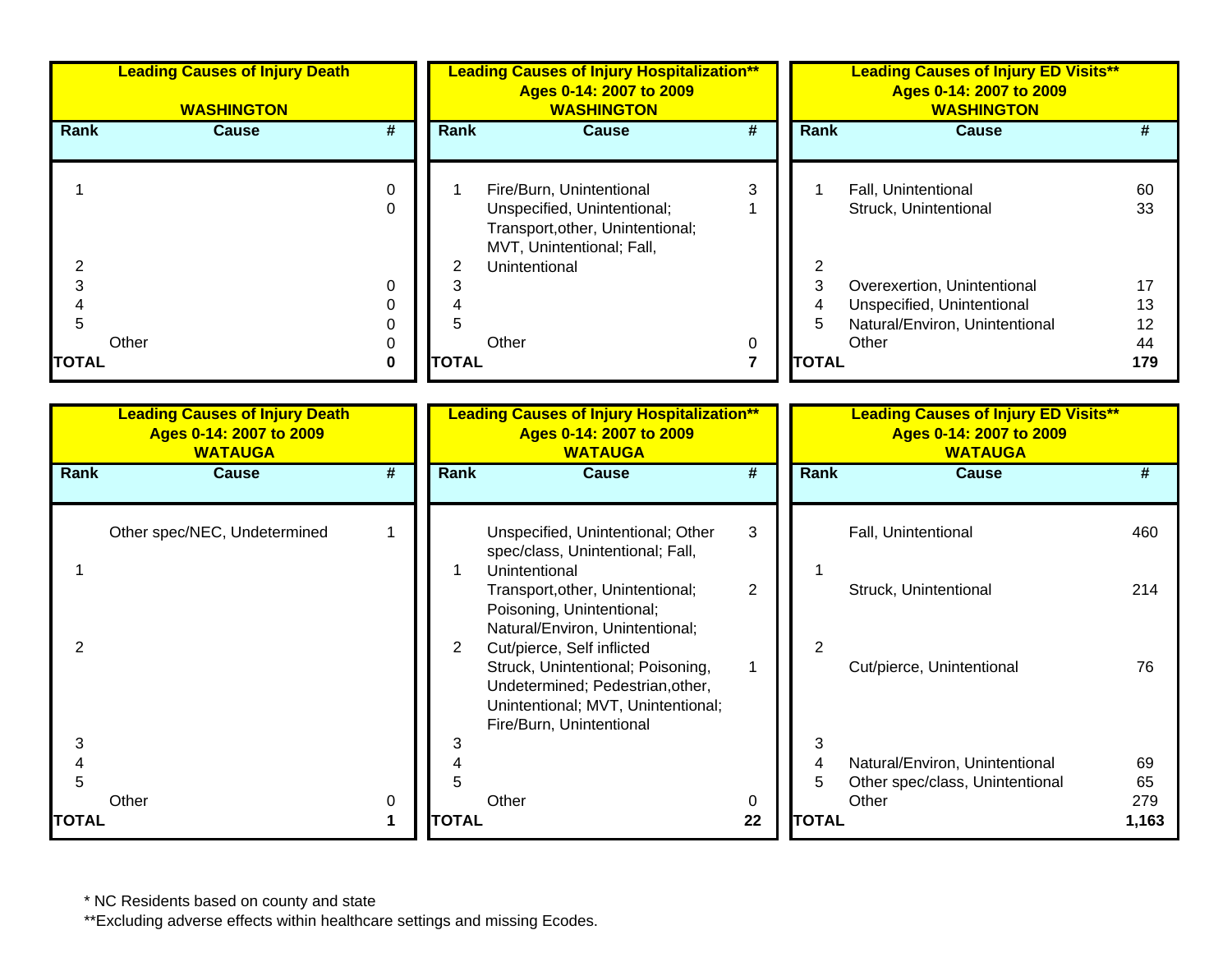|                   | <b>Leading Causes of Injury Death</b><br>Ages 0-14: 2007 to 2009<br><b>WAYNE</b>     |                     |                  | <b>Leading Causes of Injury Hospitalization**</b><br>Ages 0-14: 2007 to 2009<br><b>WAYNE</b>                                                                              |                                 |                          | <b>Leading Causes of Injury ED Visits**</b><br>Ages 0-14: 2007 to 2009<br><b>WAYNE</b>                                                                  |                                              |
|-------------------|--------------------------------------------------------------------------------------|---------------------|------------------|---------------------------------------------------------------------------------------------------------------------------------------------------------------------------|---------------------------------|--------------------------|---------------------------------------------------------------------------------------------------------------------------------------------------------|----------------------------------------------|
| <b>Rank</b>       | <b>Cause</b>                                                                         | #                   | <b>Rank</b>      | <b>Cause</b>                                                                                                                                                              | #                               | <b>Rank</b>              | <b>Cause</b>                                                                                                                                            | #                                            |
| 2<br>3            | MVT, Unintentional<br>Suffocation, Unintentional<br>Unspecified, Undetermined; Other | $\overline{2}$<br>0 | 2<br>3<br>4<br>5 | Fall, Unintentional<br>MVT, Unintentional<br>Unspecified, Unintentional;<br>Natural/Environ, Unintentional<br>Struck, Unintentional; Poisoning,<br>Unintentional<br>Other | 30<br>17<br>12<br>11<br>9<br>41 | $\overline{2}$<br>3<br>5 | Fall, Unintentional<br>Struck, Unintentional<br>Other spec/class, Unintentional<br>Natural/Environ, Unintentional<br>Cut/pierce, Unintentional<br>Other | 1,914<br>1,168<br>509<br>412<br>385<br>1,800 |
| 5<br><b>TOTAL</b> | Other                                                                                | 10                  | <b>TOTAL</b>     |                                                                                                                                                                           | 141                             | <b>TOTAL</b>             |                                                                                                                                                         | 6,188                                        |
|                   | <b>Leading Causes of Injury Death</b><br>Ages 0-14: 2007 to 2009<br><b>WILKES</b>    |                     |                  | <b>Leading Causes of Injury Hospitalization**</b><br>Ages 0-14: 2007 to 2009<br><b>WILKES</b>                                                                             |                                 |                          | <b>Leading Causes of Injury ED Visits**</b><br>Ages 0-14: 2007 to 2009<br><b>WILKES</b>                                                                 |                                              |
| <b>Rank</b>       | <b>Cause</b>                                                                         | #                   | Rank             | <b>Cause</b>                                                                                                                                                              | $\overline{\boldsymbol{H}}$     | <b>Rank</b>              | <b>Cause</b>                                                                                                                                            | #                                            |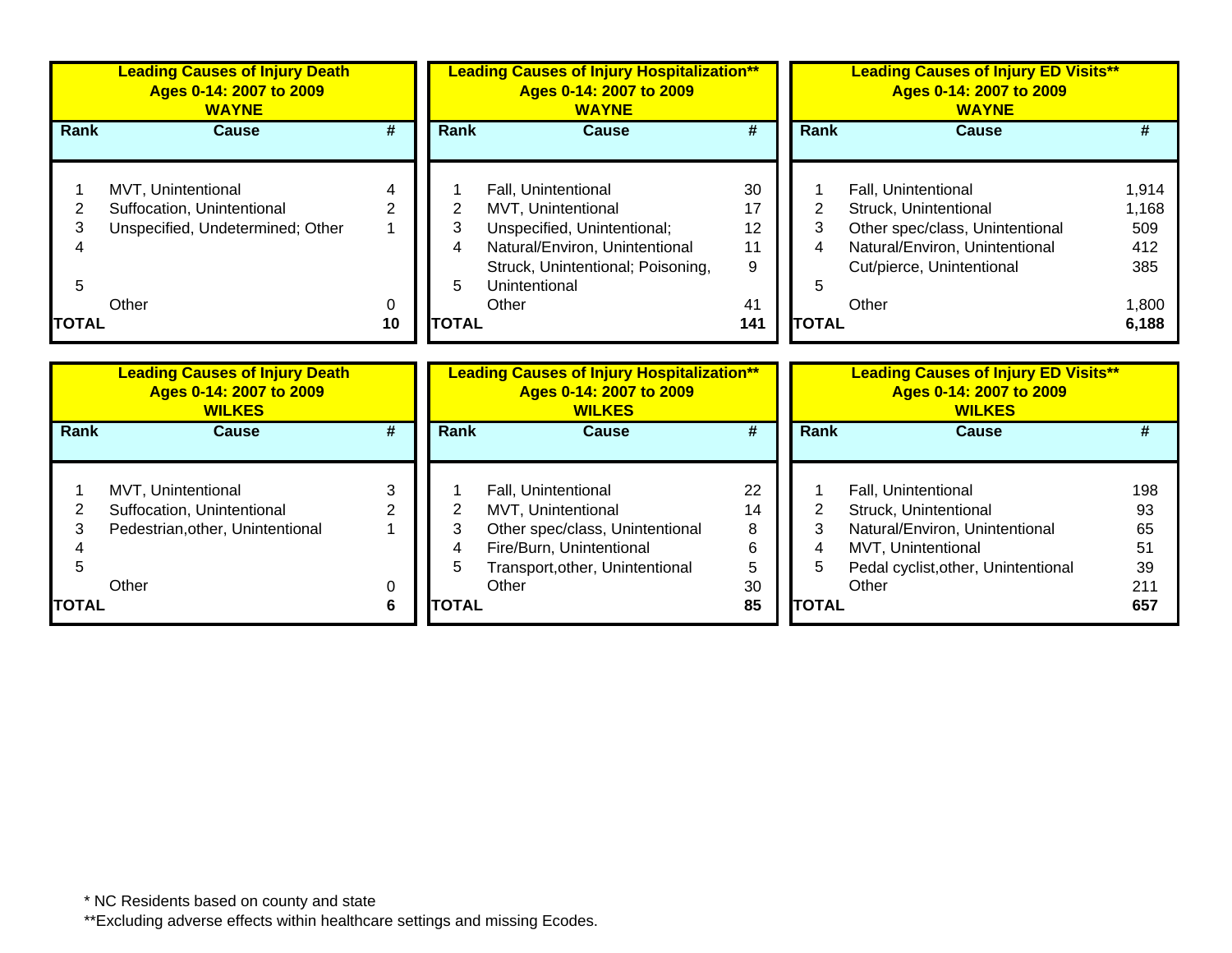|                                          | <b>Leading Causes of Injury Death</b><br>Ages 0-14: 2007 to 2009<br><b>WILSON</b> |                   |                                               | <b>Leading Causes of Injury Hospitalization**</b><br>Ages 0-14: 2007 to 2009<br><b>WILSON</b>                                                                                                                                                                                                     |                                     |                                               | <b>Leading Causes of Injury ED Visits**</b><br>Ages 0-14: 2007 to 2009<br><b>WILSON</b>                                                                 |                                                 |
|------------------------------------------|-----------------------------------------------------------------------------------|-------------------|-----------------------------------------------|---------------------------------------------------------------------------------------------------------------------------------------------------------------------------------------------------------------------------------------------------------------------------------------------------|-------------------------------------|-----------------------------------------------|---------------------------------------------------------------------------------------------------------------------------------------------------------|-------------------------------------------------|
| <b>Rank</b>                              | <b>Cause</b>                                                                      | #                 | Rank                                          | <b>Cause</b>                                                                                                                                                                                                                                                                                      | #                                   | Rank                                          | <b>Cause</b>                                                                                                                                            | #                                               |
| $\overline{2}$<br>3<br>5<br><b>TOTAL</b> | Struck, Unintentional; Firearm,<br>Other                                          | 1<br>0<br>3       | $\overline{2}$<br>3<br>4<br>5<br><b>TOTAL</b> | Fall, Unintentional<br>Fire/Burn, Unintentional<br>Poisoning, Unintentional<br>MVT, Unintentional<br>Transport, other, Unintentional;<br>Other spec/class, Unintentional<br>Other                                                                                                                 | 22<br>11<br>8<br>7<br>5<br>25<br>83 | $\overline{2}$<br>3<br>4<br>5<br><b>TOTAL</b> | Fall, Unintentional<br>Struck, Unintentional<br>Natural/Environ, Unintentional<br>Cut/pierce, Unintentional<br>Other spec/class, Unintentional<br>Other | 960<br>594<br>306<br>281<br>241<br>984<br>3,366 |
|                                          | <b>Leading Causes of Injury Death</b><br>Ages 0-14: 2007 to 2009<br><b>YADKIN</b> |                   |                                               | <b>Leading Causes of Injury Hospitalization**</b><br>Ages 0-14: 2007 to 2009<br><b>YADKIN</b>                                                                                                                                                                                                     |                                     |                                               | <b>Leading Causes of Injury ED Visits**</b><br>Ages 0-14: 2007 to 2009<br><b>YADKIN</b>                                                                 |                                                 |
| Rank                                     | <b>Cause</b>                                                                      | #                 | Rank                                          | <b>Cause</b>                                                                                                                                                                                                                                                                                      | #                                   | <b>Rank</b>                                   | <b>Cause</b>                                                                                                                                            | #                                               |
| 2<br>3<br>$\boldsymbol{\varLambda}$<br>5 | MVT, Unintentional; Drowning,                                                     | 1                 | 2<br>3<br>4<br>5                              | Fall, Unintentional<br>Other spec/class, Unintentional;<br>MVT, Unintentional<br>Struck, Unintentional<br>Unspecified, Unintentional;<br>Suffocation, Unintentional;<br>Poisoning, Undetermined; Pedal<br>cyclist, other, Unintentional;<br>Machinery, Unintentional;<br>Fire/Burn, Unintentional | 7<br>5<br>3<br>2                    | 2<br>3<br>4<br>5                              | Fall, Unintentional<br>Struck, Unintentional<br>Unspecified, Unintentional<br>Other spec/class, Unintentional<br>Natural/Environ, Unintentional         | 641<br>441<br>118<br>112<br>107                 |
| <b>TOTAL</b>                             | Other                                                                             | 0<br>$\mathbf{2}$ | <b>TOTAL</b>                                  | Other                                                                                                                                                                                                                                                                                             | 0<br>37                             | <b>TOTAL</b>                                  | Other                                                                                                                                                   | 483<br>1,902                                    |